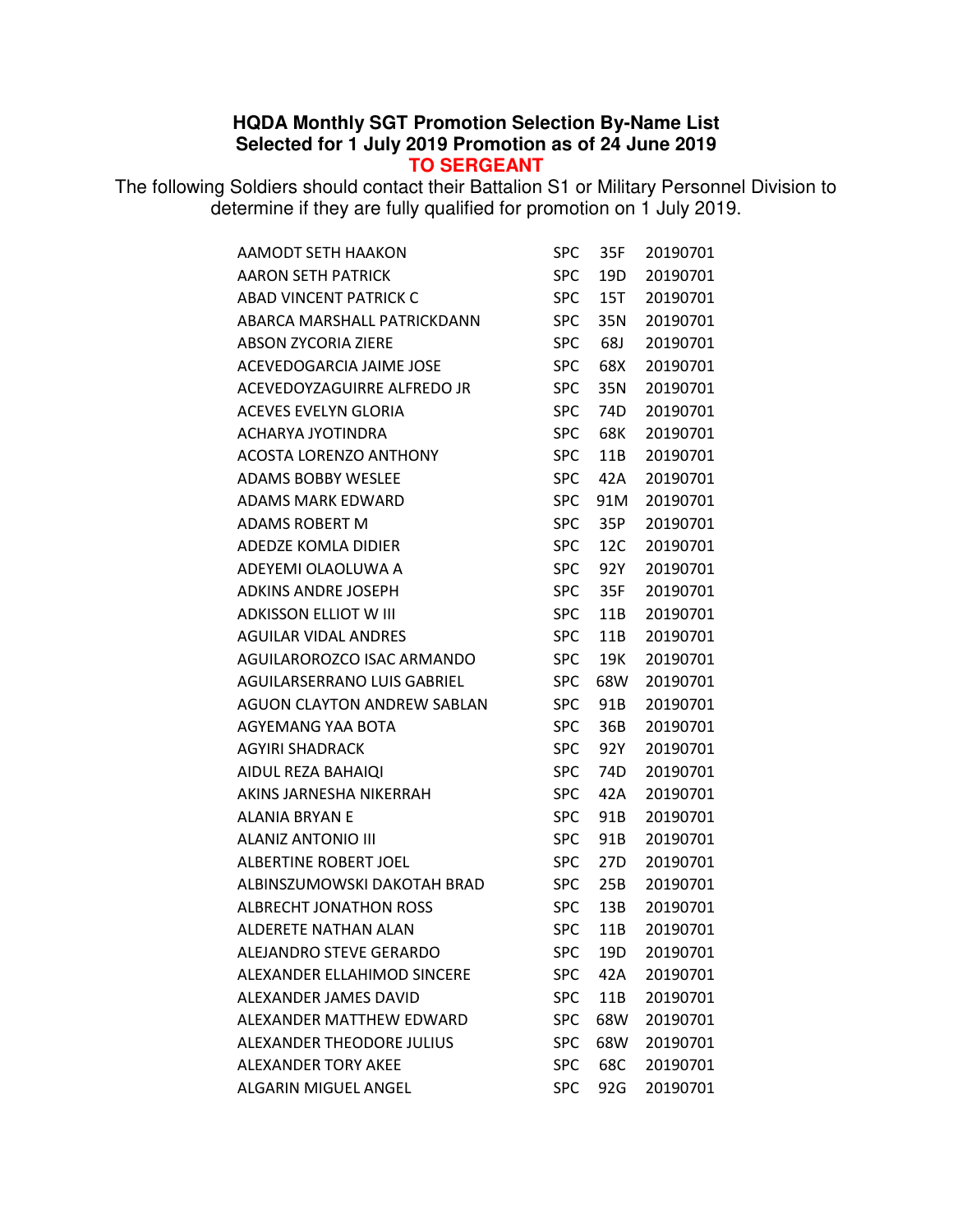| ALLEN JORDAN SCOTT           | SPC        | 13F | 20190701 |
|------------------------------|------------|-----|----------|
| ALLEN MHENDI JOSHUA          | <b>SPC</b> | 68R | 20190701 |
| ALMODOVAR SALINA ROSE        | <b>SPC</b> | 31B | 20190701 |
| ALOSIO SHANTEL               | <b>SPC</b> | 92A | 20190701 |
| ALVARADO JOSUE               | <b>SPC</b> | 15U | 20190701 |
| ALVARADO PAUL III            | <b>SPC</b> | 13B | 20190701 |
| ALVARADOALVARADO ELVIN EMMA  | <b>SPC</b> | 42A | 20190701 |
| ALVAREZ ANTHONY MICHAEL      | <b>SPC</b> | 68W | 20190701 |
| <b>ALVAREZ GABRIEL DAVID</b> | <b>SPC</b> | 11B | 20190701 |
| ALVAREZ JENNIFER MARIE       | SPC.       | 31B | 20190701 |
| ALVERSON TIARION ANDREROMEO  | <b>SPC</b> | 35F | 20190701 |
| AMADOR ANGELA GUADALUPE      | <b>SPC</b> | 42A | 20190701 |
| AMBROSE CODY RYAN            | <b>SPC</b> | 35Q | 20190701 |
| ANDERSEN CONNOR ROBERT       | <b>SPC</b> | 11B | 20190701 |
| ANDERSON BENJAMIN CONNER     | <b>SPC</b> | 11B | 20190701 |
| ANDERSON BRANDON MICHAEL     | <b>SPC</b> | 35G | 20190701 |
| ANDERSON BRETT MICHAEL       | <b>SPC</b> | 92G | 20190701 |
| ANDERSON KEIRRA LASHAE       | <b>SPC</b> | 42A | 20190701 |
| <b>ANDERSON TAYLOR</b>       | <b>SPC</b> | 13F | 20190701 |
| ANDERSONGALLION JOSHUA HOWA  | <b>SPC</b> | 74D | 20190701 |
| ANDOHBANNERMAN ISHMAEL       | <b>SPC</b> | 68E | 20190701 |
| ANGELZARAGOZA OSCAR          | <b>SPC</b> | 74D | 20190701 |
| ANGER ERIK ALLEN             | <b>SPC</b> | 11B | 20190701 |
| ANTEPARA ANDERSON ALFREDO    | <b>SPC</b> | 94F | 20190701 |
| ANTHES CALEB AARON           | <b>SPC</b> | 11B | 20190701 |
| APOLINARREYES FRANCISCO MIG  | SPC        | 94F | 20190701 |
| APUAN KIOWA JACOB            | <b>SPC</b> | 11B | 20190701 |
| ARDOIN LORENZO SMITH         | <b>SPC</b> | 11C | 20190701 |
| ARELLANO LEILANI ROSETTA     | <b>SPC</b> | 25U | 20190701 |
| AREVALOS JOEL JULIUS         | <b>SPC</b> | 88K | 20190701 |
| ARMSTRONG SAVION KENNETH BR  | <b>SPC</b> | 15D | 20190701 |
| <b>ARNERICH DANIEL SCOTT</b> | <b>SPC</b> | 14P | 20190701 |
| <b>ARNOLD JACOB THEODORE</b> | <b>SPC</b> | 31D | 20190701 |
| <b>ARPINO KEVIN THOMAS</b>   | <b>SPC</b> | 42A | 20190701 |
| ARREAGA CESARANDRES OLIVIO   | <b>SPC</b> | 19K | 20190701 |
| ARROYO ESMERALDA             | <b>SPC</b> | 88N | 20190701 |
| ARTIS GAVIN RONALD           | <b>SPC</b> | 11B | 20190701 |
| ASBERY DYLAN ROY             | <b>SPC</b> | 31E | 20190701 |
| ASHE JORDON CHARLES          | <b>SPC</b> | 68W | 20190701 |
| ATNIP JOHN HARDIN            | <b>SPC</b> | 12B | 20190701 |
| AUGUSTE REGINALD             | <b>SPC</b> | 92Y | 20190701 |
| AURELIO MARSHALL RAYMOND     | <b>SPC</b> | 15T | 20190701 |
| <b>AVERY DUSTIN JAMES</b>    | <b>SPC</b> | 19D | 20190701 |
| <b>AVILA ULYSSES GEORGE</b>  | <b>SPC</b> | 35N | 20190701 |
|                              |            |     |          |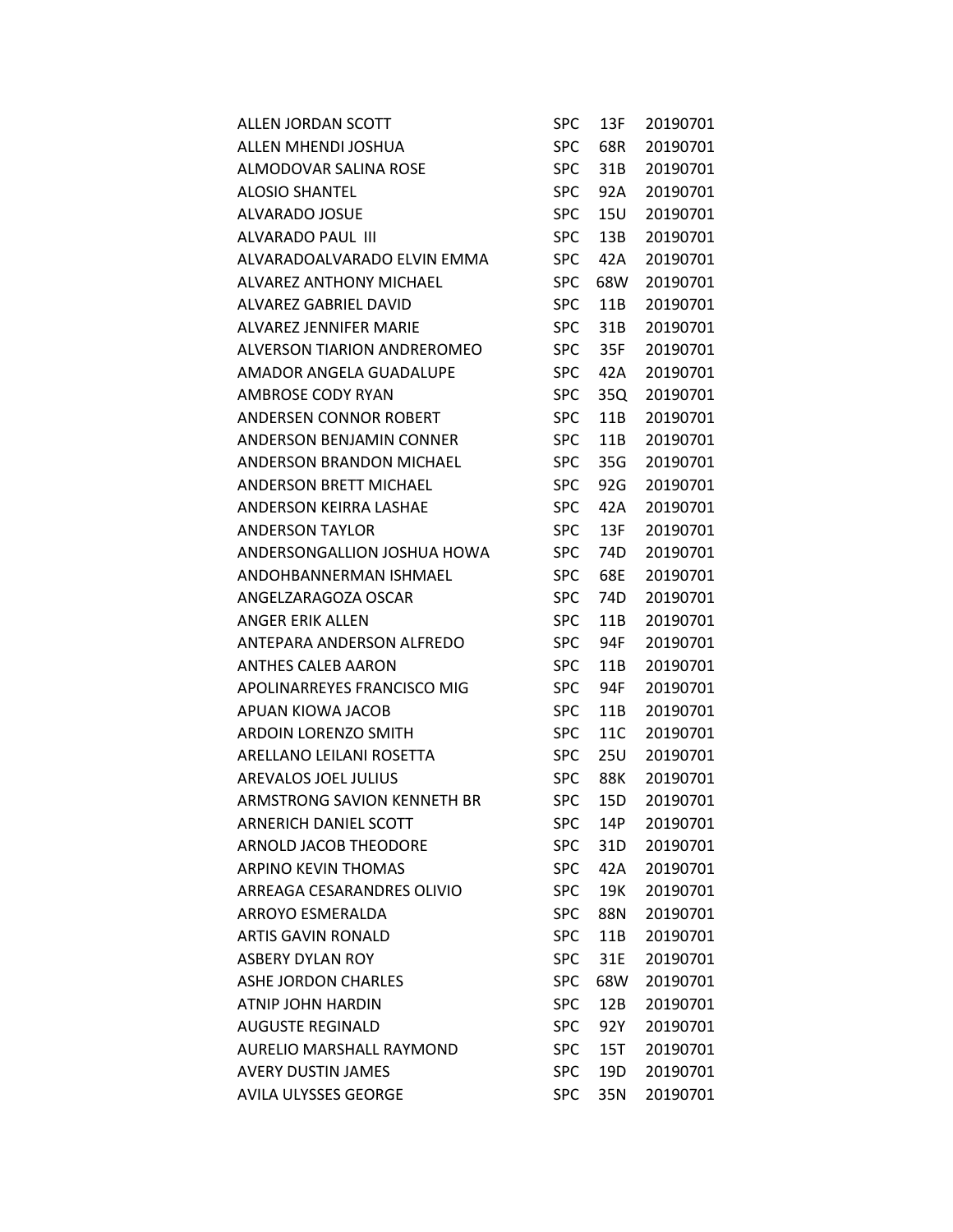| AXELROD CHRISTOPHER MATTHEW        | SPC        | 11B | 20190701 |
|------------------------------------|------------|-----|----------|
| AYON ALFONSO                       | <b>SPC</b> | 11B | 20190701 |
| <b>BACHER MATTHEW JAMES</b>        | <b>SPC</b> | 68W | 20190701 |
| <b>BADGER DEONTA DEMOND</b>        | <b>SPC</b> | 92Y | 20190701 |
| <b>BAE KIYOUNG</b>                 | <b>SPC</b> | 68W | 20190701 |
| <b>BAILEY DENNIS RAFAEL</b>        | <b>SPC</b> | 12Y | 20190701 |
| <b>BAILEY JAMEISHA CARMEL</b>      | <b>SPC</b> | 91M | 20190701 |
| <b>BAILEY JOSEPH AARON JR</b>      | <b>SPC</b> | 11B | 20190701 |
| <b>BAILEY KYLE MICHAEL</b>         | <b>SPC</b> | 13B | 20190701 |
| <b>BAILEY TIMOTHY DELMORE</b>      | <b>SPC</b> | 68W | 20190701 |
| BALDWIN ROBERT ALEXANDER           | <b>SPC</b> | 11B | 20190701 |
| <b>BALDWIN SCOTTY MICHAEL</b>      | <b>SPC</b> | 11B | 20190701 |
| <b>BALDWINHALPENNY DAKOTA HUNT</b> | <b>SPC</b> | 13M | 20190701 |
| <b>BALLENTINE JOHN COLEY</b>       | <b>SPC</b> | 13B | 20190701 |
| <b>BAMIRA PATIENCE</b>             | <b>SPC</b> | 92Y | 20190701 |
| <b>BANK MICHAEL ANTHONY</b>        | <b>SPC</b> | 19K | 20190701 |
| <b>BANKS JENNIE TOOKTA</b>         | <b>SPC</b> | 35M | 20190701 |
| <b>BANNING JESSE</b>               | <b>SPC</b> | 11C | 20190701 |
| <b>BARBARIA ZACHARY LOUIS</b>      | <b>SPC</b> | 11B | 20190701 |
| <b>BARCUS BAYAMAN MICHAEL</b>      | <b>SPC</b> | 11B | 20190701 |
| <b>BARKER TYLER CODY</b>           | <b>SPC</b> | 15T | 20190701 |
| <b>BARNES AIDAN ANTHONY</b>        | <b>SPC</b> | 15Y | 20190701 |
| <b>BARNES JUSTUS PATTERSON</b>     | <b>SPC</b> | 92R | 20190701 |
| <b>BARNES TIMBER ANN</b>           | <b>SPC</b> | 42A | 20190701 |
| <b>BAROSKY DAVID ALEXANDER</b>     | <b>SPC</b> | 13F | 20190701 |
| <b>BARR PATRICK DONALD</b>         | <b>SPC</b> | 11B | 20190701 |
| <b>BARR PATRICK RYAN</b>           | <b>SPC</b> | 11B | 20190701 |
| <b>BARRETT JAMES THOMAS</b>        | <b>SPC</b> | 13F | 20190701 |
| <b>BARRINGER ZADOK JULIAN</b>      | <b>SPC</b> | 27D | 20190701 |
| <b>BARRON DONALD MATTHEW</b>       | <b>SPC</b> | 13F | 20190701 |
| <b>BARRON NATHAN MATTHEW</b>       | <b>SPC</b> | 19K | 20190701 |
| <b>BARTHOLOMEW RYAN MICHAEL</b>    | <b>SPC</b> | 35N | 20190701 |
| <b>BARTKOWSKI JESSE MICHAEL</b>    | <b>SPC</b> | 19D | 20190701 |
| <b>BARTLETT TRENCIA MONET</b>      | <b>SPC</b> | 92G | 20190701 |
| <b>BARTOLUCCI KYLE PAUL</b>        | <b>SPC</b> | 11B | 20190701 |
| <b>BASARABA MATTHEW MYRON JR</b>   | <b>SPC</b> | 91A | 20190701 |
| <b>BASCOFEBO CARLOS J</b>          | <b>SPC</b> | 25U | 20190701 |
| <b>BASHLOR RYAN PAUL</b>           | <b>SPC</b> | 12N | 20190701 |
| <b>BASSETT TREVIS LEE</b>          | <b>SPC</b> | 92Y | 20190701 |
| <b>BATISTE TAYLOR KRISTEN</b>      | <b>SPC</b> | 42A | 20190701 |
| <b>BATISTE TRAYON PAUL</b>         | <b>SPC</b> | 35G | 20190701 |
| <b>BATTJES BLAKE CHARLES</b>       | <b>SPC</b> | 11B | 20190701 |
| <b>BATTLES JONATHAN MATTHEW</b>    | <b>SPC</b> | 11B | 20190701 |
| <b>BAUER JACOB MATTHEW</b>         | <b>SPC</b> | 11B | 20190701 |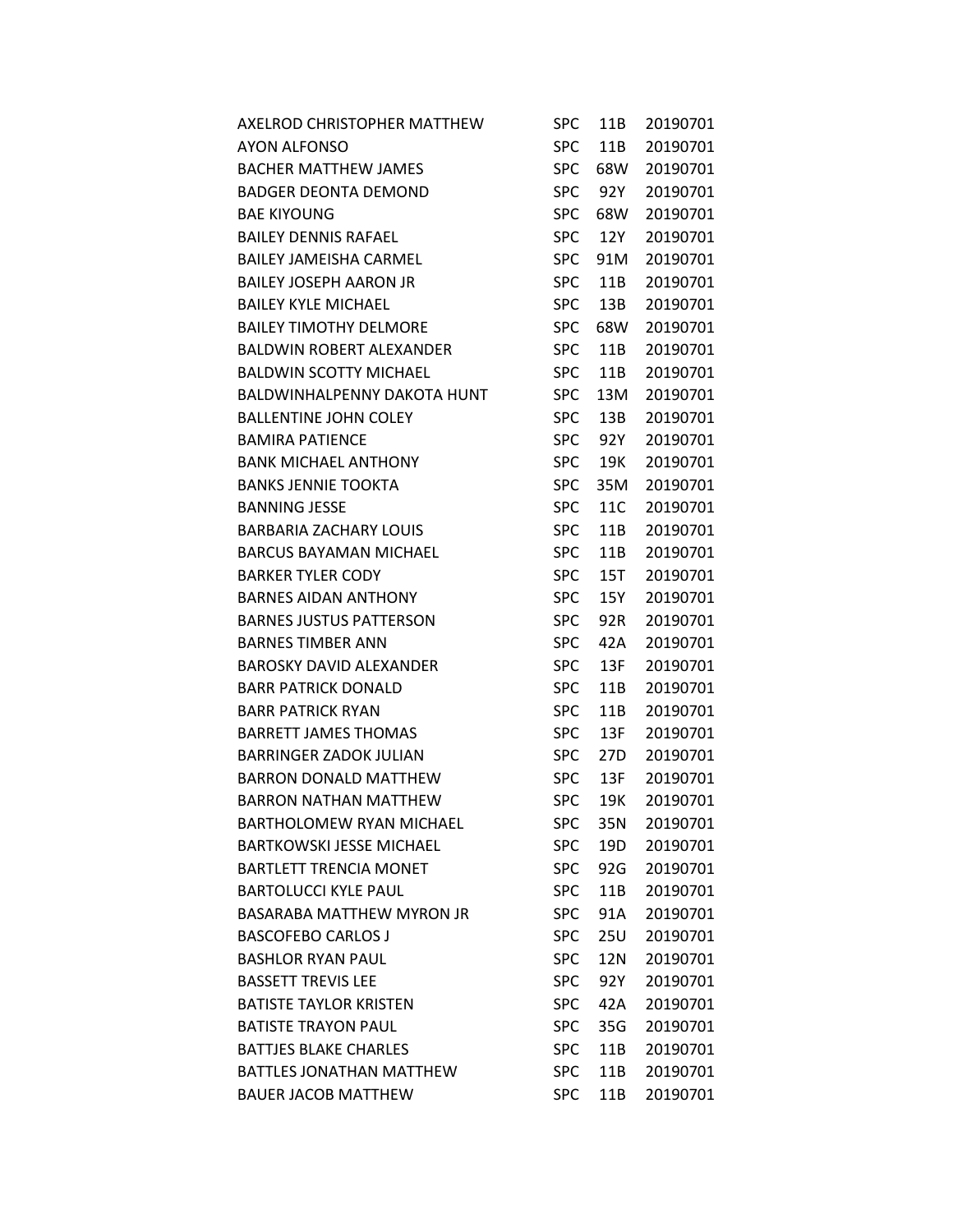| <b>BAUTISTA DENNIS</b>             | SPC        | 11B | 20190701 |
|------------------------------------|------------|-----|----------|
| <b>BAYER JEFFREY DAVID II</b>      | <b>SPC</b> | 12B | 20190701 |
| <b>BEALS ANDREWGABRIEL ALEXAND</b> | <b>SPC</b> | 68K | 20190701 |
| <b>BEARDON TREY RASHAD</b>         | <b>SPC</b> | 92Y | 20190701 |
| BEHNKE BENJAMIN ALBERT             | <b>SPC</b> | 19D | 20190701 |
| <b>BELL ALEXANDRIA JULIANN</b>     | <b>SPC</b> | 35P | 20190701 |
| <b>BELL ANDRENA MICHELLE</b>       | <b>SPC</b> | 68E | 20190701 |
| <b>BELL XAVIER DION</b>            | <b>SPC</b> | 19D | 20190701 |
| BELLOMY COLLIN WILLIAM JAM         | <b>SPC</b> | 11B | 20190701 |
| <b>BELTON MICHAEL MARQUICE</b>     | <b>SPC</b> | 19D | 20190701 |
| <b>BELTRAN RAMIRO</b>              | <b>SPC</b> | 11B | 20190701 |
| <b>BENAVIDES MARCO ANTONIO</b>     | <b>SPC</b> | 15Y | 20190701 |
| <b>BENITEZCRUZ NAYELY</b>          | <b>SPC</b> | 92Y | 20190701 |
| <b>BENNETT BROC DONALD</b>         | <b>SPC</b> | 11C | 20190701 |
| <b>BENNETT DEVON CLARK</b>         | <b>SPC</b> | 11B | 20190701 |
| <b>BENNETT SAMOYA RANDIA</b>       | <b>SPC</b> | 92Y | 20190701 |
| <b>BENSON MATTHEW WILLIAM</b>      | <b>SPC</b> | 91B | 20190701 |
| <b>BENVENUTO MAXIMILIAN KAY</b>    | <b>SPC</b> | 35F | 20190701 |
| <b>BERGEN MICHAEL JAMES</b>        | <b>SPC</b> | 11B | 20190701 |
| <b>BERKEBILE DREW DONALD</b>       | <b>SPC</b> | 68W | 20190701 |
| BERMUDEZ DAVID ANTHONY             | <b>SPC</b> | 91B | 20190701 |
| BERMUDEZRUELAS JEANETTE S          | <b>SPC</b> | 42A | 20190701 |
| <b>BERNARD TOBY RAY</b>            | <b>SPC</b> | 11B | 20190701 |
| BERRYOCONNELL JOSE ALEXANDE        | <b>SPC</b> | 11B | 20190701 |
| <b>BERTRAND DANIEL NAOKI</b>       | <b>SPC</b> | 25N | 20190701 |
| <b>BESTWILLIAMS DEVAN BLAINE</b>   | <b>SPC</b> | 12N | 20190701 |
| <b>BETANCOURT JORGE</b>            | <b>SPC</b> | 13F | 20190701 |
| BETKE NATHAN WILLIAM               | <b>SPC</b> | 35F | 20190701 |
| <b>BIASINI BLAKE</b>               | <b>SPC</b> | 92G | 20190701 |
| <b>BIGGS DACODA LEIANN</b>         | <b>SPC</b> | 31E | 20190701 |
| <b>BILLITER RODNEY NEIL JR</b>     | <b>SPC</b> | 15T | 20190701 |
| <b>BIRLIK SHERALY</b>              | <b>SPC</b> | 14P | 20190701 |
| <b>BISHOP AARON LEE</b>            | <b>SPC</b> | 42A | 20190701 |
| <b>BISTOLFI JOSEPH PARKER</b>      | <b>SPC</b> | 68K | 20190701 |
| <b>BITTNER ADAM TRAVIS</b>         | <b>SPC</b> | 11B | 20190701 |
| <b>BJORKLAND MICHELINA R</b>       | <b>SPC</b> | 35F | 20190701 |
| <b>BLACK JANNET LANESA</b>         | <b>SPC</b> | 92Y | 20190701 |
| <b>BLAIR THOMAS EDWARD</b>         | <b>SPC</b> | 15W | 20190701 |
| <b>BLALOCK JUSTIN WADE</b>         | <b>SPC</b> | 35S | 20190701 |
| <b>BLANC FREDERIC GILBERT</b>      | <b>SPC</b> | 11C | 20190701 |
| <b>BLANKENSHIP MIKEL SCOTT</b>     | <b>SPC</b> | 11B | 20190701 |
| <b>BLANTON AUSTIN BENNETT</b>      | <b>SPC</b> | 13F | 20190701 |
| <b>BLATCHE DIONTE JEROMEMILTON</b> | <b>SPC</b> | 13B | 20190701 |
| <b>BLUBAUGH KYLE LYNN</b>          | <b>SPC</b> | 11B | 20190701 |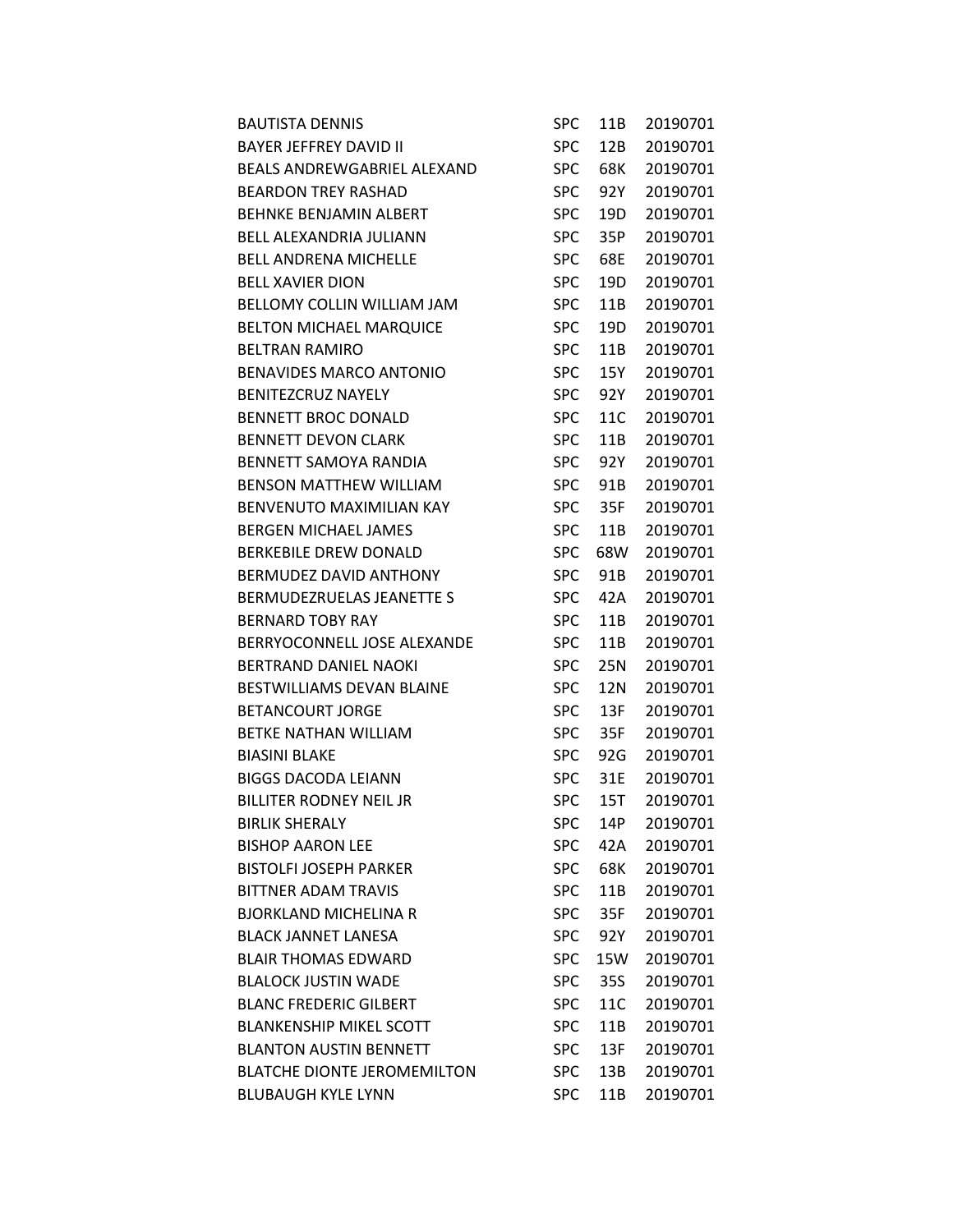| <b>BOAL CODY LEVI</b>              | SPC        | 35F | 20190701 |
|------------------------------------|------------|-----|----------|
| <b>BOATENG EBENEZER KWABENA</b>    | <b>SPC</b> | 19K | 20190701 |
| <b>BOATWRIGHT BLAKE DAVID</b>      | <b>SPC</b> | 11B | 20190701 |
| <b>BOBO CLEMMEISHA LESHAY</b>      | <b>SPC</b> | 42A | 20190701 |
| <b>BOGGS JOSEPH LEE</b>            | <b>SPC</b> | 88M | 20190701 |
| <b>BOGNAR TYLER JACOB</b>          | <b>SPC</b> | 11B | 20190701 |
| <b>BOKISCH VIKTOR CAMPILLO</b>     | <b>SPC</b> | 11B | 20190701 |
| <b>BOLD JORDAN LYNN</b>            | <b>SPC</b> | 25P | 20190701 |
| <b>BONIFAYCHAVEZ LEONARDO JR</b>   | <b>SPC</b> | 11B | 20190701 |
| <b>BONILLA ROGELIO JUNIOR</b>      | <b>SPC</b> | 11C | 20190701 |
| <b>BONNELL LAYNE THOMAS</b>        | <b>SPC</b> | 11C | 20190701 |
| <b>BONSRA REUBEN ABU</b>           | <b>SPC</b> | 68W | 20190701 |
| <b>BOOKER BYRON M</b>              | <b>SPC</b> | 74D | 20190701 |
| <b>BOOKOUT CASEY LANE</b>          | <b>SPC</b> | 13M | 20190701 |
| <b>BOONE MICHAEL THOMAS</b>        | <b>SPC</b> | 91H | 20190701 |
| <b>BORGMANN RYAN TAYLOR</b>        | <b>SPC</b> | 19D | 20190701 |
| <b>BORROTO JOSE CARLOS</b>         | <b>SPC</b> | 74D | 20190701 |
| <b>BOSS NICHOLAS ANTHONY</b>       | <b>SPC</b> | 68W | 20190701 |
| <b>BOSTIC RYAN C</b>               | <b>SPC</b> | 35G | 20190701 |
| <b>BOSTWICK KODY WILLAMRICH</b>    | <b>SPC</b> | 88K | 20190701 |
| <b>BOWEN BRANDON TODD</b>          | <b>SPC</b> | 15Q | 20190701 |
| <b>BOWENS TIMOTHY DEWAYNE II</b>   | <b>SPC</b> | 91H | 20190701 |
| <b>BOWER SHAWN DEWIGHT</b>         | <b>SPC</b> | 88M | 20190701 |
| <b>BOWLSBEY JAMES MICHAEL</b>      | <b>SPC</b> | 15F | 20190701 |
| <b>BOWMAN AARON MICHAEL</b>        | <b>SPC</b> | 15U | 20190701 |
| <b>BRADBURN REISS THOMAS</b>       | <b>SPC</b> | 68W | 20190701 |
| <b>BRADLEY DAKOTA ADAM</b>         | <b>SPC</b> | 15R | 20190701 |
| <b>BRADLEY JORDAN MICHAEL</b>      | <b>SPC</b> | 11B | 20190701 |
| <b>BRANCATOBICKHAM BRIANNA MIC</b> | <b>SPC</b> | 91B | 20190701 |
| <b>BRANNEN JAMES DINO JR</b>       | <b>SPC</b> | 15T | 20190701 |
| <b>BRANNICK ERIC JOSEPH</b>        | <b>SPC</b> | 68W | 20190701 |
| <b>BRANTNER KYLE MATTHEW</b>       | <b>SPC</b> | 11B | 20190701 |
| <b>BRATTON JUSTIN KYLE</b>         | <b>SPC</b> | 13B | 20190701 |
| <b>BRAUNSCHWEIG DAKOTA CHRISTO</b> | <b>SPC</b> | 14P | 20190701 |
| <b>BRAVO NOAH ANTONIO</b>          | <b>SPC</b> | 11C | 20190701 |
| <b>BRETZ DALTON HENRY</b>          | <b>SPC</b> | 15U | 20190701 |
| <b>BREWER WYLIE ETHAN</b>          | <b>SPC</b> | 94S | 20190701 |
| <b>BRIA LUCAS RYAN</b>             | <b>SPC</b> | 11C | 20190701 |
| <b>BRIDGES JOSHUA MICHAEL</b>      | <b>SPC</b> | 12R | 20190701 |
| <b>BRIGGS MADELINE ELIZABETH</b>   | <b>SPC</b> | 35P | 20190701 |
| <b>BRIM LOGHAN KATE</b>            | <b>SPC</b> | 31B | 20190701 |
| <b>BRINSON CALEB RASHAUD</b>       | <b>SPC</b> | 92G | 20190701 |
| <b>BRISCOE MICHAEL JAMES</b>       | <b>SPC</b> | 11B | 20190701 |
| <b>BROADWAY MIA DANIELLE</b>       | <b>SPC</b> | 92Y | 20190701 |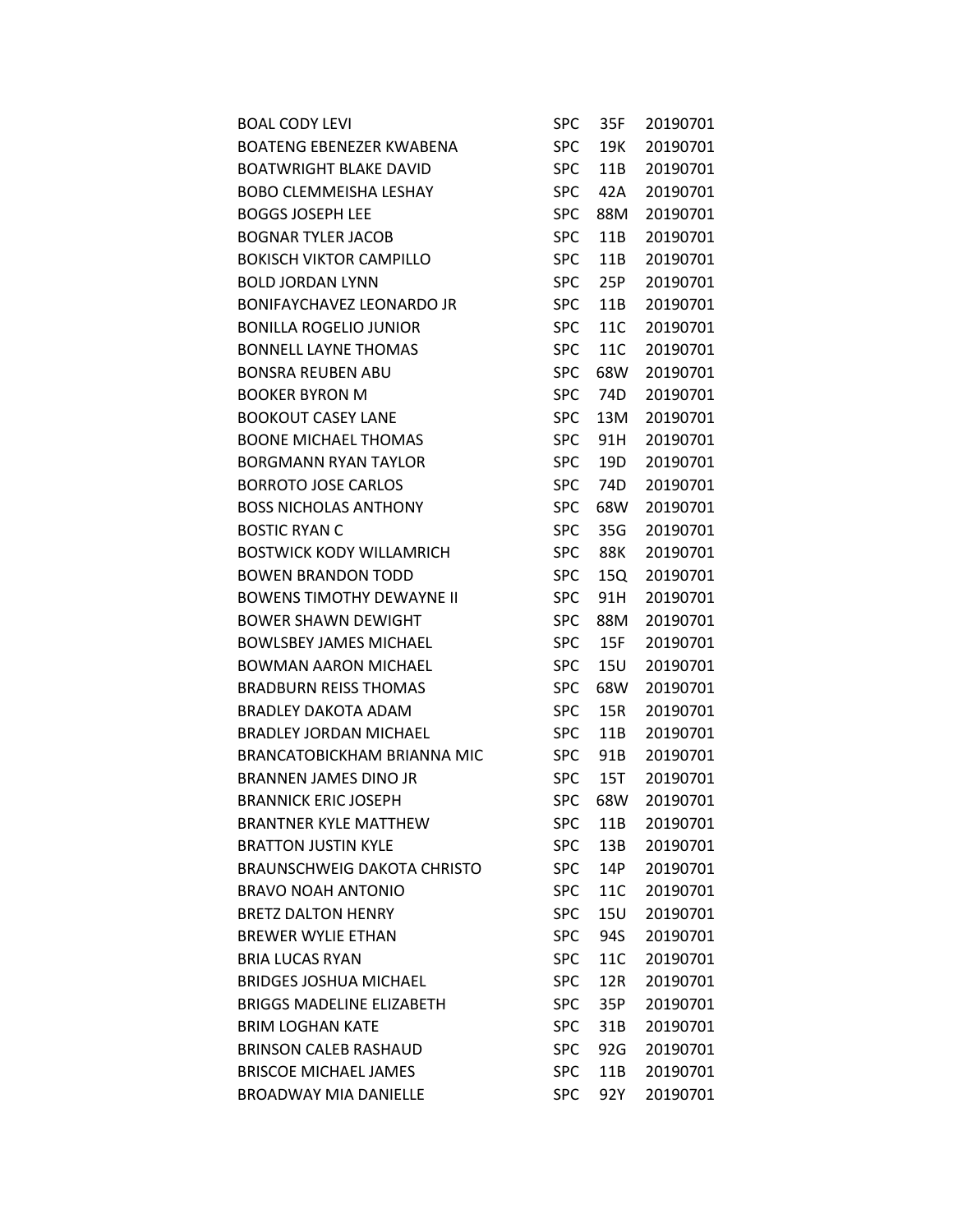| <b>BROCIOUS MATTHEW ALLEN</b>      | SPC        | 11B | 20190701 |
|------------------------------------|------------|-----|----------|
| <b>BROEK MEGAN CHRISTINE</b>       | <b>SPC</b> | 35P | 20190701 |
| <b>BROEKER ZACHERY SCOTT</b>       | <b>SPC</b> | 88M | 20190701 |
| <b>BROSSETT TANNER LANE</b>        | <b>SPC</b> | 13F | 20190701 |
| <b>BROTHERS ANDREW BENJAMIN</b>    | <b>SPC</b> | 15T | 20190701 |
| <b>BROWN AKEEM LORENZOANTONIO</b>  | <b>SPC</b> | 11B | 20190701 |
| <b>BROWN BRANDON MAVERICK</b>      | <b>SPC</b> | 11B | 20190701 |
| <b>BROWN BRANDON SCOTT</b>         | <b>SPC</b> | 15U | 20190701 |
| <b>BROWN DAVONNETAY DOMINIQUE</b>  | <b>SPC</b> | 68W | 20190701 |
| <b>BROWN DILLON JAMES</b>          | <b>SPC</b> | 11B | 20190701 |
| <b>BROWN IAN MICHAELANDREW</b>     | <b>SPC</b> | 15T | 20190701 |
| <b>BROWN JACQUIL ANTWONMARKISE</b> | <b>SPC</b> | 92G | 20190701 |
| <b>BROWN JAMES ROBERT</b>          | <b>SPC</b> | 35F | 20190701 |
| <b>BROWN JOSHUA ORION</b>          | <b>SPC</b> | 68W | 20190701 |
| <b>BROWN LAMONTRAY MARQUESE</b>    | <b>SPC</b> | 91H | 20190701 |
| <b>BROWN MASHONTE QUAVONSHA</b>    | <b>SPC</b> | 92Y | 20190701 |
| <b>BROWN MERLIN VANCE II</b>       | <b>SPC</b> | 68R | 20190701 |
| <b>BROWN QUENTIN LEE</b>           | <b>SPC</b> | 74D | 20190701 |
| <b>BROWN RYAN MICHAEL</b>          | <b>SPC</b> | 42A | 20190701 |
| <b>BROWN TIMOTHY LEE JR</b>        | <b>SPC</b> | 25B | 20190701 |
| <b>BROWN TREVON LEMONT</b>         | <b>SPC</b> | 35F | 20190701 |
| <b>BROWN WILLIAM IV</b>            | <b>SPC</b> | 19D | 20190701 |
| <b>BRUCE CHRISTIAN JEREMIAHJAY</b> | <b>SPC</b> | 19D | 20190701 |
| <b>BRUCE TIMISHA MICHELLE</b>      | <b>SPC</b> | 88H | 20190701 |
| <b>BRUGGER TROY NATHAN</b>         | <b>SPC</b> | 42A | 20190701 |
| <b>BRUMFIELD ANTOINE JAHMIL JR</b> | <b>SPC</b> | 15U | 20190701 |
| <b>BRUNSONWITHERSPOON LATOYA S</b> | <b>SPC</b> | 68S | 20190701 |
| BRYANT JEFFERY WAYNE JR            | <b>SPC</b> | 92R | 20190701 |
| <b>BRYANT TORRIE DEVORIS</b>       | <b>SPC</b> | 91B | 20190701 |
| <b>BUBY JOEL FRANCISCO</b>         | <b>SPC</b> | 11B | 20190701 |
| <b>BUCHANAN WALKER LEVI</b>        | <b>SPC</b> | 35M | 20190701 |
| <b>BUELL BRANDON ELLIOTT</b>       | <b>SPC</b> | 11B | 20190701 |
| <b>BUGG FRANK WILLIAM</b>          | <b>SPC</b> | 15T | 20190701 |
| <b>BULLUCK SHANTEL DOMONIQUE</b>   | <b>SPC</b> | 42A | 20190701 |
| <b>BURCH NICHOLAS JAY</b>          | <b>SPC</b> | 13J | 20190701 |
| <b>BURDELL JOSHUA AARON</b>        | <b>SPC</b> | 15W | 20190701 |
| <b>BURGE ISAAC TOLLY</b>           | <b>SPC</b> | 25N | 20190701 |
| <b>BURGESS ALEXI LYNN</b>          | <b>SPC</b> | 42A | 20190701 |
| <b>BURKE MICHAEL AARON</b>         | <b>SPC</b> | 19D | 20190701 |
| <b>BURKHART ASHLEY RAE</b>         | <b>SPC</b> | 12M | 20190701 |
| <b>BURLETT ADAM JACOB</b>          | <b>SPC</b> | 68J | 20190701 |
| <b>BURNS ERIC PAUL</b>             | <b>SPC</b> | 13B | 20190701 |
| <b>BURRELL DEANDRE LAMAR</b>       | <b>SPC</b> | 13J | 20190701 |
| <b>BURRIS AUSTIN LEVI</b>          | <b>SPC</b> | 11B | 20190701 |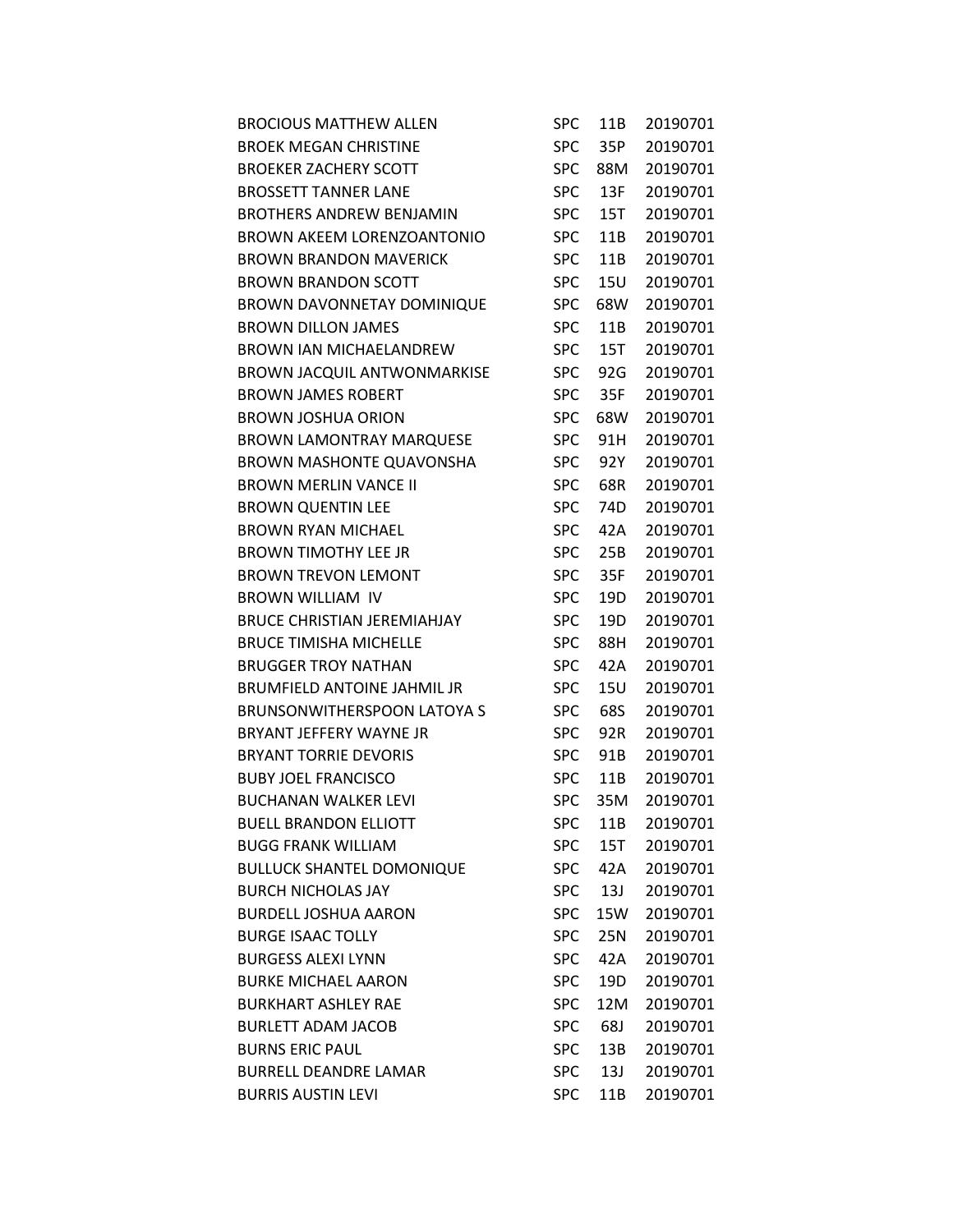| <b>BURTON ANTHONY JOE</b>        | <b>SPC</b> | 35P        | 20190701 |
|----------------------------------|------------|------------|----------|
| <b>BURTON GRANT EDWARD</b>       | <b>SPC</b> | 13B        | 20190701 |
| <b>BURWELL MARLIN JAMAR</b>      | <b>SPC</b> | 91H        | 20190701 |
| <b>BUSCARINO LOUIS ANTHONY</b>   | <b>SPC</b> | 68W        | 20190701 |
| <b>BUSH DOUGLAS TANNER</b>       | <b>SPC</b> | 19K        | 20190701 |
| <b>BYRNE GARRETT WILLIAM</b>     | <b>SPC</b> | 19D        | 20190701 |
| <b>CAALSKONOS MARCO TULIO</b>    | SPC        | 11B        | 20190701 |
| CABRERA JOVAN ALEXIS             | <b>SPC</b> | 11B        | 20190701 |
| CACAYAN EDREYNALD FRANCISCO      | <b>SPC</b> | 74D        | 20190701 |
| CAEZMALDONADO JESUS ABDIEL       | <b>SPC</b> | 91B        | 20190701 |
| <b>CAGLE PAUL COLBY</b>          | <b>SPC</b> | 35Q        | 20190701 |
| <b>CAINES SETH THOMAS</b>        | <b>SPC</b> | 13F        | 20190701 |
| <b>CALDERIN JOSEPH LOUIS</b>     | <b>SPC</b> | 31B        | 20190701 |
| CALDERONCERON PAZ M              | <b>SPC</b> | 68W        | 20190701 |
| CAMARGO COOPER BRENDA MIA        | <b>SPC</b> | 42A        | 20190701 |
| <b>CAMP TREVOR JAMES</b>         | <b>SPC</b> | 35N        | 20190701 |
| CAMPBELL NOAH PARKER             | <b>SPC</b> | 11B        | 20190701 |
| <b>CAMPBELL STEVEN CHARLES</b>   | <b>SPC</b> | 91B        | 20190701 |
| <b>CANADA JASON CRAIG</b>        | <b>SPC</b> | 11B        | 20190701 |
| CANNON ALVIN LEE JR              | <b>SPC</b> | 42A        | 20190701 |
| CANTU ROGELIO JR                 | <b>SPC</b> | 12C        | 20190701 |
| CANTU STEPHANIE ANN              | <b>SPC</b> | 27D        | 20190701 |
| CANZURLO JOSEPH NICOLA           | <b>SPC</b> | <b>25S</b> | 20190701 |
| CAPLINGER JOSHUA LAWRENCE        | <b>SPC</b> | 35F        | 20190701 |
| CAPUANO WILLIAM W                | <b>SPC</b> | 35F        | 20190701 |
| CARDENASCASTILLO BRIAN ANDR      | <b>SPC</b> | 56M        | 20190701 |
| <b>CARLOS LAWRENCE JEREZ</b>     | <b>SPC</b> | 68W        | 20190701 |
| <b>CARLSON ADAM JOHN</b>         | <b>SPC</b> | 25B        | 20190701 |
| <b>CARMENATTY MANNY MANUEL</b>   | <b>SPC</b> | 74D        | 20190701 |
| CARMICHAEL JONATHON ANDREW       | <b>SPC</b> | 19D        | 20190701 |
| CARNELL JERRY LAMARK JR          | <b>SPC</b> | 56M        | 20190701 |
| CAROCOLLAZO JUSTIN ENRIQUE       | <b>SPC</b> | 11B        | 20190701 |
| <b>CARPENTER NICKALAS NATHAN</b> | <b>SPC</b> | 19D        | 20190701 |
| <b>CARPIO ANTHONY ARMANDO</b>    | <b>SPC</b> | 91B        | 20190701 |
| <b>CARR BRIAN WILLIAM</b>        | <b>SPC</b> | 11B        | 20190701 |
| <b>CARR CELINE DANIELLE</b>      | <b>SPC</b> | 92G        | 20190701 |
| <b>CARR TANNER CHRISTIAN</b>     | <b>SPC</b> | 17C        | 20190701 |
| CARRASCO MAIQUEL BRYAN JR        | <b>SPC</b> | 14P        | 20190701 |
| <b>CARSWELL ROBERT CODY</b>      | <b>SPC</b> | 35Q        | 20190701 |
| <b>CARTER AMIA LYNNETTE</b>      | <b>SPC</b> | 42A        | 20190701 |
| <b>CARTER MITCHELL BOWEN</b>     | <b>SPC</b> | 68W        | 20190701 |
| <b>CARTY LEAYON MARDEN</b>       | <b>SPC</b> | 74D        | 20190701 |
| <b>CARUTH CALEB DAJON</b>        | <b>SPC</b> | 68F        | 20190701 |
| <b>CARVER DALTON JAMES</b>       | <b>SPC</b> | 13B        | 20190701 |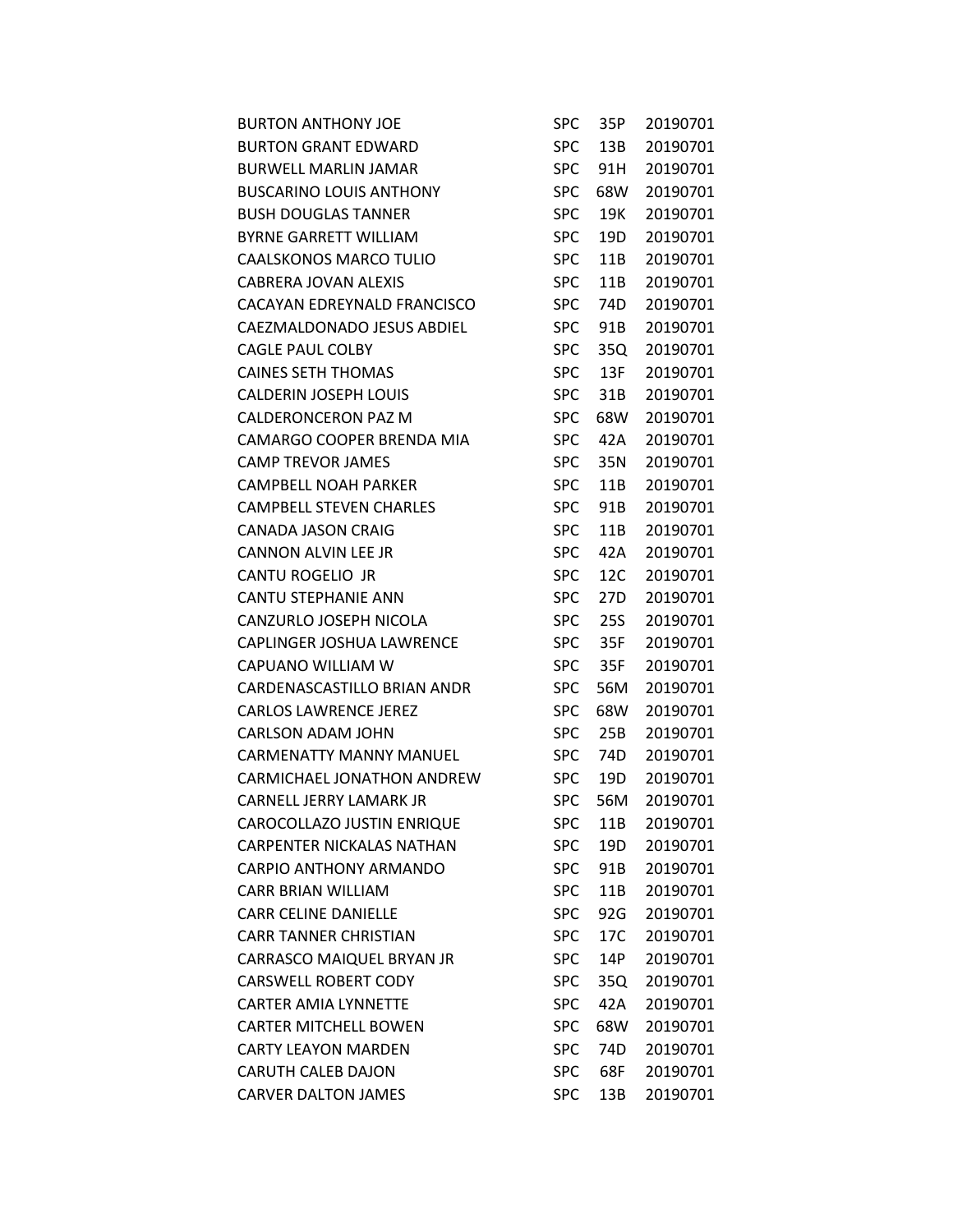| <b>CASE TIMOTHY WILLIAM</b>        | SPC        | 42A | 20190701 |
|------------------------------------|------------|-----|----------|
| <b>CASERES MARKOWEN GARLAN</b>     | <b>SPC</b> | 92G | 20190701 |
| <b>CASIANO JEREMY MICHAEL</b>      | <b>SPC</b> | 92R | 20190701 |
| CASIAS CHRISTIAN KAMUELA           | <b>SPC</b> | 11B | 20190701 |
| <b>CASSIDY DYLAN FOXX</b>          | <b>SPC</b> | 25B | 20190701 |
| CASTILLO JUAN FRANCISCO            | <b>SPC</b> | 15T | 20190701 |
| <b>CASTILLO MATTHEW RYAN</b>       | <b>SPC</b> | 19D | 20190701 |
| <b>CASTRO ERIC DANIEL</b>          | <b>SPC</b> | 15Y | 20190701 |
| CATTERA AUSTIN JAMES               | <b>SPC</b> | 11B | 20190701 |
| <b>CAVAZOS DAVID</b>               | <b>SPC</b> | 19D | 20190701 |
| <b>CAVINESS JUSTIN BARTH</b>       | <b>SPC</b> | 68W | 20190701 |
| CAYWOOD FLOYD MERRILL              | <b>SPC</b> | 42A | 20190701 |
| <b>CEBEY JOSE MANUEL</b>           | <b>SPC</b> | 13B | 20190701 |
| <b>CERDA ALFREDO II</b>            | <b>SPC</b> | 15T | 20190701 |
| <b>CHAE DAEYEOB</b>                | <b>SPC</b> | 68W | 20190701 |
| <b>CHAMBERS ERIC WAYNE</b>         | <b>SPC</b> | 19K | 20190701 |
| CHAMBLISS TAMEIKA RAE              | <b>SPC</b> | 35M | 20190701 |
| <b>CHANDLER ANDRES DAVID</b>       | <b>SPC</b> | 11B | 20190701 |
| <b>CHANDLER WYATT DALTON</b>       | <b>SPC</b> | 15U | 20190701 |
| <b>CHANEY DEVIN RAY</b>            | <b>SPC</b> | 11B | 20190701 |
| CHANTHARATH TIMMY TIM              | <b>SPC</b> | 92G | 20190701 |
| CHAPPELL JACOB WILLIAM             | <b>SPC</b> | 89D | 20190701 |
| <b>CHARLES BRYAN</b>               | <b>SPC</b> | 15W | 20190701 |
| <b>CHARLESON TYLER EDWARD</b>      | <b>SPC</b> | 11B | 20190701 |
| <b>CHASEN KYLE TRAVIS</b>          | <b>SPC</b> | 88K | 20190701 |
| CHAVEZ JEREMIAH PATRICKCABA        | <b>SPC</b> | 91B | 20190701 |
| <b>CHAVEZ JOSE ROBERTO</b>         | <b>SPC</b> | 11B | 20190701 |
| CHAVEZ LOUIE LINO                  | <b>SPC</b> | 11B | 20190701 |
| <b>CHAVISHARMON DESHANTE LATES</b> | <b>SPC</b> | 27D | 20190701 |
| CHEN ZHEHAO                        | <b>SPC</b> | 92A | 20190701 |
| <b>CHERRY COREY EDWARD</b>         | <b>SPC</b> | 31B | 20190701 |
| <b>CHILDERS ASHTON BRENT</b>       | <b>SPC</b> | 19D | 20190701 |
| <b>CHILDRESS DAMIAN RAGE</b>       | <b>SPC</b> | 25B | 20190701 |
| CHO IN KOOK                        | <b>SPC</b> | 68W | 20190701 |
| <b>CHO SUNGMIN</b>                 | <b>SPC</b> | 11B | 20190701 |
| <b>CHO TAEKYUNG</b>                | <b>SPC</b> | 68P | 20190701 |
| <b>CHO YOUNGSUK</b>                | <b>SPC</b> | 68G | 20190701 |
| <b>CHRISTENSEN TYLER JAY</b>       | <b>SPC</b> | 11B | 20190701 |
| <b>CINTRON IRVING JR</b>           | <b>SPC</b> | 31B | 20190701 |
| <b>CIZAUSKAS ETHAN GROVER</b>      | <b>SPC</b> | 13F | 20190701 |
| <b>CLAASSEN SAMUEL ROLAND</b>      | <b>SPC</b> | 91B | 20190701 |
| <b>CLAEYS BRYANT MATTHEW</b>       | <b>SPC</b> | 11B | 20190701 |
| <b>CLARK DAKOTA GEOFFREY</b>       | <b>SPC</b> | 19D | 20190701 |
| <b>CLARK JACOB MORGAN</b>          | <b>SPC</b> | 15Y | 20190701 |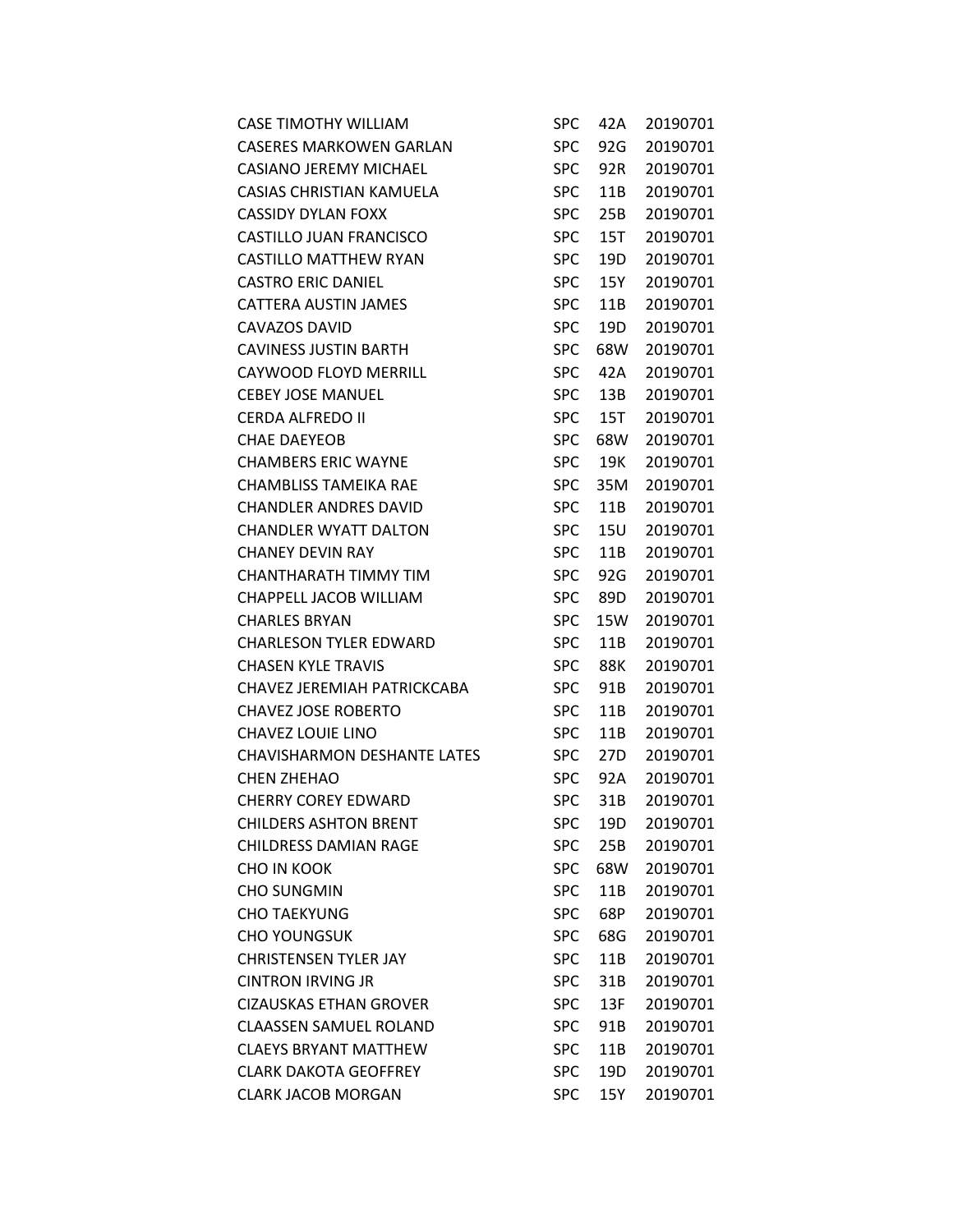| <b>CLARK JOHN ANTHONY</b>          | <b>SPC</b> | 91D | 20190701 |
|------------------------------------|------------|-----|----------|
| CLAUDIOHERNANDEZ RAFAEL ALE        | <b>SPC</b> | 68J | 20190701 |
| <b>CLAWSON JAMES RYAN</b>          | <b>SPC</b> | 35F | 20190701 |
| CLAWSON JOSHUA KALEOONIPAA         | <b>SPC</b> | 13F | 20190701 |
| <b>CLEMENT TYVEL TREVON</b>        | <b>SPC</b> | 46S | 20190701 |
| <b>CLOUTIER DOMINIC JORDAN</b>     | <b>SPC</b> | 11B | 20190701 |
| COAD DOMINIQUE KYAIRRA             | <b>SPC</b> | 42A | 20190701 |
| <b>COATES DARRYL J</b>             | <b>SPC</b> | 92R | 20190701 |
| <b>COCHRAN AUSTIN CALEB</b>        | <b>SPC</b> | 31E | 20190701 |
| COCHRAN JARED JOSEPH               | <b>SPC</b> | 31B | 20190701 |
| <b>COCKRILL STEVEN MICHEAL</b>     | <b>SPC</b> | 35F | 20190701 |
| <b>COE DRELL LAVERN</b>            | <b>SPC</b> | 74D | 20190701 |
| <b>COFFMAN DYLAN ROBERT</b>        | <b>SPC</b> | 12B | 20190701 |
| <b>COHEN JAMES ISAASH JR</b>       | <b>SPC</b> | 11B | 20190701 |
| <b>COLBERT DWIGHT LEROY</b>        | <b>SPC</b> | 92G | 20190701 |
| COLE IMANI RICQUELLE               | <b>SPC</b> | 42A | 20190701 |
| <b>COLEY DRAKKAR JUSTIN</b>        | <b>SPC</b> | 91B | 20190701 |
| <b>COLLETTE TRENT MICHAEL</b>      | <b>SPC</b> | 11B | 20190701 |
| <b>COLLIE JONATHAN HOWARDKRIST</b> | <b>SPC</b> | 13J | 20190701 |
| <b>COLLINS ELLIOT LEE</b>          | <b>SPC</b> | 11B | 20190701 |
| <b>COLLINS HAMPSHIRE ONEIL</b>     | SPC        | 92F | 20190701 |
| <b>COLLINS LESHAWN EDDIE</b>       | <b>SPC</b> | 25B | 20190701 |
| <b>COLLINSFRANKLIN DIONTE DEBR</b> | <b>SPC</b> | 92Y | 20190701 |
| <b>COLLORAFI CHRISTIAN</b>         | <b>SPC</b> | 11B | 20190701 |
| <b>CONELL GARRETT SCOTT</b>        | <b>SPC</b> | 13M | 20190701 |
| CONN DAVID ALLEN JR                | <b>SPC</b> | 91B | 20190701 |
| <b>CONNER GARRETT LEE</b>          | <b>SPC</b> | 11B | 20190701 |
| <b>CONOVER CHRISTOPHER JAMES</b>   | <b>SPC</b> | 91A | 20190701 |
| <b>COOK HOLLI JEANE</b>            | <b>SPC</b> | 42A | 20190701 |
| <b>COON JAMIN BENJAMIN</b>         | <b>SPC</b> | 13M | 20190701 |
| <b>COONROD CURTIS WAYNE JR</b>     | <b>SPC</b> | 12B | 20190701 |
| <b>COOPER JOSHUA ROBERT</b>        | <b>SPC</b> | 12N | 20190701 |
| <b>COOPER QUASEY KARDEEN</b>       | <b>SPC</b> | 11B | 20190701 |
| COPELAND ANNALISA GRACE            | <b>SPC</b> | 35P | 20190701 |
| <b>COPFER AARON ANTHONY</b>        | <b>SPC</b> | 11B | 20190701 |
| <b>COPP TERRANCE ESCUYOS</b>       | <b>SPC</b> | 11B | 20190701 |
| COPPOCK JOHN EDWARDMARQUIE         | <b>SPC</b> | 13B | 20190701 |
| <b>CORDERO CHRISTOPHER</b>         | <b>SPC</b> | 15Y | 20190701 |
| <b>CORNELIO GIOVANY</b>            | <b>SPC</b> | 92A | 20190701 |
| <b>CORONADO ROEL</b>               | <b>SPC</b> | 25U | 20190701 |
| <b>CORSON JEANETTE</b>             | <b>SPC</b> | 92Y | 20190701 |
| <b>COSGROVE COLIN TY</b>           | <b>SPC</b> | 15N | 20190701 |
| <b>COSME KRISTINA MARIE</b>        | <b>SPC</b> | 27D | 20190701 |
| <b>COSTAS DEAN BRYAN</b>           | <b>SPC</b> | 35F | 20190701 |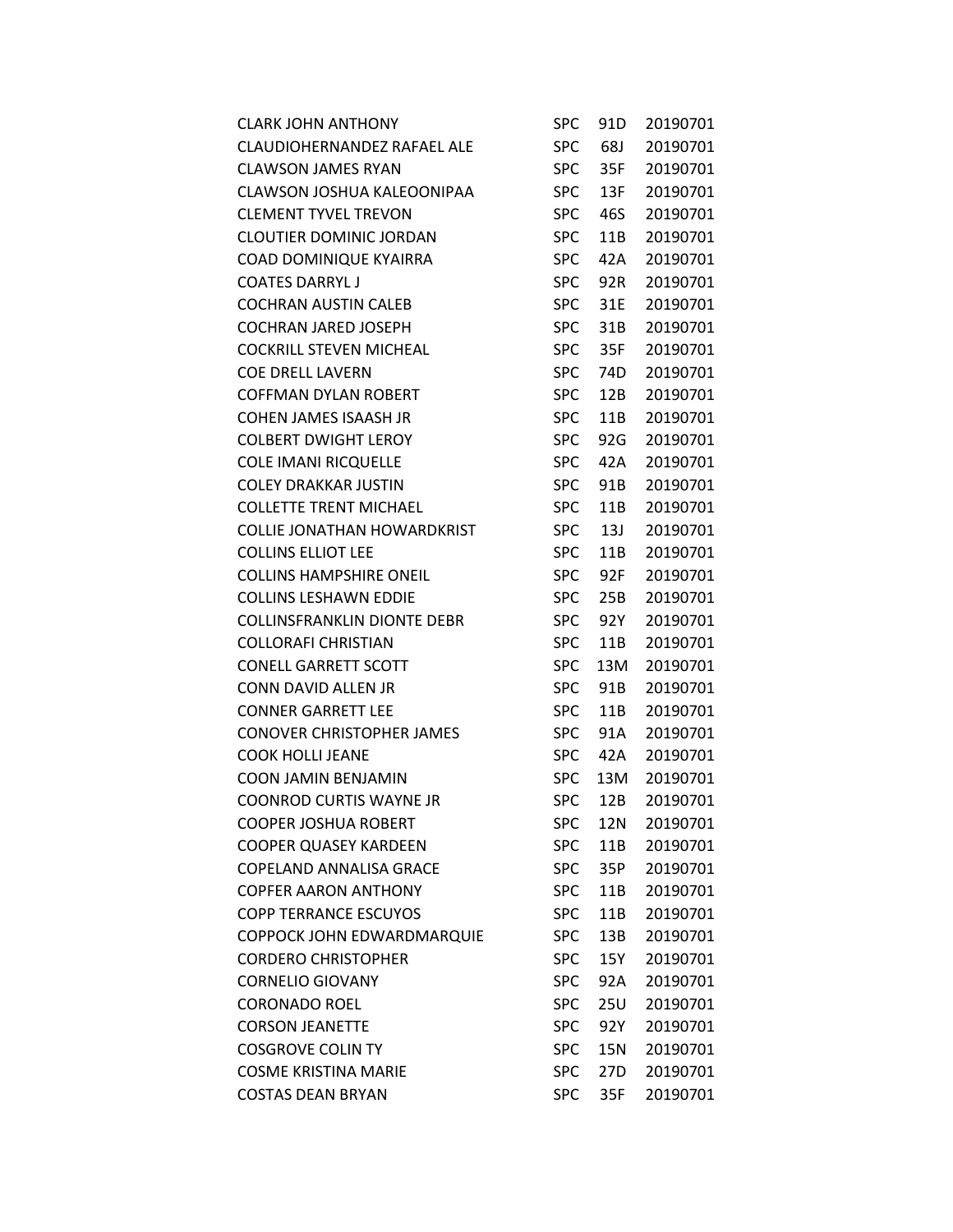| <b>COWAN SPENCER CHRISTIAN</b>     | <b>SPC</b> | 11B | 20190701 |
|------------------------------------|------------|-----|----------|
| <b>COX COOPER DYLAN</b>            | <b>SPC</b> | 11C | 20190701 |
| <b>COX TAYLOR MARK</b>             | <b>SPC</b> | 13F | 20190701 |
| <b>COZZENS DANTE DANDRE</b>        | <b>SPC</b> | 42A | 20190701 |
| CRAMER DAKOHTA JOSEPH              | <b>SPC</b> | 13B | 20190701 |
| <b>CRAWFORD TEVON MICHEAL</b>      | <b>SPC</b> | 19D | 20190701 |
| <b>CREECH NIEAM ALI</b>            | <b>SPC</b> | 19D | 20190701 |
| <b>CREEDE JACK FRANCIS</b>         | <b>SPC</b> | 11B | 20190701 |
| <b>CRESON GEORGE ELLIS JR</b>      | <b>SPC</b> | 91M | 20190701 |
| <b>CRESPO JUAN C</b>               | <b>SPC</b> | 92Y | 20190701 |
| <b>CRITTENDEN EVAN RAY</b>         | <b>SPC</b> | 11B | 20190701 |
| <b>CRONEY KARVON MAURICE</b>       | <b>SPC</b> | 31E | 20190701 |
| <b>CROSS CORTNIE JANE</b>          | <b>SPC</b> | 92Y | 20190701 |
| <b>CROUSE BRIAN TIMOTHY</b>        | <b>SPC</b> | 15Q | 20190701 |
| CROWELL JOSHUA MICHAEL             | <b>SPC</b> | 12Y | 20190701 |
| CRUM KAITLYN ELIZABETH             | <b>SPC</b> | 35M | 20190701 |
| <b>CRUZ CHRISTIAN ENRIQUE</b>      | <b>SPC</b> | 42A | 20190701 |
| <b>CRUZRODRIGUEZ ALEXANDER</b>     | <b>SPC</b> | 42A | 20190701 |
| <b>CRUZSOSA OSCAR NOEL</b>         | <b>SPC</b> | 92A | 20190701 |
| <b>CUBBON LOGAN THOMAS</b>         | <b>SPC</b> | 19D | 20190701 |
| <b>CUETO DAYLINE</b>               | <b>SPC</b> | 42A | 20190701 |
| <b>CULLENS THOMAS WATSON IV</b>    | <b>SPC</b> | 11C | 20190701 |
| <b>CUMMINGS DAMIEN LEE</b>         | <b>SPC</b> | 14P | 20190701 |
| <b>CUNNINGHAM BRETT CHRISTIAN</b>  | <b>SPC</b> | 11C | 20190701 |
| <b>CUNNINGHAMWILLIS MALIK ISIA</b> | <b>SPC</b> | 25B | 20190701 |
| <b>CURRY PHILLIP JAYVON</b>        | <b>SPC</b> | 11B | 20190701 |
| <b>CURRY STEVIE LAMAR JR</b>       | <b>SPC</b> | 25U | 20190701 |
| <b>CUSICK STEVEN LEWIS</b>         | <b>SPC</b> | 11B | 20190701 |
| <b>CUTHRELL ERICSSON BRANDONLE</b> | <b>SPC</b> | 25U | 20190701 |
| DAHL ADAM TAYLOR                   | <b>SPC</b> | 91B | 20190701 |
| DAILEY PAUL ANTHONY                | <b>SPC</b> | 11B | 20190701 |
| DALE MICHAEL GABRIEL               | <b>SPC</b> | 12R | 20190701 |
| DALESSANDRO RYAN ANTHONY           | <b>SPC</b> | 11B | 20190701 |
| DALEY ROBERT ANDREWS               | <b>SPC</b> | 11B | 20190701 |
| DALLMAN KYLE THOMAS                | <b>SPC</b> | 13F | 20190701 |
| <b>DAMACIO ERNESTO</b>             | <b>SPC</b> | 91B | 20190701 |
| <b>DANG WONG PHI</b>               | <b>SPC</b> | 15T | 20190701 |
| DANIEL CHRISTINA EVELYNN           | <b>SPC</b> | 42A | 20190701 |
| DANIELS CHRISTOPHER ALLEN          | <b>SPC</b> | 19D | 20190701 |
| <b>DANIELS MARTIN EDWIN</b>        | <b>SPC</b> | 35N | 20190701 |
| DANTONIO DOMINIC CHARLES           | <b>SPC</b> | 11C | 20190701 |
| DAURIA JAMES SCOTT                 | <b>SPC</b> | 11B | 20190701 |
| DAVENPORT JENNIFER JASMINE         | <b>SPC</b> | 88K | 20190701 |
| <b>DAVID FRED ELIAS</b>            | <b>SPC</b> | 35P | 20190701 |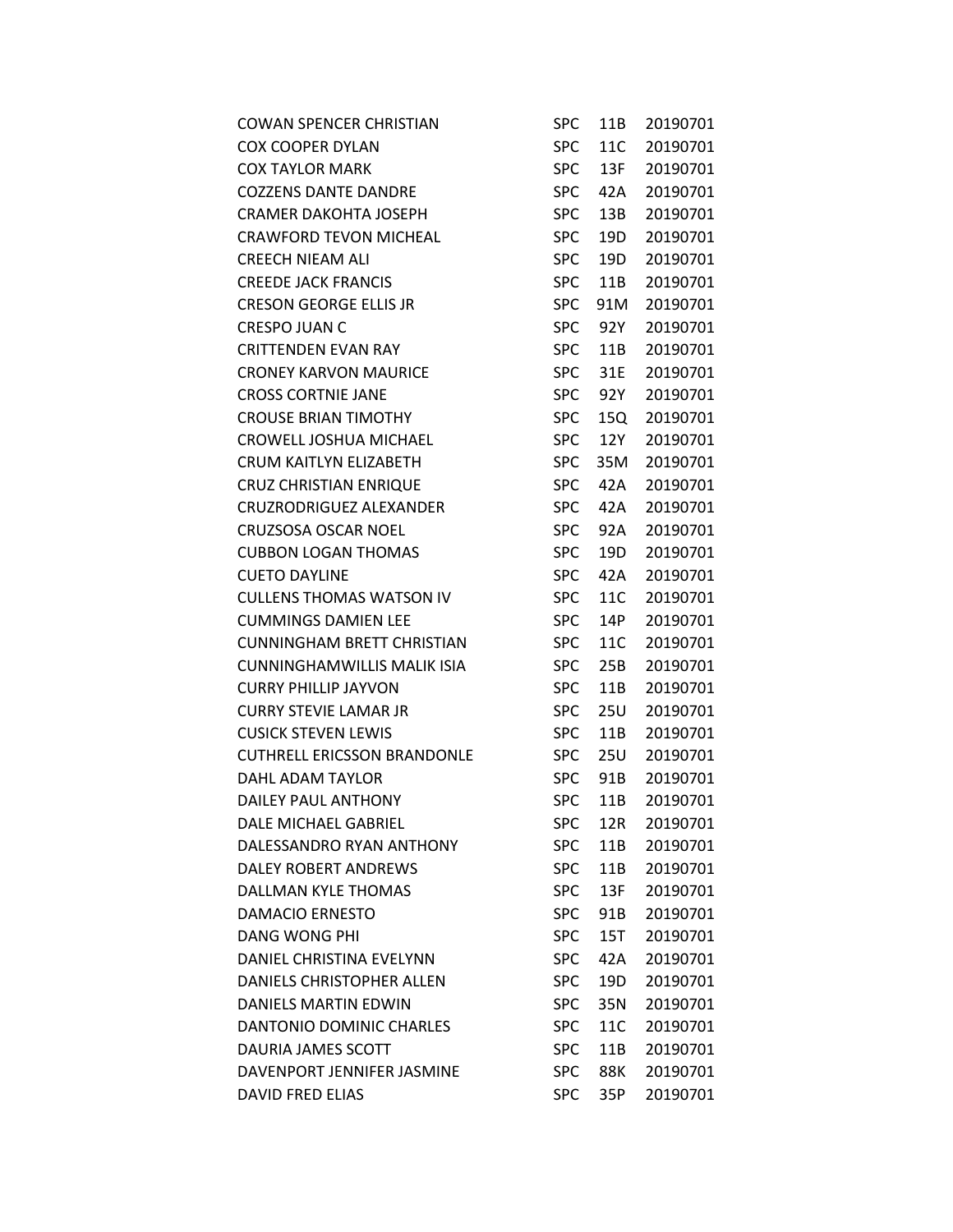| DAVIDSON BRANDON CHASE          | SPC        | 11B | 20190701 |
|---------------------------------|------------|-----|----------|
| DAVIDSON JARED GREGORY          | <b>SPC</b> | 11B | 20190701 |
| DAVIDSON THOMAS ALAN            | <b>SPC</b> | 35N | 20190701 |
| DAVIDSZ ADRIANA                 | <b>SPC</b> | 74D | 20190701 |
| DAVIS ADRIENNE NICOLE           | <b>SPC</b> | 42A | 20190701 |
| DAVIS BRADLEY MITCHELL          | <b>SPC</b> | 19D | 20190701 |
| DAVIS DEONTAI DENTRELL          | <b>SPC</b> | 19K | 20190701 |
| DAVIS ERIC MATTHEW              | <b>SPC</b> | 11C | 20190701 |
| DAVIS HENRY CECIL JR            | <b>SPC</b> | 11B | 20190701 |
| DAVIS JACOB JORDAN              | <b>SPC</b> | 74D | 20190701 |
| DAVIS JACOB MATTHEW             | <b>SPC</b> | 35F | 20190701 |
| DAVIS JOHN WILLIAM III          | <b>SPC</b> | 35P | 20190701 |
| DAVIS MICHAEL JAMES             | <b>SPC</b> | 68W | 20190701 |
| DAVLATOV ULUGBEK                | <b>SPC</b> | 91A | 20190701 |
| DAWKINS DANESHA DERIANN         | <b>SPC</b> | 91B | 20190701 |
| DAWSON WILLIAM DEMETRIUS        | <b>SPC</b> | 11B | 20190701 |
| DE SA VENILEE JUNEENRIQUEZ      | <b>SPC</b> | 88K | 20190701 |
| DEBSKI ALEXANDER DOMINICK       | <b>SPC</b> | 11B | 20190701 |
| DECKARD DYLAN JACE              | <b>SPC</b> | 13F | 20190701 |
| <b>DEEGAN THOMAS PATRICK</b>    | <b>SPC</b> | 19K | 20190701 |
| DEHERRERA JOSHUA                | <b>SPC</b> | 89A | 20190701 |
| DEIGNAN ARAYA STORM             | <b>SPC</b> | 92L | 20190701 |
| DEJESUS ANTONIO MIGUEL          | <b>SPC</b> | 13B | 20190701 |
| DELAGARZA ROGELIO               | <b>SPC</b> | 12B | 20190701 |
| DELANEY BRENDAN JOSHUA          | <b>SPC</b> | 19K | 20190701 |
| DELAROSA CARMEN YEDID           | <b>SPC</b> | 42A | 20190701 |
| DELASHMIT JOHNWESLEY RYAN       | <b>SPC</b> | 19K | 20190701 |
| <b>DELEON CHARLES AURELIO</b>   | <b>SPC</b> | 19D | 20190701 |
| <b>DELFIN CHRISTIAN JAY</b>     | <b>SPC</b> | 92G | 20190701 |
| <b>DELL RAYMOND GERARD</b>      | <b>SPC</b> | 89B | 20190701 |
| DELL RICKIE LYNN JR             | <b>SPC</b> | 11B | 20190701 |
| DELOACH WALKER A                | <b>SPC</b> | 11B | 20190701 |
| <b>DELRAE DAMIAN PATRICK</b>    | <b>SPC</b> | 15W | 20190701 |
| <b>DELRYMPLE JAKE ALLEN</b>     | <b>SPC</b> | 68R | 20190701 |
| <b>DELTORO NICOLAS</b>          | <b>SPC</b> | 12N | 20190701 |
| DELUCIA CHRISTIAN SOLIVEN       | <b>SPC</b> | 94S | 20190701 |
| <b>DEMBIE KYLE ALLEN</b>        | <b>SPC</b> | 91M | 20190701 |
| <b>DENIO LUCAS ROSS</b>         | <b>SPC</b> | 91B | 20190701 |
| <b>DENNLER CHRISTOPHER GAGE</b> | <b>SPC</b> | 91B | 20190701 |
| DERSONE DONALD ROBB             | <b>SPC</b> | 11B | 20190701 |
| DESCHEENY MICHAEL DEAN          | <b>SPC</b> | 74D | 20190701 |
| DESHONG ALEXANDER CHRISTIAN     | <b>SPC</b> | 91A | 20190701 |
| DESOUZA JOEL V                  | <b>SPC</b> | 13B | 20190701 |
| DEVARY BLAKE WYNN               | <b>SPC</b> | 31B | 20190701 |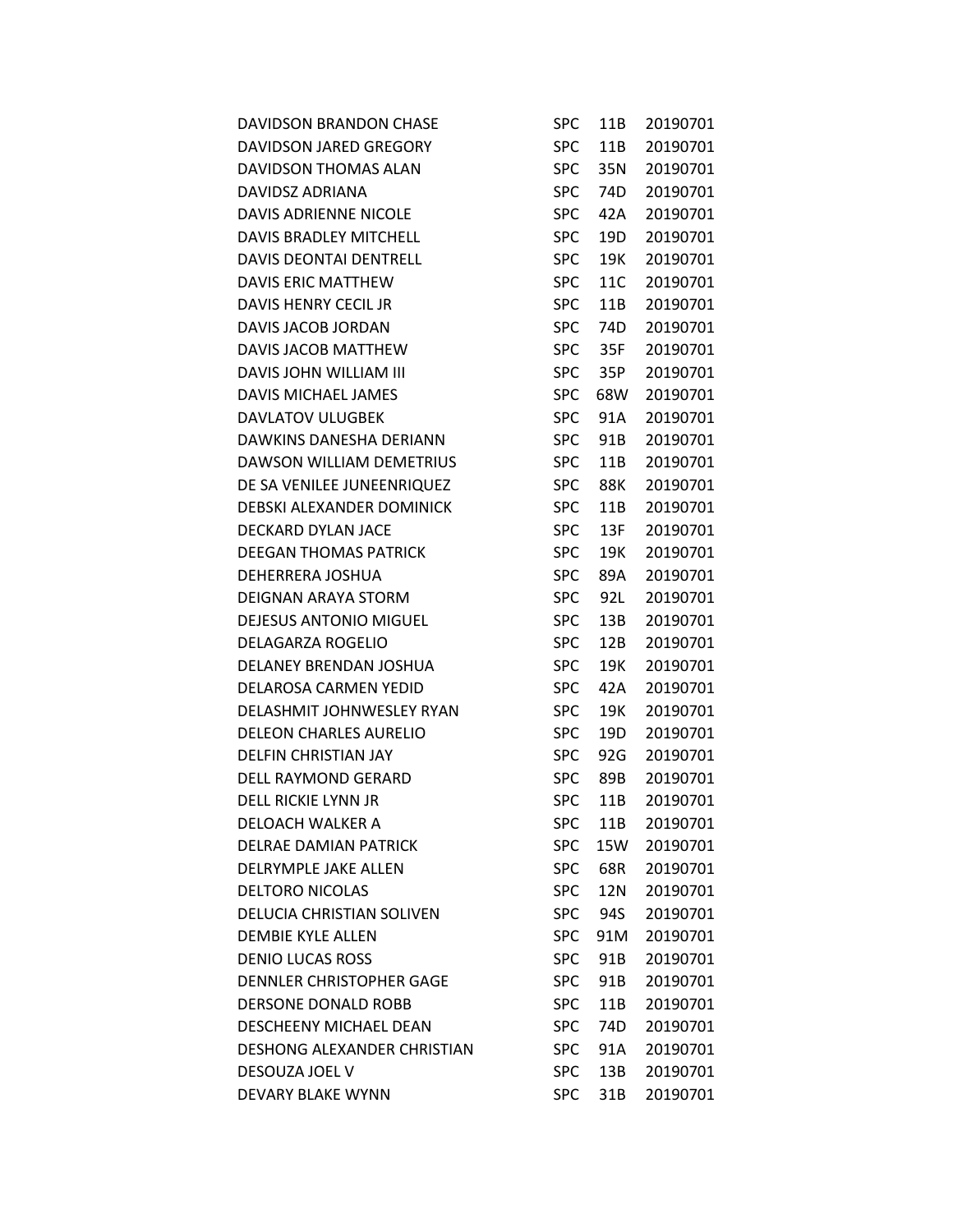| DEVILEY JORDAN WAYNE          | <b>SPC</b> | 94S             | 20190701 |
|-------------------------------|------------|-----------------|----------|
| DEWITT CHARLES MATHEW         | <b>SPC</b> | 11B             | 20190701 |
| DEYOE BRADLEY VERNON          | <b>SPC</b> | 31B             | 20190701 |
| DIALLO MAMADOU BACHIR         | <b>SPC</b> | 15R             | 20190701 |
| DIAWARA SEKOU                 | <b>SPC</b> | 92Y             | 20190701 |
| DIAZ ESTEBAN                  | <b>SPC</b> | 11B             | 20190701 |
| DIAZ JEYSON JORDAN            | <b>SPC</b> | 11B             | 20190701 |
| DIAZ RACQUEL RUTH             | <b>SPC</b> | 13R             | 20190701 |
| <b>DICKIE SEAN THOMAS</b>     | <b>SPC</b> | 11B             | 20190701 |
| DICKSTEIN ETHAN               | <b>SPC</b> | 11B             | 20190701 |
| DIEDE TYLER DARWIN            | <b>SPC</b> | 11B             | 20190701 |
| DIEMER JOSHUA DAVID           | <b>SPC</b> | 11C             | 20190701 |
| DILIZIA ANTHONY ADELINO       | <b>SPC</b> | 68X             | 20190701 |
| DILLON JTERRIKA ASHUNTI       | <b>SPC</b> | 31B             | 20190701 |
| DIMARTINO KENNY VINCENT       | <b>SPC</b> | 11C             | 20190701 |
| DIPPOLITO PETER J             | <b>SPC</b> | 11B             | 20190701 |
| DISHMON IVORY DANTE           | <b>SPC</b> | 92Y             | 20190701 |
| DITCHING MARKJOHN ALILING     | <b>SPC</b> | 68K             | 20190701 |
| DIXON SKYLER DANE             | <b>SPC</b> | 11B             | 20190701 |
| DOBOS COLTON MICHAEL          | <b>SPC</b> | 11B             | 20190701 |
| DOCKUS ANTHONY ALLAN          | <b>SPC</b> | 15D             | 20190701 |
| DOEBLER DYLAN MICHAEL         | <b>SPC</b> | 11B             | 20190701 |
| DOERING ANDREW NICHOLAS       | <b>SPC</b> | 35Q             | 20190701 |
| DOGOH GNONLOGOH BIBI          | <b>SPC</b> | 15U             | 20190701 |
| DOMAN CONNOR RYAN             | <b>SPC</b> | 13F             | 20190701 |
| DOMINGUEZ ARTURO              | <b>SPC</b> | 11B             | 20190701 |
| DOMINGUEZ EDGARDO ANTHONY     | <b>SPC</b> | 19K             | 20190701 |
| <b>DONG ZHENG</b>             | <b>SPC</b> | 36B             | 20190701 |
| DORKO EMMANUEL SIEYOR         | <b>SPC</b> | 92G             | 20190701 |
| DORN DUSTIN STEVEN            | <b>SPC</b> | 13B             | 20190701 |
| DORTON BRADLEY AARON          | <b>SPC</b> | 92G             | 20190701 |
| DORTONA DANIEL JOSEPH         | <b>SPC</b> | 35N             | 20190701 |
| DOTTER TRAVIS JON             | <b>SPC</b> | 92Y             | 20190701 |
| DOUGLASS WILLIAM DANIEL       | <b>SPC</b> | 68W             | 20190701 |
| DOWDELL DAIJA BEVERLYAN       | <b>SPC</b> | 92Y             | 20190701 |
| <b>DOWNEY DUSTIN GENE</b>     | <b>SPC</b> | 92G             | 20190701 |
| DOWNING WILLIAM ROY III       | <b>SPC</b> | 92G             | 20190701 |
| DOYLE GARY WANE               | <b>SPC</b> | 19D             | 20190701 |
| DRABEK JACOB DYLAN            | <b>SPC</b> | 15U             | 20190701 |
| <b>DRAGER JUSTICE ANTHONY</b> | <b>SPC</b> | 11B             | 20190701 |
| DRAYTON MARCUS ALEXANDER      | <b>SPC</b> | 35M             | 20190701 |
| DUFF WILLIAM TAYLOR           | <b>SPC</b> | 91B             | 20190701 |
| DUFFY BRANDON JOSEPH          | <b>SPC</b> | 27 <sub>D</sub> | 20190701 |
| DUIS EVERETT LEE III          | <b>SPC</b> | 74D             | 20190701 |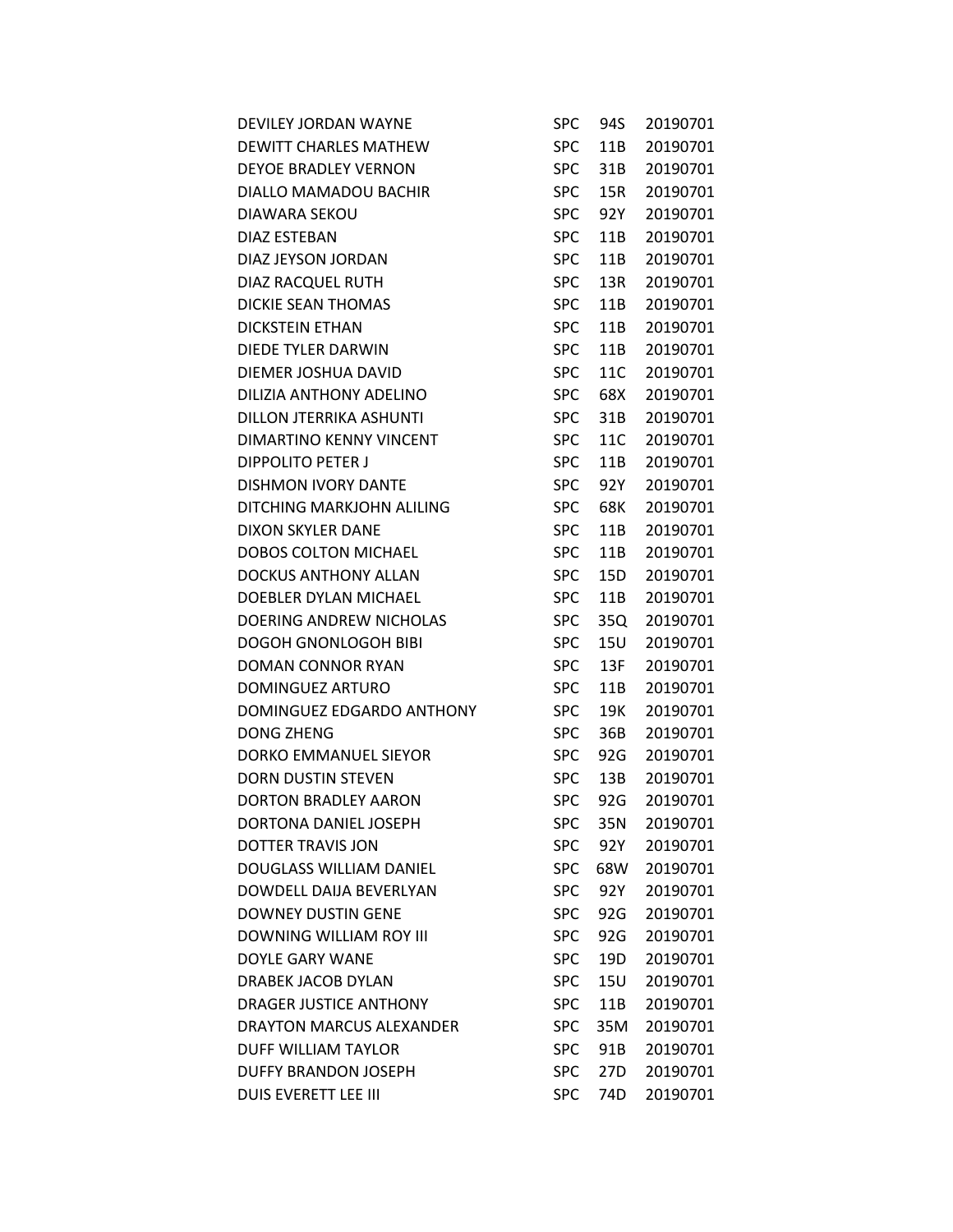| DUNCAN JOSHUA BRENDON             | <b>SPC</b> | 88M | 20190701 |
|-----------------------------------|------------|-----|----------|
| DUNCANPOLIUS OMAR ARNOLDJOS       | <b>SPC</b> | 12C | 20190701 |
| DUNSTON ERVIN DWAIN CALEB         | <b>SPC</b> | 42A | 20190701 |
| <b>DURKEE VICTOR EARL</b>         | <b>SPC</b> | 11B | 20190701 |
| <b>DYCK NATHON CHARLES</b>        | <b>SPC</b> | 68W | 20190701 |
| EARLY RODNEY ONEAL JR             | <b>SPC</b> | 15Q | 20190701 |
| <b>EBELER TYLER JAMES</b>         | <b>SPC</b> | 35F | 20190701 |
| EBELING WESLEY O                  | <b>SPC</b> | 19D | 20190701 |
| <b>ECHON JAYSON PEDEJAS</b>       | <b>SPC</b> | 19D | 20190701 |
| <b>EDEN STEPHEN MICHAEL</b>       | <b>SPC</b> | 11C | 20190701 |
| <b>EDGAR DAVID ROBERT</b>         | <b>SPC</b> | 19D | 20190701 |
| <b>EDWARDS SAVANO PORTAI</b>      | <b>SPC</b> | 92Y | 20190701 |
| EHRLICH JOSEPH KENJI              | <b>SPC</b> | 35N | 20190701 |
| <b>EKOW DWIGHT AGBON</b>          | <b>SPC</b> | 25L | 20190701 |
| ELDOR RODNEL JEAN M               | <b>SPC</b> | 68E | 20190701 |
| <b>ELLIOTT JOHN BRODY</b>         | <b>SPC</b> | 25Q | 20190701 |
| ELLIS MICHAEL JAMES               | <b>SPC</b> | 13F | 20190701 |
| <b>ELSAYED MOHAMED S</b>          | <b>SPC</b> | 92Y | 20190701 |
| ELTAWIL BRANDON PASCAL            | <b>SPC</b> | 13F | 20190701 |
| <b>EMORY CHAFEN DAKOTA</b>        | <b>SPC</b> | 11B | 20190701 |
| <b>ERREGUIN JOSE</b>              | <b>SPC</b> | 15U | 20190701 |
| <b>ERWIN RYAN ANDREW</b>          | <b>SPC</b> | 88M | 20190701 |
| <b>ESHAM CLAY COLE</b>            | <b>SPC</b> | 13F | 20190701 |
| <b>ESHETE NATHNAEL GETU</b>       | <b>SPC</b> | 11B | 20190701 |
| <b>ESPADA ENRIQUE JOSE</b>        | <b>SPC</b> | 42A | 20190701 |
| <b>ESPINOZA ERIC ANTHONY</b>      | <b>SPC</b> | 74D | 20190701 |
| <b>ESPINOZA TED</b>               | <b>SPC</b> | 19K | 20190701 |
| ESTRADA ISAIAH NICHOLAS           | <b>SPC</b> | 19D | 20190701 |
| ESTRADA ZACHARY MATTHEW           | <b>SPC</b> | 13B | 20190701 |
| <b>EVANS BARRYMORE JAEVON III</b> | <b>SPC</b> | 42A | 20190701 |
| <b>EVANS CODY LOWELL</b>          | <b>SPC</b> | 91C | 20190701 |
| <b>EVANS JOHN ISAAC</b>           | <b>SPC</b> | 11B | 20190701 |
| <b>EVANS KYLE DRAKE</b>           | <b>SPC</b> | 19D | 20190701 |
| <b>EVANS KYLE MANTRESS</b>        | <b>SPC</b> | 42A | 20190701 |
| <b>EVANS LUKE CHRISTOPHER</b>     | <b>SPC</b> | 15Y | 20190701 |
| <b>EVANS NIGEL ALEXANDER</b>      | <b>SPC</b> | 31B | 20190701 |
| <b>EVANS TANNER WILLIAM</b>       | <b>SPC</b> | 11B | 20190701 |
| <b>EVERSOLE RYAN CRAIG</b>        | <b>SPC</b> | 35F | 20190701 |
| <b>EWENS ANDREW BRADLEY</b>       | <b>SPC</b> | 11B | 20190701 |
| <b>FAISST KIER ANTHONY</b>        | <b>SPC</b> | 35M | 20190701 |
| FALKOWSKI ALICIA ALEJANDRA        | <b>SPC</b> | 27D | 20190701 |
| <b>FAMIANO ANTHONY PAUL</b>       | <b>SPC</b> | 11B | 20190701 |
| <b>FAMOLARO ALEX JOSEPH</b>       | <b>SPC</b> | 89D | 20190701 |
| <b>FARLEY ANDREW ROBERT</b>       | <b>SPC</b> | 12B | 20190701 |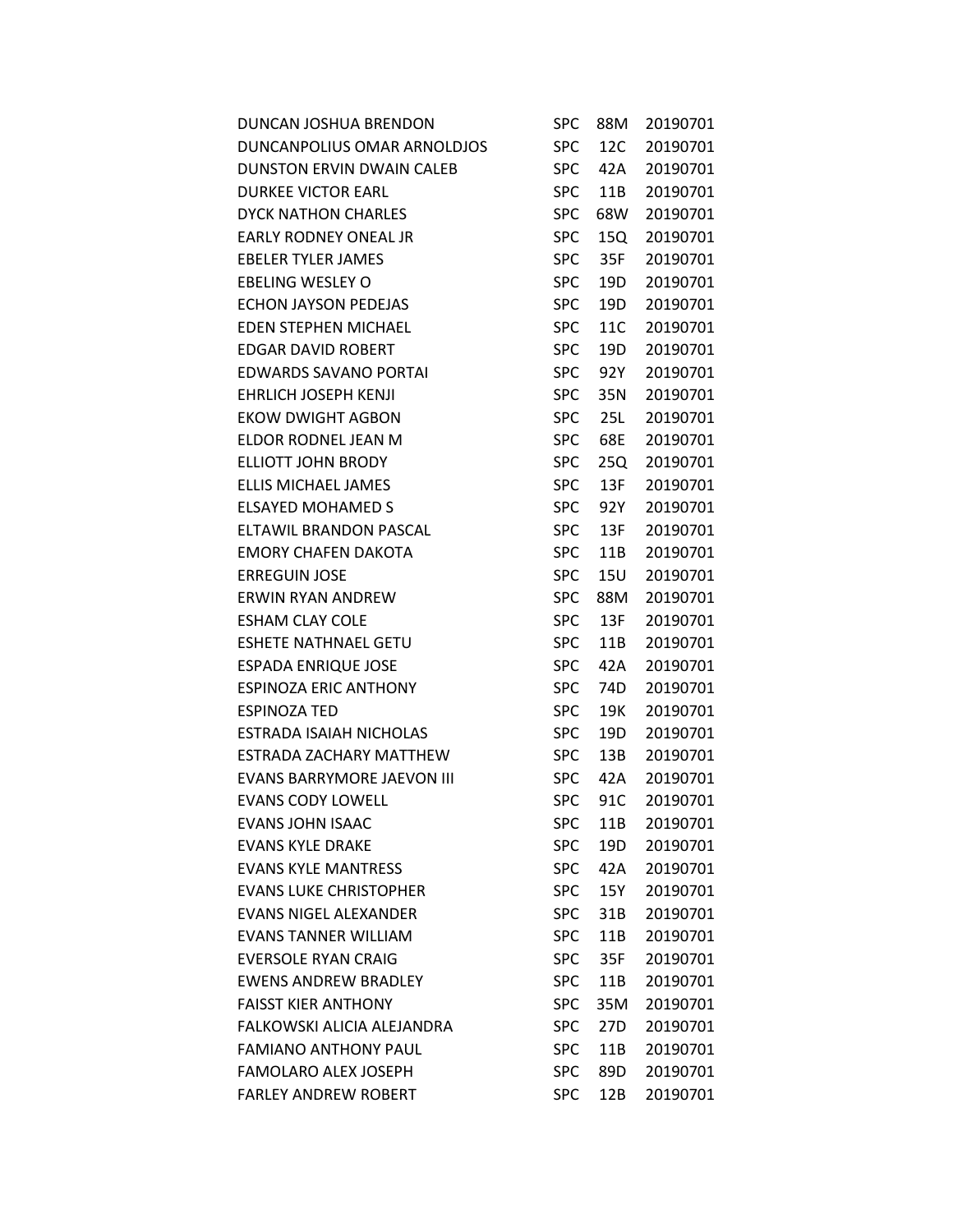| <b>FAUST DEVIN TODD</b>            | SPC        | 11B | 20190701 |
|------------------------------------|------------|-----|----------|
| FEENEY KYLE LACHLAN                | <b>SPC</b> | 25S | 20190701 |
| <b>FEJERAN FRANKLIN JESSE</b>      | <b>SPC</b> | 31E | 20190701 |
| <b>FELDER DRAKE RAHEEM</b>         | <b>SPC</b> | 25P | 20190701 |
| <b>FELICIANO GINA SELENA</b>       | <b>SPC</b> | 92Y | 20190701 |
| <b>FELICIANO OLVIN XAVIER</b>      | <b>SPC</b> | 68J | 20190701 |
| FELICIANOSOTO HAROLD DANIEL        | <b>SPC</b> | 42A | 20190701 |
| FELICIANOVENTURA JOHNNY            | <b>SPC</b> | 88N | 20190701 |
| <b>FERGUSON DAVID ALEXANDER</b>    | <b>SPC</b> | 11B | 20190701 |
| <b>FERGUSON JACOB ALLEN</b>        | <b>SPC</b> | 11B | 20190701 |
| <b>FERLAND TROY ANTHONY</b>        | <b>SPC</b> | 15W | 20190701 |
| <b>FERNALD BRANDON WADE</b>        | <b>SPC</b> | 91B | 20190701 |
| <b>FERNANDEZ LINO JESUS</b>        | <b>SPC</b> | 91B | 20190701 |
| FERNANDEZ LIZ REIMIBEL             | <b>SPC</b> | 35P | 20190701 |
| <b>FIDDELKE SHAWNA LEE</b>         | <b>SPC</b> | 25Q | 20190701 |
| FIELDS BLAKE ALEXANDER             | <b>SPC</b> | 15W | 20190701 |
| FIFER LEROY III                    | <b>SPC</b> | 92Y | 20190701 |
| <b>FIGUEROA ANDREW ALAN</b>        | <b>SPC</b> | 68W | 20190701 |
| FIGUEROA ESTEBAN ROLANDO           | <b>SPC</b> | 68P | 20190701 |
| <b>FISH ANDREW MICHAEL</b>         | <b>SPC</b> | 15R | 20190701 |
| <b>FISH DEVIN SCOTT</b>            | <b>SPC</b> | 19D | 20190701 |
| <b>FITZPATRICK CHRISTION DESHA</b> | <b>SPC</b> | 92Y | 20190701 |
| FITZPATRICK TRAVIS JAMES JR        | <b>SPC</b> | 91D | 20190701 |
| <b>FLAGG RACHEL REBECCA</b>        | <b>SPC</b> | 91B | 20190701 |
| <b>FLAKES LAKEYDRA AKIA</b>        | <b>SPC</b> | 42A | 20190701 |
| <b>FLANAGAN SEAN PATRICK</b>       | <b>SPC</b> | 11B | 20190701 |
| <b>FLANNERY WILLIAM CLAYTON</b>    | <b>SPC</b> | 15U | 20190701 |
| <b>FLATT BARRETT WESLEY</b>        | <b>SPC</b> | 11B | 20190701 |
| <b>FLEMING DANIEL PATRICK</b>      | <b>SPC</b> | 35F | 20190701 |
| <b>FLEMING JOSHUA FREDRICK</b>     | <b>SPC</b> | 12B | 20190701 |
| FLEMMING GRANT ROLANDWILLIA        | <b>SPC</b> | 68W | 20190701 |
| <b>FLINTHEDKE DAVID JAMES</b>      | <b>SPC</b> | 35G | 20190701 |
| <b>FLORES JIMMY FABRICIO</b>       | <b>SPC</b> | 42A | 20190701 |
| <b>FLORESRODRIGUEZ ABIUD</b>       | <b>SPC</b> | 42R | 20190701 |
| <b>FLYNN DARRIUS LAVON</b>         | <b>SPC</b> | 42A | 20190701 |
| FLYNN VICTORIA HOPERAYDUHN         | <b>SPC</b> | 35F | 20190701 |
| FOEHNER JOSHUA ALLAN               | <b>SPC</b> | 92R | 20190701 |
| <b>FOLKS ZACKARY KSHAUN</b>        | <b>SPC</b> | 92M | 20190701 |
| <b>FORD ANDREW CHRISTOPHER</b>     | <b>SPC</b> | 11B | 20190701 |
| <b>FORD RYAN SCOTT</b>             | <b>SPC</b> | 68W | 20190701 |
| FORTUNO ANDREW BARELA              | <b>SPC</b> | 74D | 20190701 |
| <b>FOSTER GREGORY BRYAN</b>        | <b>SPC</b> | 25Q | 20190701 |
| <b>FOWLER CHASE ALAN</b>           | <b>SPC</b> | 11B | 20190701 |
| <b>FOWLER ERIC JORDAN</b>          | <b>SPC</b> | 11B | 20190701 |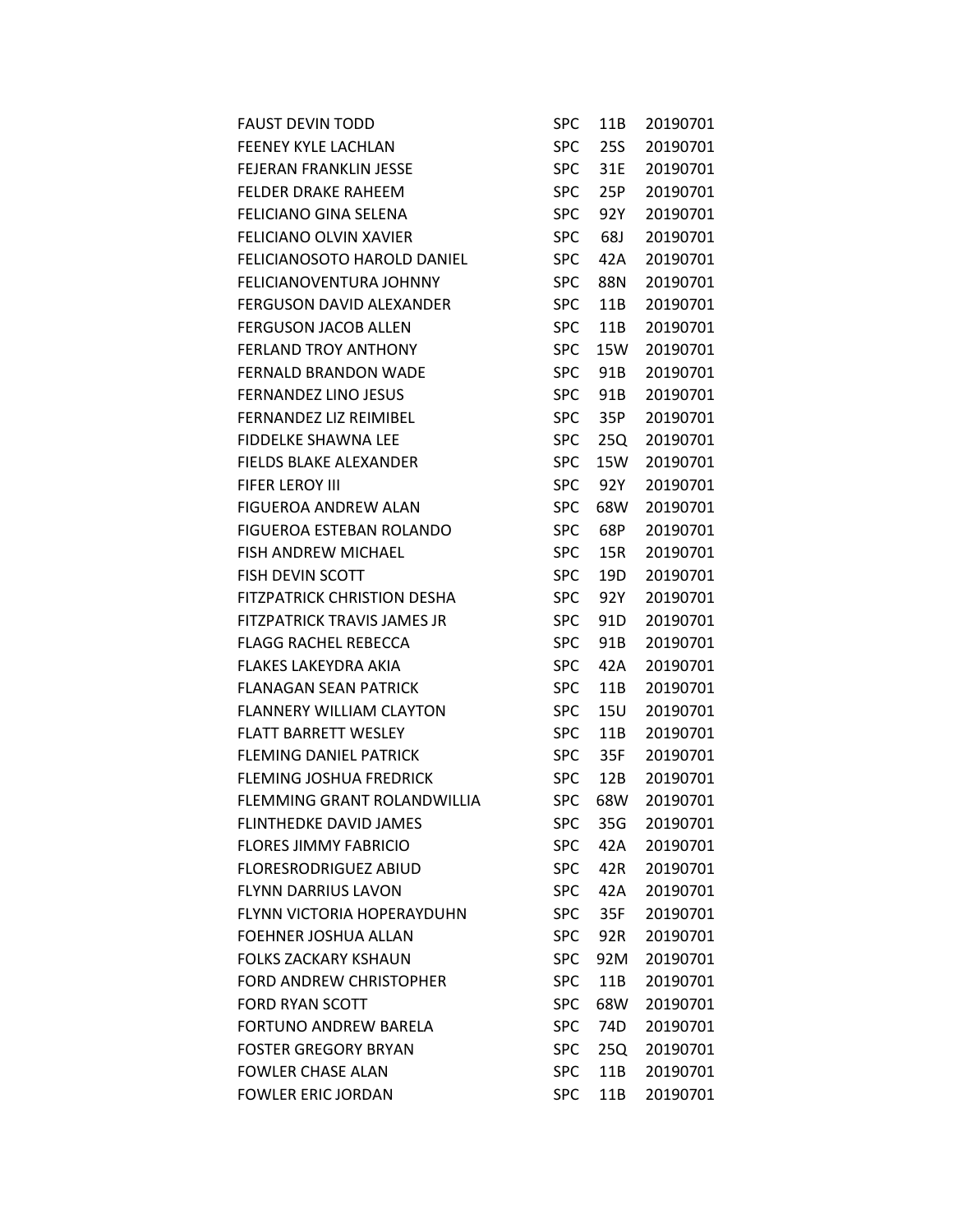| <b>FOX ARIN TYLER</b>              | <b>SPC</b> | 31B             | 20190701 |
|------------------------------------|------------|-----------------|----------|
| <b>FRANCIS ALEC WILLIAM</b>        | <b>SPC</b> | 68Y             | 20190701 |
| <b>FRANCO FERNANDO</b>             | <b>SPC</b> | 68W             | 20190701 |
| <b>FRANKLIN ANTHONY EDWARD</b>     | <b>SPC</b> | 35G             | 20190701 |
| <b>FRAZEE PATRICK ALEXANDER</b>    | <b>SPC</b> | 19K             | 20190701 |
| FREDA BENJAMIN MICHAEL             | <b>SPC</b> | 15T             | 20190701 |
| FREEMAN KHALIL TYRIQ               | <b>SPC</b> | 91B             | 20190701 |
| <b>FREEMAN SETH THEOPHILUS</b>     | <b>SPC</b> | 11C             | 20190701 |
| FRESROLON PEDRO JUAN               | <b>SPC</b> | 42A             | 20190701 |
| <b>FRETT JACOI JAKEEL</b>          | <b>SPC</b> | 25Q             | 20190701 |
| <b>FRIERSON COURTNEY AZURISADE</b> | <b>SPC</b> | 92Y             | 20190701 |
| <b>FRIESENHAHN JACOB JOHN</b>      | <b>SPC</b> | 11B             | 20190701 |
| <b>FUENTES DESTINY SUSANNE</b>     | <b>SPC</b> | 92M             | 20190701 |
| <b>FUENTESNIEVES HECTOR Y</b>      | <b>SPC</b> | 68A             | 20190701 |
| <b>FULLER MATHEW STEVEN</b>        | <b>SPC</b> | 11B             | 20190701 |
| <b>FULTON DUSTIN THOMAS</b>        | <b>SPC</b> | 11B             | 20190701 |
| <b>FULTZ MALIK TYRONE</b>          | <b>SPC</b> | 11B             | 20190701 |
| <b>FUQUA WILLIAM GARRETH</b>       | <b>SPC</b> | 15Y             | 20190701 |
| <b>GABIS TONI ELIZABETH</b>        | <b>SPC</b> | 27 <sub>D</sub> | 20190701 |
| GACUSANA DESTINIENOELANI GO        | <b>SPC</b> | 42A             | 20190701 |
| <b>GAGLIANO FRANK VINCENT</b>      | <b>SPC</b> | 13B             | 20190701 |
| <b>GAGLIARDI WILLIAM TYLER</b>     | <b>SPC</b> | 68W             | 20190701 |
| <b>GAGNON CHRISTIAN JAMES</b>      | <b>SPC</b> | 13M             | 20190701 |
| <b>GAHUNGU JEANARISTIDE</b>        | <b>SPC</b> | 68W             | 20190701 |
| <b>GAINES KEISHA RENEE</b>         | <b>SPC</b> | 42A             | 20190701 |
| GALARZADIAZ JULIANA                | <b>SPC</b> | 92Y             | 20190701 |
| <b>GALL AKASH SHABAKA</b>          | <b>SPC</b> | 25B             | 20190701 |
| <b>GALLAGHER EVAN PATRICK</b>      | <b>SPC</b> | 68W             | 20190701 |
| <b>GALLEGOS GABRIELA GUADALUPE</b> | <b>SPC</b> | 94Y             | 20190701 |
| GALLOZACANDELARIA CHRISTOPH        | <b>SPC</b> | 92Y             | 20190701 |
| <b>GALVEZ MATTHEW THOMAS</b>       | <b>SPC</b> | 68W             | 20190701 |
| <b>GAMBINI JAKE ANTHONY</b>        | <b>SPC</b> | 11B             | 20190701 |
| <b>GARAGUSO NICHOLAS ANTHONY</b>   | <b>SPC</b> | 11B             | 20190701 |
| <b>GARBER CHRISTOPHER BLASE</b>    | SPC.       | 15T             | 20190701 |
| <b>GARCIA ALEJANDRO III</b>        | <b>SPC</b> | 13J             | 20190701 |
| <b>GARCIA ANTHONY DAMIAN</b>       | <b>SPC</b> | 11B             | 20190701 |
| <b>GARCIA CHRIS BYRON MIRANDA</b>  | <b>SPC</b> | 19D             | 20190701 |
| <b>GARCIA DRAKE ANDREW</b>         | <b>SPC</b> | 11C             | 20190701 |
| <b>GARCIA JAVIER</b>               | <b>SPC</b> | 11B             | 20190701 |
| <b>GARCIA JOSE LUIS</b>            | <b>SPC</b> | 91D             | 20190701 |
| <b>GARCIA JUSTIN CHRISTOPHER</b>   | <b>SPC</b> | 11B             | 20190701 |
| <b>GARCIA NAIMA</b>                | <b>SPC</b> | 15W             | 20190701 |
| <b>GARCIA OMAR ROSILES</b>         | <b>SPC</b> | 88H             | 20190701 |
| <b>GARCIA RAFAEL</b>               | <b>SPC</b> | 11C             | 20190701 |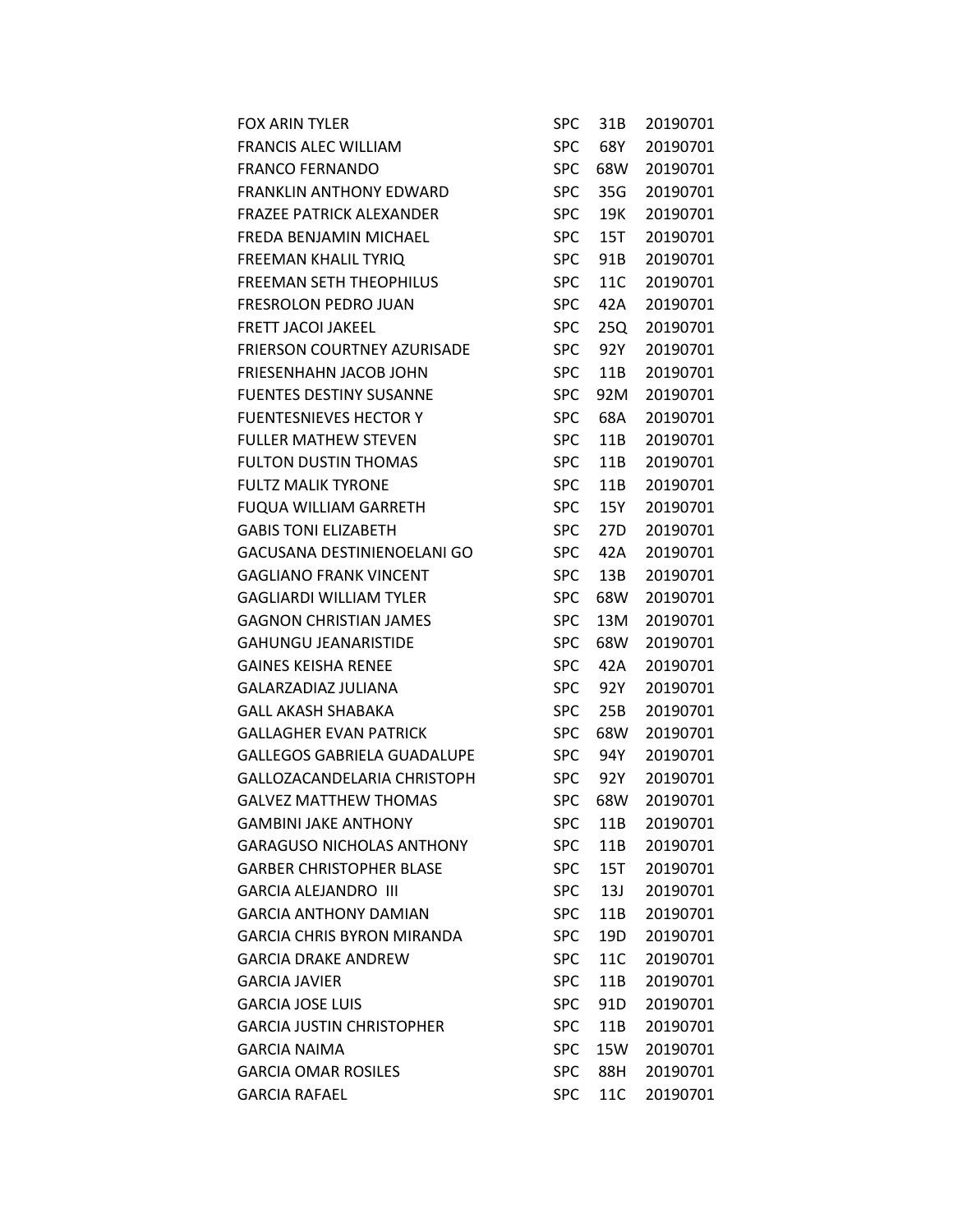| <b>GARCIA RAYMUNDO JR</b>          | <b>SPC</b> | 31B | 20190701 |
|------------------------------------|------------|-----|----------|
| <b>GARCIA TANIA LIZETH</b>         | <b>SPC</b> | 92Y | 20190701 |
| <b>GARCIA ULISES IVAN</b>          | <b>SPC</b> | 74D | 20190701 |
| <b>GARCIAIBARRA JESUS</b>          | <b>SPC</b> | 13F | 20190701 |
| <b>GARDINALI CARLOS EDUARDO</b>    | <b>SPC</b> | 74D | 20190701 |
| <b>GARDNER ADAM MORONI</b>         | <b>SPC</b> | 88K | 20190701 |
| <b>GARZA JOSEPH ALEXANDER</b>      | <b>SPC</b> | 35Q | 20190701 |
| <b>GAUSE TELISHA DENISE</b>        | <b>SPC</b> | 42A | 20190701 |
| <b>GBADEBO TOHEEB ADEKUNLE</b>     | <b>SPC</b> | 25L | 20190701 |
| <b>GEER TROY WILLIAM</b>           | <b>SPC</b> | 11B | 20190701 |
| <b>GENDRON MICHAEL PHILIP</b>      | <b>SPC</b> | 42A | 20190701 |
| <b>GENTILE KEITH ROBERT</b>        | <b>SPC</b> | 19K | 20190701 |
| <b>GEORGE DWIGHT DWAYNE</b>        | <b>SPC</b> | 11C | 20190701 |
| <b>GERALD JEREMY DAVID</b>         | <b>SPC</b> | 11B | 20190701 |
| <b>GERARD EARNEST</b>              | <b>SPC</b> | 94H | 20190701 |
| <b>GFELLER PETER NICHOLAS</b>      | <b>SPC</b> | 35M | 20190701 |
| <b>GIBBONEY BENJAMIN STEVEN</b>    | <b>SPC</b> | 11B | 20190701 |
| <b>GIETZ AARON TYLER</b>           | <b>SPC</b> | 13M | 20190701 |
| <b>GILLIAM GEORGE RANDOLPH V</b>   | <b>SPC</b> | 11B | 20190701 |
| <b>GILLISPIE PADEN CHARLES</b>     | <b>SPC</b> | 15W | 20190701 |
| <b>GILLMAN JOHN BRADLEY</b>        | <b>SPC</b> | 13F | 20190701 |
| <b>GILLOCK BETHANY NICHOLE</b>     | <b>SPC</b> | 42A | 20190701 |
| <b>GILLOFFO CHRISTOPHER M</b>      | <b>SPC</b> | 19D | 20190701 |
| <b>GIORDANI JAMES DAVID</b>        | <b>SPC</b> | 15T | 20190701 |
| <b>GIROD MOLLY KATE</b>            | <b>SPC</b> | 68W | 20190701 |
| <b>GODOVANIUK OLEKSANDR</b>        | <b>SPC</b> | 68E | 20190701 |
| <b>GOLDEN JACOB LEE</b>            | <b>SPC</b> | 19D | 20190701 |
| <b>GONZALES IVAN JOHNLERADO</b>    | <b>SPC</b> | 35F | 20190701 |
| <b>GONZALES JOHNCEZAR DAVID</b>    | <b>SPC</b> | 15N | 20190701 |
| <b>GONZALES JOSHUA MARCUS JR</b>   | <b>SPC</b> | 42A | 20190701 |
| <b>GONZALES TAYLOR AUSTIN</b>      | <b>SPC</b> | 11B | 20190701 |
| <b>GONZALEZ AARON ISAI</b>         | <b>SPC</b> | 11B | 20190701 |
| <b>GONZALEZ CHRISTIAN JOSEPH</b>   | <b>SPC</b> | 13B | 20190701 |
| <b>GONZALEZ DANIEL V</b>           | <b>SPC</b> | 91B | 20190701 |
| <b>GONZALEZ JONATAN</b>            | <b>SPC</b> | 11B | 20190701 |
| <b>GONZALEZ JOSE ARMANDO</b>       | <b>SPC</b> | 25B | 20190701 |
| <b>GONZALEZ JOSEPH SAMUEL II</b>   | <b>SPC</b> | 19D | 20190701 |
| <b>GONZALEZ KARA</b>               | <b>SPC</b> | 92Y | 20190701 |
| <b>GONZALEZ LEONARDO</b>           | <b>SPC</b> | 11B | 20190701 |
| <b>GONZALEZDELPILAR EMMANUEL J</b> | <b>SPC</b> | 15P | 20190701 |
| GONZALEZMEDINA JULIANERNEST        | <b>SPC</b> | 68W | 20190701 |
| <b>GOODING TYRE TAVON</b>          | <b>SPC</b> | 12B | 20190701 |
| <b>GOODMAN KENNETH III</b>         | SPC        | 91H | 20190701 |
| <b>GOODMAN ROBERT JORDANKEOLAK</b> | <b>SPC</b> | 31B | 20190701 |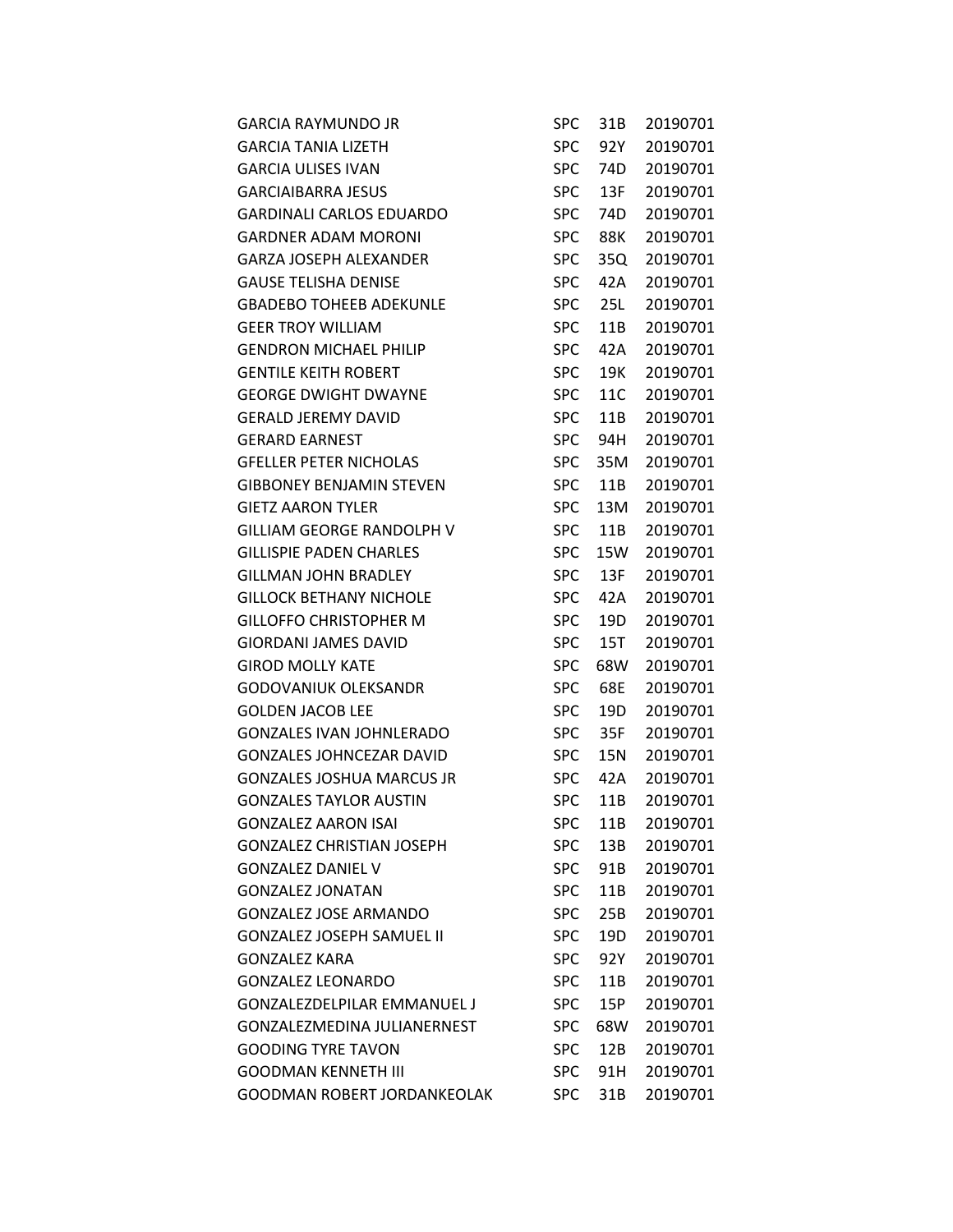| <b>GOODRICH ALEXANDER ELIOT R</b>  | <b>SPC</b> | 11B             | 20190701 |
|------------------------------------|------------|-----------------|----------|
| <b>GOODSON CAELI JANELLAVON</b>    | <b>SPC</b> | 92Y             | 20190701 |
| <b>GOPAUL JUSTIN DINESH</b>        | <b>SPC</b> | 68W             | 20190701 |
| <b>GORDON THOMAS RYAN</b>          | <b>SPC</b> | 11B             | 20190701 |
| <b>GOSS NATHAN ERIC</b>            | <b>SPC</b> | 13M             | 20190701 |
| <b>GOTTLIEB AVI MAX</b>            | <b>SPC</b> | 19K             | 20190701 |
| <b>GOWER DOMINIK J</b>             | <b>SPC</b> | 11B             | 20190701 |
| <b>GRACIA CHRISTOPHER THOMAS</b>   | <b>SPC</b> | 15Y             | 20190701 |
| <b>GRAHAM CODY SCOTT</b>           | <b>SPC</b> | 13R             | 20190701 |
| <b>GRAHAM JORDAN BARRAS</b>        | <b>SPC</b> | 15F             | 20190701 |
| <b>GRAMS STEPHEN NICHOLAS</b>      | <b>SPC</b> | 13F             | 20190701 |
| <b>GRANGER DEVIN TYLER</b>         | <b>SPC</b> | 11B             | 20190701 |
| <b>GRANT CAMERON OBRYAN</b>        | <b>SPC</b> | 11B             | 20190701 |
| <b>GRANT CODY MICHAEL</b>          | <b>SPC</b> | 15W             | 20190701 |
| <b>GRANT JOSHUA JOELISAIAH</b>     | <b>SPC</b> | 92F             | 20190701 |
| <b>GRAVELY TYLER SHANE</b>         | <b>SPC</b> | 11C             | 20190701 |
| <b>GRAY ALYSSA ANNAJEAN</b>        | <b>SPC</b> | 42A             | 20190701 |
| <b>GRAY BRIAUNA MONAE</b>          | <b>SPC</b> | 92G             | 20190701 |
| <b>GRAY JAMAL JOHNTEZ</b>          | <b>SPC</b> | 19D             | 20190701 |
| <b>GRAY JESSE CHARLES</b>          | <b>SPC</b> | 31B             | 20190701 |
| <b>GRAY ZACHERY DEAN</b>           | <b>SPC</b> | 91A             | 20190701 |
| <b>GRAYER STEPHEN LAWRENCE MAU</b> | <b>SPC</b> | 92Y             | 20190701 |
| <b>GREEN ANTHONY JOSEPH</b>        | <b>SPC</b> | 11B             | 20190701 |
| <b>GREEN CHRISTOPHER ISACIC</b>    | <b>SPC</b> | 92G             | 20190701 |
| <b>GREEN ERICK ALLEN</b>           | <b>SPC</b> | 19 <sub>D</sub> | 20190701 |
| <b>GREEN ERICKA ROSE</b>           | <b>SPC</b> | 94D             | 20190701 |
| <b>GREEN RYAN GENE</b>             | <b>SPC</b> | 15U             | 20190701 |
| <b>GREENE JOHN HENRY</b>           | <b>SPC</b> | 68W             | 20190701 |
| <b>GREENE SIDNEY CALEB</b>         | <b>SPC</b> | 88N             | 20190701 |
| <b>GREENE TANASIA CHERNICE</b>     | <b>SPC</b> | 88M             | 20190701 |
| <b>GRICEWILLIAMS DARRYL LEWIS</b>  | SPC        | 91B             | 20190701 |
| <b>GRIEGO MARCUS ANTHONY</b>       | <b>SPC</b> | 13J             | 20190701 |
| <b>GROSSHANS MATTHEW TRENT</b>     | <b>SPC</b> | 88M             | 20190701 |
| <b>GROSSO MATTHEW PHILLIP</b>      | <b>SPC</b> | 11B             | 20190701 |
| <b>GUERRA ALEJANDRO ESTEBAN</b>    | <b>SPC</b> | 12R             | 20190701 |
| <b>GUEST CALEB THOMAS</b>          | <b>SPC</b> | 15W             | 20190701 |
| <b>GUGLIELMINI GABRIEL ROMAN</b>   | <b>SPC</b> | 11B             | 20190701 |
| <b>GUILLEN LUIS ENRIQUE</b>        | <b>SPC</b> | 56M             | 20190701 |
| <b>GUNN SHANOUI YANIQUE</b>        | <b>SPC</b> | 27D             | 20190701 |
| <b>GUNTER JESSICA MICHELLE</b>     | <b>SPC</b> | 42A             | 20190701 |
| <b>GUSSLER JOHN BRANDON</b>        | <b>SPC</b> | 35F             | 20190701 |
| <b>GUTIERREZ DEVON ANTHONY</b>     | <b>SPC</b> | 11B             | 20190701 |
| <b>GUTIERREZ NOEL</b>              | <b>SPC</b> | 11B             | 20190701 |
| <b>GUTIERREZ YESENIA</b>           | <b>SPC</b> | 13F             | 20190701 |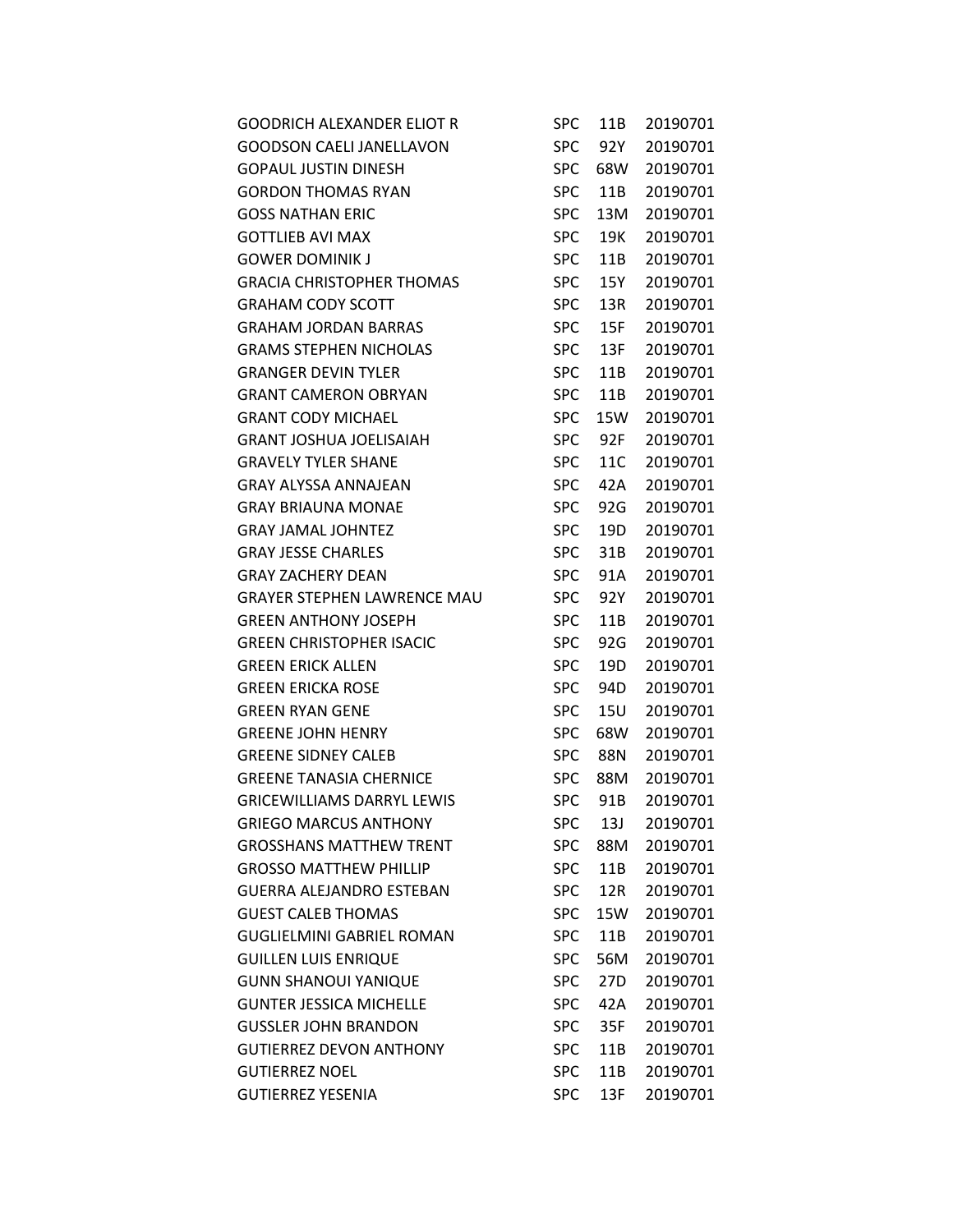| <b>GUZMAN JORGE AGUSTINE</b>      | <b>SPC</b> | 91B             | 20190701 |
|-----------------------------------|------------|-----------------|----------|
| <b>GUZMAN SAGE KAHU</b>           | <b>SPC</b> | 11B             | 20190701 |
| <b>GUZMANSANCHEZ PABLO RAMON</b>  | <b>SPC</b> | <b>15U</b>      | 20190701 |
| <b>HA DANIEL SINGKOM</b>          | <b>SPC</b> | 35N             | 20190701 |
| HACKLER MICHAEL JOSEPH            | <b>SPC</b> | 11B             | 20190701 |
| <b>HAFTL DAVID JOSEPH</b>         | <b>SPC</b> | 91B             | 20190701 |
| <b>HALE DARIUS MASON</b>          | <b>SPC</b> | 56M             | 20190701 |
| HALFACRE DAVID AUSTIN             | <b>SPC</b> | 13B             | 20190701 |
| <b>HALL COREY AUSTIN</b>          | <b>SPC</b> | 91F             | 20190701 |
| <b>HALL MISKWAGIIZHIG MIRACLE</b> | <b>SPC</b> | 11B             | 20190701 |
| <b>HALLENIUS LANDON MCCOY</b>     | <b>SPC</b> | 68W             | 20190701 |
| <b>HAMILL JOSHUA P</b>            | <b>SPC</b> | 14P             | 20190701 |
| HAMILTON DEBRECO DEONTE           | <b>SPC</b> | 42A             | 20190701 |
| <b>HAMILTON JONATHAN T</b>        | <b>SPC</b> | 25B             | 20190701 |
| <b>HAMILTON TYRAY GERARD</b>      | <b>SPC</b> | 14P             | 20190701 |
| <b>HAMPTON MATTHEW ALEXANDER</b>  | <b>SPC</b> | 13J             | 20190701 |
| <b>HAMSTRA AARON JOSEPH</b>       | <b>SPC</b> | 11B             | 20190701 |
| HANAMAIKAI ELIZABETH LOUISE       | <b>SPC</b> | 91B             | 20190701 |
| <b>HANLEY RICHARD TUCKER II</b>   | <b>SPC</b> | 13B             | 20190701 |
| HANNAH LOGAN MICHAEL              | <b>SPC</b> | 15T             | 20190701 |
| <b>HANNAH TYREE VISHAUN</b>       | <b>SPC</b> | 92G             | 20190701 |
| <b>HANSEN CHRISTOPHER VANCE</b>   | <b>SPC</b> | 13B             | 20190701 |
| <b>HANSEN MITCHELL CARY</b>       | <b>SPC</b> | 35F             | 20190701 |
| HANSEN ZANE MICHAEL               | <b>SPC</b> | 15T             | 20190701 |
| <b>HAPONENKO DEVIN OLIVIA</b>     | <b>SPC</b> | 74D             | 20190701 |
| <b>HARALSON MARY DELANIE</b>      | <b>SPC</b> | 12B             | 20190701 |
| <b>HARDIN KAYLA</b>               | <b>SPC</b> | 88M             | 20190701 |
| <b>HARDING MACLAREN THOMAS</b>    | <b>SPC</b> | 19 <sub>D</sub> | 20190701 |
| <b>HARGIS RYAN CHRISTOPHER</b>    | <b>SPC</b> | 35F             | 20190701 |
| <b>HARMS BRETT NICHOLAS</b>       | <b>SPC</b> | 11B             | 20190701 |
| <b>HARMS CHAD MICHAEL</b>         | <b>SPC</b> | 15U             | 20190701 |
| <b>HARNER MICHAEL FRANCIS</b>     | <b>SPC</b> | 11B             | 20190701 |
| <b>HARPER DEREK WEST</b>          | <b>SPC</b> | 11B             | 20190701 |
| <b>HARRIS ADAM CRAVEN</b>         | <b>SPC</b> | 31B             | 20190701 |
| <b>HARRIS BRANDON LEE</b>         | <b>SPC</b> | <b>25U</b>      | 20190701 |
| <b>HARRIS COURTLAND RAHEEM</b>    | <b>SPC</b> | 92G             | 20190701 |
| <b>HARRIS JACOB RAY</b>           | <b>SPC</b> | 11B             | 20190701 |
| <b>HARRIS JERMAINE DANTE</b>      | <b>SPC</b> | 92Y             | 20190701 |
| <b>HARRIS JOSHUA RYAN</b>         | <b>SPC</b> | 14P             | 20190701 |
| HARRIS KRAYVEON QUASHAWN          | <b>SPC</b> | 88N             | 20190701 |
| HARRIS SHANTEL SUZANNA            | <b>SPC</b> | 92Y             | 20190701 |
| <b>HARRISON AMBER SIMARA</b>      | <b>SPC</b> | 25Q             | 20190701 |
| <b>HARRISON DALLAS MICHAEL</b>    | <b>SPC</b> | 11B             | 20190701 |
| <b>HARRISON KHALID L</b>          | <b>SPC</b> | 74D             | 20190701 |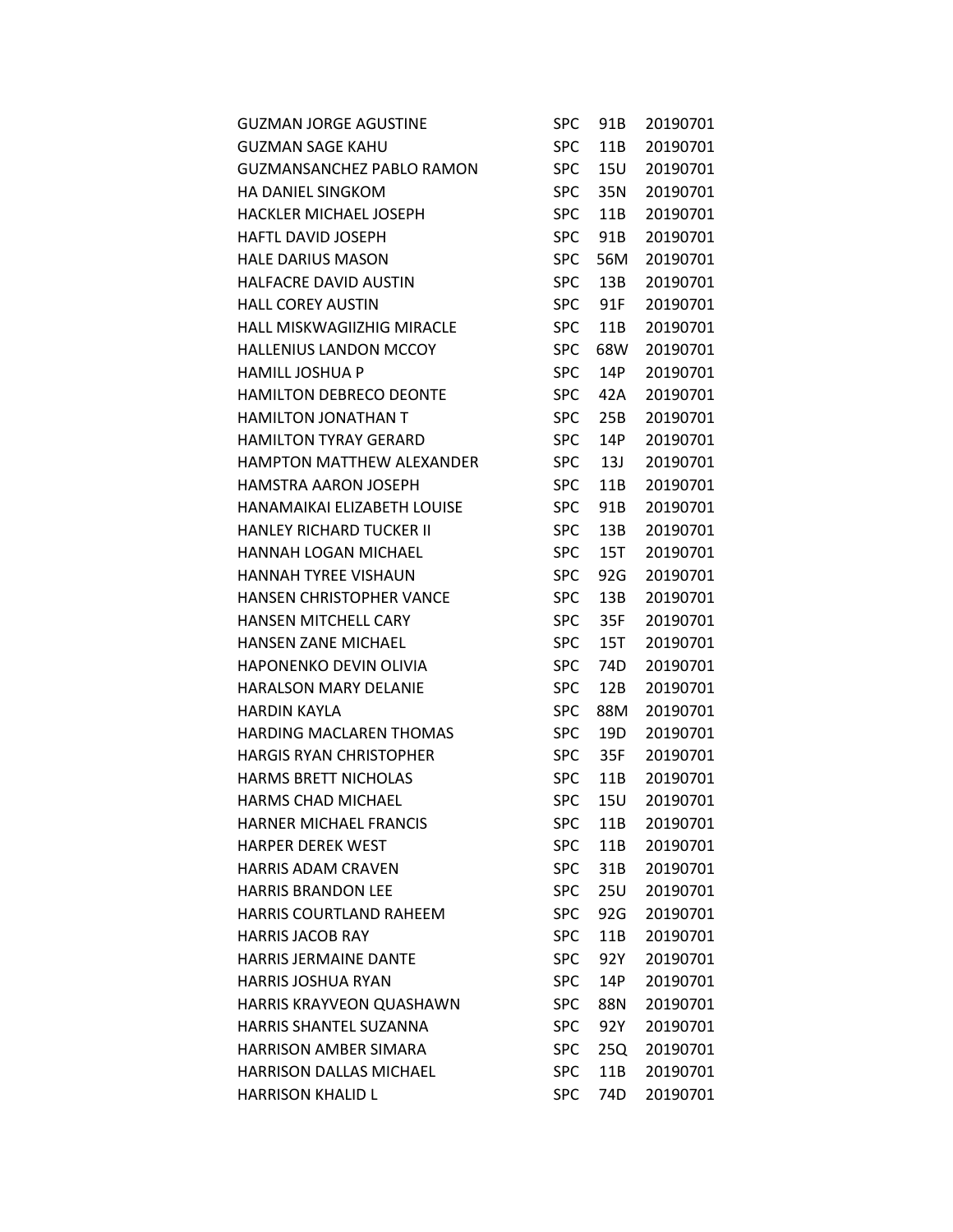| HARRISONSAUNDERS SHAHEEM          | SPC        | 19D | 20190701 |
|-----------------------------------|------------|-----|----------|
| HARRISSMITH DONALD NAQUAN         | <b>SPC</b> | 88K | 20190701 |
| HARTMAN NOAH CHRISTOPHER          | <b>SPC</b> | 68W | 20190701 |
| HARTZLER TRAVIS LINFORD           | <b>SPC</b> | 11B | 20190701 |
| <b>HASKINSHALL MAURICE CORDEL</b> | <b>SPC</b> | 42A | 20190701 |
| <b>HASTINGS GERALD PATRICK</b>    | <b>SPC</b> | 14P | 20190701 |
| <b>HAYES CONNER JAMES</b>         | <b>SPC</b> | 42A | 20190701 |
| <b>HAYES JAMES ALLENGREGORY</b>   | <b>SPC</b> | 11B | 20190701 |
| <b>HAYES MELINDA MARIE</b>        | <b>SPC</b> | 92Y | 20190701 |
| <b>HAYES MICAH DARIUS JR</b>      | <b>SPC</b> | 92A | 20190701 |
| <b>HAYLOCK GEORGE MICHAEL</b>     | <b>SPC</b> | 42A | 20190701 |
| <b>HAYMAN SHON ALEXANDER</b>      | <b>SPC</b> | 19D | 20190701 |
| <b>HEARD BRANDON NICKLAS</b>      | <b>SPC</b> | 92G | 20190701 |
| <b>HEFA ALIPATE</b>               | <b>SPC</b> | 42A | 20190701 |
| <b>HELLER LAWRENCE JOSEPH</b>     | <b>SPC</b> | 11B | 20190701 |
| <b>HEMGREN LELAND E</b>           | <b>SPC</b> | 35M | 20190701 |
| HENDERSON KARLEA EVALYNA          | <b>SPC</b> | 42A | 20190701 |
| <b>HENG DOMINIK VANN</b>          | <b>SPC</b> | 11C | 20190701 |
| <b>HENGL DANIELLE LYNN</b>        | <b>SPC</b> | 15R | 20190701 |
| <b>HENLEY WILLIAM OLIN</b>        | <b>SPC</b> | 91B | 20190701 |
| <b>HENSLEY AARON COLLINS</b>      | <b>SPC</b> | 14P | 20190701 |
| <b>HERBRANDSON TYLER LANE</b>     | <b>SPC</b> | 11B | 20190701 |
| <b>HEREDIA ALBERTO P</b>          | <b>SPC</b> | 15Y | 20190701 |
| <b>HERNANDEZ ALAN</b>             | <b>SPC</b> | 94F | 20190701 |
| <b>HERNANDEZ JASON</b>            | <b>SPC</b> | 56M | 20190701 |
| HERNANDEZ JOSE ANTONIO JR         | <b>SPC</b> | 25B | 20190701 |
| <b>HERNANDEZ NICHOLAS PAUL</b>    | <b>SPC</b> | 11B | 20190701 |
| <b>HERNANDEZ RICARDO</b>          | <b>SPC</b> | 11B | 20190701 |
| <b>HERNANDEZ VICTORIA KATHRYN</b> | <b>SPC</b> | 15W | 20190701 |
| <b>HERNANDEZSALINAS JESUS</b>     | <b>SPC</b> | 35N | 20190701 |
| <b>HERTEL JOSEPH ANDREW</b>       | <b>SPC</b> | 11B | 20190701 |
| <b>HESTER AUSTIN RICHARD</b>      | <b>SPC</b> | 13B | 20190701 |
| <b>HEYDARIAN KEYON</b>            | <b>SPC</b> | 11C | 20190701 |
| HIBRAHIM MAHAMAT                  | <b>SPC</b> | 42A | 20190701 |
| <b>HICKS ROBERT LEVI JR</b>       | <b>SPC</b> | 35F | 20190701 |
| <b>HICKS STEVEN ANDREW</b>        | <b>SPC</b> | 11B | 20190701 |
| HILKHUIJSEN JOHANNES SEBAST       | <b>SPC</b> | 25S | 20190701 |
| <b>HILL BLAKE THOMAS</b>          | <b>SPC</b> | 35P | 20190701 |
| HILL KAMERON JORDAN               | <b>SPC</b> | 13B | 20190701 |
| HILL KENNYEL DAISHAWN             | <b>SPC</b> | 91B | 20190701 |
| HILL STEVEN ARLINGTON II          | <b>SPC</b> | 11B | 20190701 |
| HILL THERON CARLOS JR             | <b>SPC</b> | 42A | 20190701 |
| <b>HILLIS TYLER HADDEN</b>        | <b>SPC</b> | 91B | 20190701 |
| HINSON EVELYNA LUZELIA            | <b>SPC</b> | 13M | 20190701 |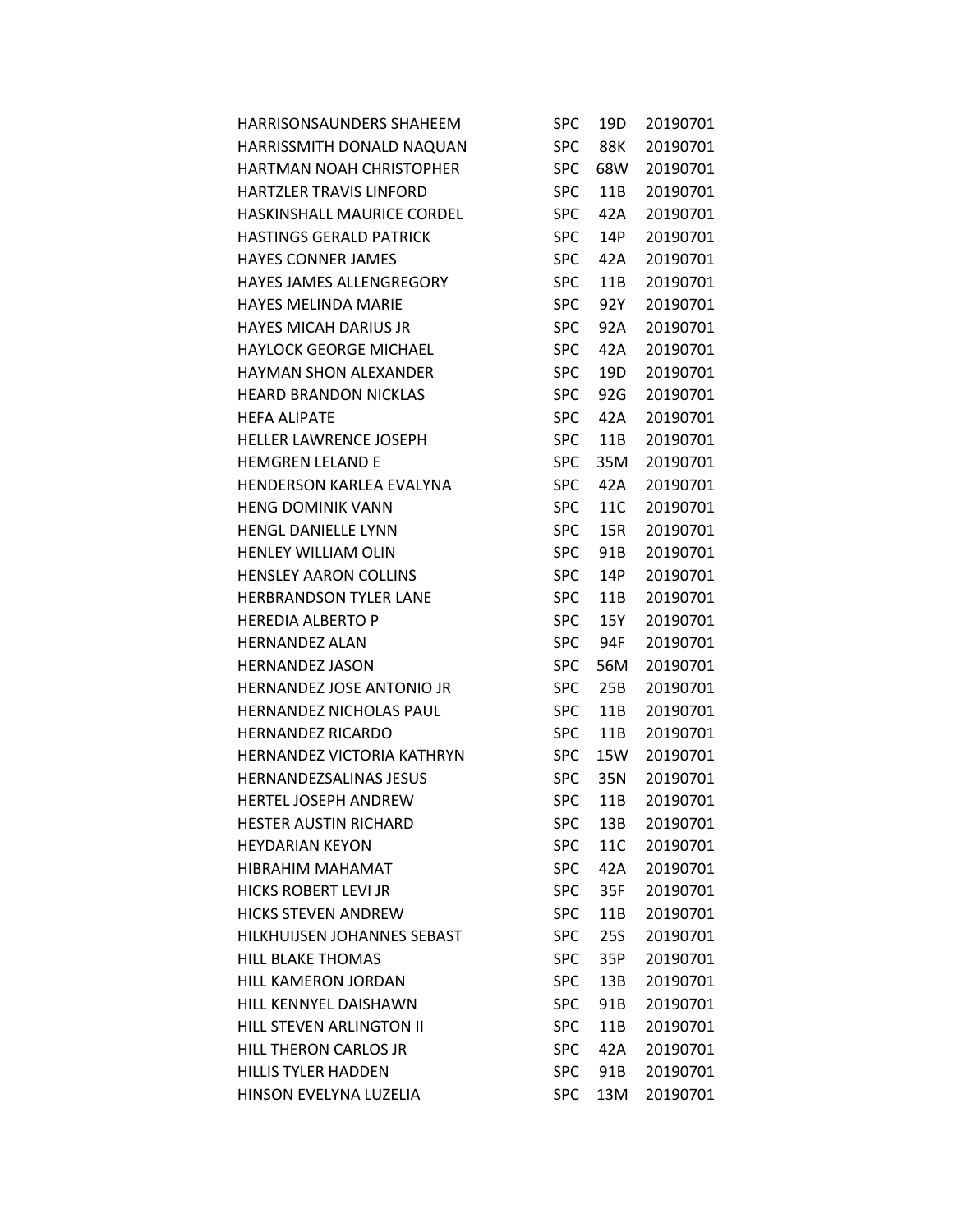| <b>HINTON ANDREW ARGALOUS</b>      | SPC        | 35F        | 20190701 |
|------------------------------------|------------|------------|----------|
| <b>HINTON ARTHUR EDWARD JR</b>     | <b>SPC</b> | 35G        | 20190701 |
| <b>HINTON DANIEL</b>               | <b>SPC</b> | 25B        | 20190701 |
| <b>HIROKAWA THOMAS MITSURU</b>     | <b>SPC</b> | 11B        | 20190701 |
| <b>HOBSON JEREMY MALIK</b>         | <b>SPC</b> | 15Q        | 20190701 |
| <b>HOGAN ANDREW GILBERT</b>        | <b>SPC</b> | 25B        | 20190701 |
| <b>HOGAN DANIEL JOSEPH</b>         | <b>SPC</b> | 13F        | 20190701 |
| <b>HOGANCAMP AUSTINLEE BRIAN</b>   | <b>SPC</b> | 11B        | 20190701 |
| <b>HOGGARTH KYLE JAMES</b>         | <b>SPC</b> | 11B        | 20190701 |
| HOLCOMBGARRETT JAMES HARLAN        | <b>SPC</b> | 12R        | 20190701 |
| <b>HOLGUIN WILLIAM CLINTON</b>     | <b>SPC</b> | 88K        | 20190701 |
| <b>HOLM MARC ANTHONY</b>           | <b>SPC</b> | 13B        | 20190701 |
| <b>HOLMES DARIUS RAYNARD</b>       | <b>SPC</b> | 68G        | 20190701 |
| <b>HOLSINGER ALEX MICHAEL</b>      | <b>SPC</b> | 11B        | 20190701 |
| HONEYCUTT MARITZA JOANNE           | <b>SPC</b> | 35N        | 20190701 |
| <b>HOOD DAKOTA BLAKE</b>           | <b>SPC</b> | 13B        | 20190701 |
| <b>HOOD TRAVIS ROBINSON</b>        | <b>SPC</b> | 11B        | 20190701 |
| <b>HOOKER JACOB ALAN</b>           | <b>SPC</b> | 15T        | 20190701 |
| <b>HOOKER THOMAS JAMES</b>         | <b>SPC</b> | 11C        | 20190701 |
| <b>HOOKS WILLIAM JR</b>            | <b>SPC</b> | 92F        | 20190701 |
| <b>HOPKINS MATTHEW LEE</b>         | <b>SPC</b> | 13F        | 20190701 |
| HORACE EMMUEL MERCYZEAHWANG        | <b>SPC</b> | 36B        | 20190701 |
| HORNBECK JEREMY THOMAS HOWA        | <b>SPC</b> | 68T        | 20190701 |
| <b>HORNER HUNTER JAMES</b>         | <b>SPC</b> | 12C        | 20190701 |
| <b>HORTILLOSA HENSTONIAN MONTE</b> | <b>SPC</b> | 11B        | 20190701 |
| <b>HOSKINS JACOB WILLIAMBEAR</b>   | <b>SPC</b> | 11C        | 20190701 |
| <b>HOSTOFFER SARAH IRENE</b>       | <b>SPC</b> | 12Y        | 20190701 |
| HOWELL LEON ALFONSO JR             | <b>SPC</b> | 13B        | 20190701 |
| <b>HUBBARD BRANDON CLYDE</b>       | <b>SPC</b> | 92M        | 20190701 |
| <b>HUCHINGSON JOSHUA PAYNE</b>     | <b>SPC</b> | 11B        | 20190701 |
| HUDERSON JOHN HENRY JR             | <b>SPC</b> | 68W        | 20190701 |
| <b>HUDSON WILL COOPER</b>          | <b>SPC</b> | <b>88K</b> | 20190701 |
| HUDSPETH MYKELL JOSHUA             | <b>SPC</b> | 19D        | 20190701 |
| <b>HUERTA MICHAEL ALLEN</b>        | <b>SPC</b> | 11B        | 20190701 |
| HUERTAS JUAN MIQUEL                | <b>SPC</b> | 25B        | 20190701 |
| <b>HUGHES KEYANNA DAMESHIA</b>     | <b>SPC</b> | 42A        | 20190701 |
| HUGHES STEVEN ELLIOTTORO           | <b>SPC</b> | 13F        | 20190701 |
| HUNDLEY JOSEPH WILLIAM II          | <b>SPC</b> | 74D        | 20190701 |
| HUNTER MICHAEL JAMES               | <b>SPC</b> | 42A        | 20190701 |
| <b>HUNTSMAN BRIAN ANTHONY</b>      | <b>SPC</b> | 68W        | 20190701 |
| <b>HURYCH CHANDLER NIKOLAS</b>     | <b>SPC</b> | 11C        | 20190701 |
| <b>HUTTON THOMAS BERNARD JR</b>    | <b>SPC</b> | 19K        | 20190701 |
| <b>HWANG NICHOLAS</b>              | <b>SPC</b> | 25B        | 20190701 |
| HYATT CHRISTIAN TYLERABBOTT        | <b>SPC</b> | 11B        | 20190701 |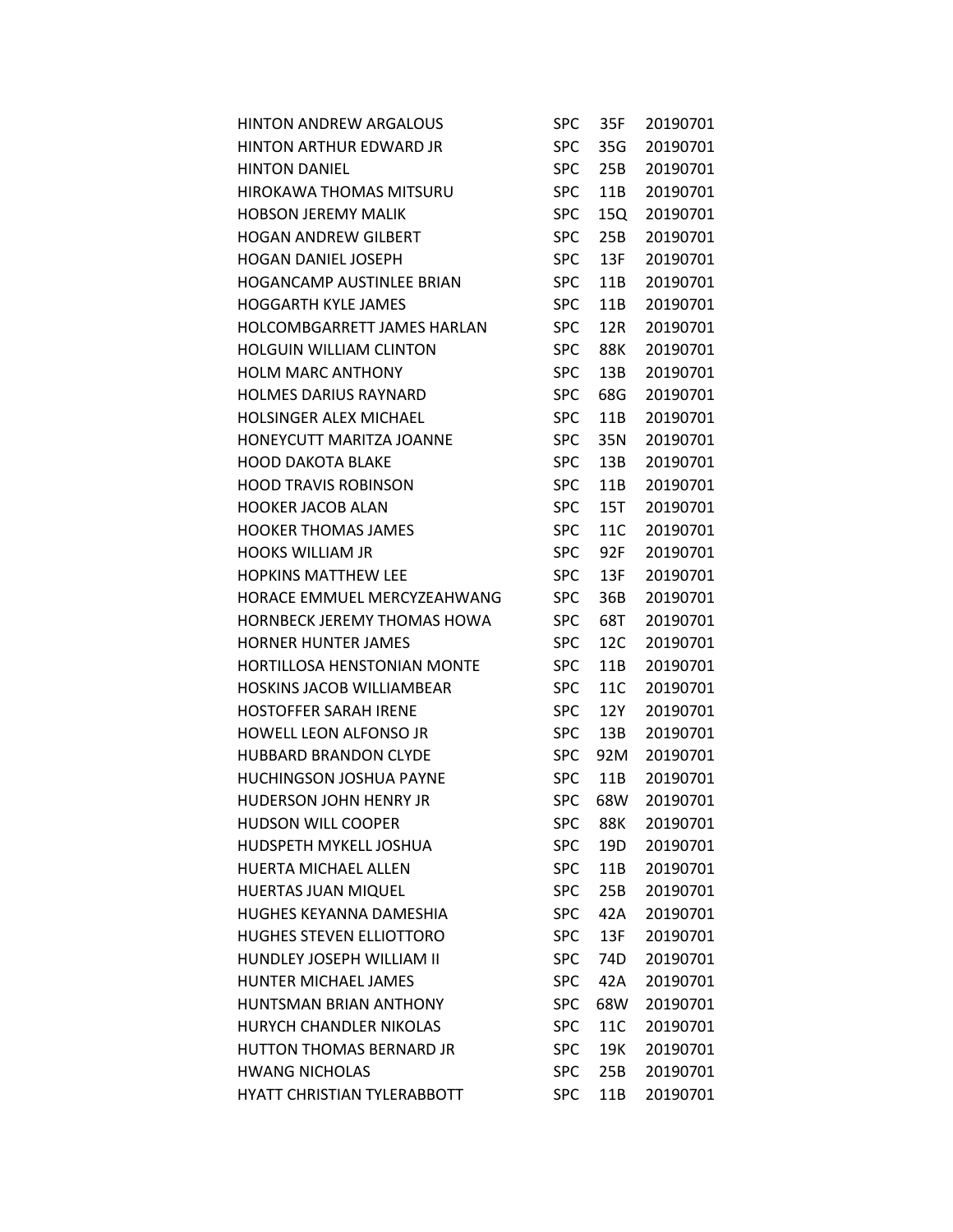| <b>HYDE JOSEPH ELLIOT</b>         | <b>SPC</b> | 13F             | 20190701 |
|-----------------------------------|------------|-----------------|----------|
| IGARTA DARRENMARK DAYAG           | <b>SPC</b> | 19K             | 20190701 |
| <b>IGNACIO ALDRICH</b>            | <b>SPC</b> | 91 <sub>D</sub> | 20190701 |
| <b>INDRIANA KARI HAUOLI</b>       | <b>SPC</b> | 25U             | 20190701 |
| <b>INGE DARIUS CHRISTOPHER</b>    | <b>SPC</b> | 94Y             | 20190701 |
| <b>IRBYWARNER LAKWAME HAKEEM</b>  | <b>SPC</b> | 12W             | 20190701 |
| <b>IRSIK JACOB CHARLES</b>        | <b>SPC</b> | 35N             | 20190701 |
| <b>IRWIN JAIMEY SCOTT</b>         | <b>SPC</b> | 11B             | 20190701 |
| <b>JACKOLA CONAN ROBERT</b>       | <b>SPC</b> | 11B             | 20190701 |
| <b>JACKSON CHRISTOPHER MARCUS</b> | <b>SPC</b> | 92F             | 20190701 |
| <b>JACKSON JASON DANIEL</b>       | <b>SPC</b> | 68W             | 20190701 |
| <b>JACOB ETHAN DOUGLAS</b>        | <b>SPC</b> | 11B             | 20190701 |
| JACOBS CALEB MATTHEW              | <b>SPC</b> | 88M             | 20190701 |
| JACOBS KENDALL ALEXANDER          | <b>SPC</b> | 11B             | 20190701 |
| <b>JACOBS SCOTT ALAN</b>          | <b>SPC</b> | 68W             | 20190701 |
| <b>JAMES DEANGILO MARQUISE</b>    | <b>SPC</b> | 31E             | 20190701 |
| JAMES KJRYSTIN LATRINA            | <b>SPC</b> | 92Y             | 20190701 |
| <b>JARRETT LIZE JAMES</b>         | <b>SPC</b> | 92Y             | 20190701 |
| <b>JARVIS JONATHAN KEITH</b>      | <b>SPC</b> | 11B             | 20190701 |
| JAVERY SERENNA DIANANICHOLE       | <b>SPC</b> | 35F             | 20190701 |
| <b>JEAN WADLEY</b>                | <b>SPC</b> | 11B             | 20190701 |
| JEANPHILIPPE ALEX                 | <b>SPC</b> | 74D             | 20190701 |
| JEFFERSON ANTHONY GERROD          | <b>SPC</b> | 42A             | 20190701 |
| JEFFERSON BRANDI LTRICE           | <b>SPC</b> | 31D             | 20190701 |
| <b>JENKINS ALEC LANE</b>          | <b>SPC</b> | 91H             | 20190701 |
| <b>JENKINS SEAN LEIGHTON</b>      | <b>SPC</b> | 13F             | 20190701 |
| <b>JENKINS TAYLOR MARIE</b>       | <b>SPC</b> | 92G             | 20190701 |
| JENNINGSBUENO ANASTASIA NIC       | <b>SPC</b> | 27D             | 20190701 |
| JENSEN BENJAMIN JAMES             | <b>SPC</b> | 11B             | 20190701 |
| <b>JENSON JACK PATRICK</b>        | <b>SPC</b> | 11B             | 20190701 |
| JENTZSCH DUNCAN GALEN             | <b>SPC</b> | 17C             | 20190701 |
| JIANG SHAN                        | <b>SPC</b> | 92Y             | 20190701 |
| JILES KENNETH ANDREW              | <b>SPC</b> | 92Y             | 20190701 |
| <b>JIMENEZ ADRIAN ANTONIO</b>     | <b>SPC</b> | 12C             | 20190701 |
| <b>JIMENEZ LUIS FELIPE</b>        | <b>SPC</b> | 36B             | 20190701 |
| JIMENEZ MARSHA                    | <b>SPC</b> | 74D             | 20190701 |
| <b>JOANIS STEVE</b>               | <b>SPC</b> | 15P             | 20190701 |
| <b>JOBLINSKE MARK DAVID</b>       | <b>SPC</b> | 12W             | 20190701 |
| JOHNS BELJOE KHRISTIAN            | <b>SPC</b> | 11B             | 20190701 |
| <b>JOHNSON AKEEN</b>              | <b>SPC</b> | 92G             | 20190701 |
| JOHNSON AXEL EDWARD               | <b>SPC</b> | 35F             | 20190701 |
| JOHNSON CAMERON MICHAEL           | <b>SPC</b> | 25S             | 20190701 |
| JOHNSON CHRISTOPHER TROY          | <b>SPC</b> | 15R             | 20190701 |
| JOHNSON DANIEL RYAN               | <b>SPC</b> | 11B             | 20190701 |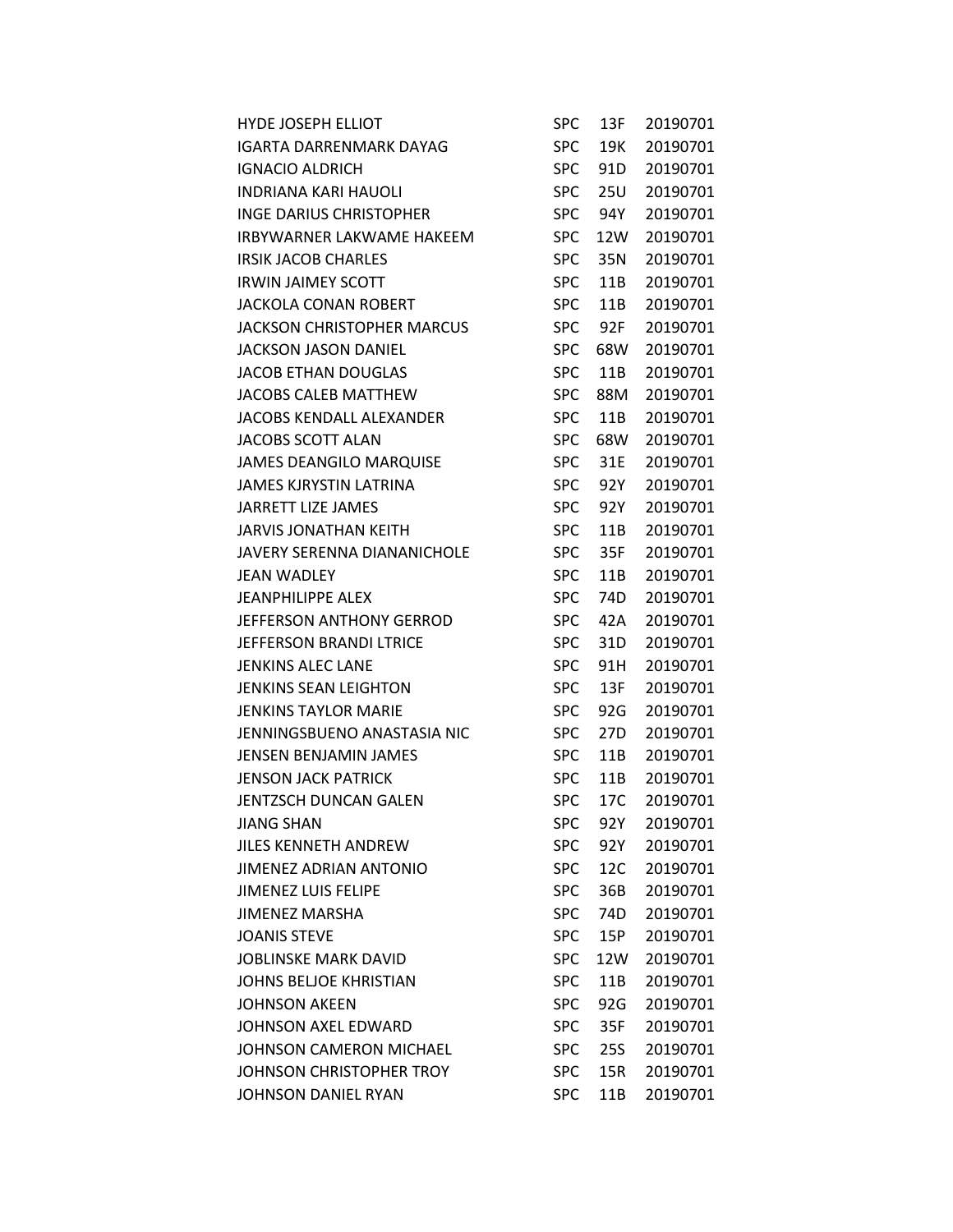| JOHNSON HUNTER CHRISTIAN          | SPC        | 92Y | 20190701 |
|-----------------------------------|------------|-----|----------|
| <b>JOHNSON JACOB TYLER</b>        | <b>SPC</b> | 11B | 20190701 |
| <b>JOHNSON KAMERON LEE</b>        | <b>SPC</b> | 11B | 20190701 |
| JOHNSON KEENAN SANDERIOUS         | <b>SPC</b> | 25U | 20190701 |
| <b>JOHNSON KEVIN KESHAWN</b>      | <b>SPC</b> | 42A | 20190701 |
| JOHNSON MATTHEW HARTLEY           | <b>SPC</b> | 11B | 20190701 |
| JOHNSON NOLAN BRADLEY             | <b>SPC</b> | 11B | 20190701 |
| JOHNSON RICHARD LAWRENCE R        | <b>SPC</b> | 11B | 20190701 |
| JOHNSON RYAN DALE JR              | <b>SPC</b> | 11B | 20190701 |
| JOHNSON SAMUEL DAVID              | <b>SPC</b> | 11B | 20190701 |
| JOHNSON SETH DAVID                | <b>SPC</b> | 11C | 20190701 |
| <b>JOHNSON TRENTEN WILLIAM</b>    | <b>SPC</b> | 31B | 20190701 |
| JOHNSON WHITNEY JOSAN             | <b>SPC</b> | 42A | 20190701 |
| JOHNSON ZACHARY KENNETH           | <b>SPC</b> | 11B | 20190701 |
| JOHNSTON CLAYTON PAUL             | <b>SPC</b> | 19K | 20190701 |
| JOHNSTON CODEY ALEXANDER          | <b>SPC</b> | 35F | 20190701 |
| <b>JOHNSTON ERIC PATRICK</b>      | <b>SPC</b> | 68W | 20190701 |
| <b>JOHNSTON MADISON ALAN</b>      | <b>SPC</b> | 15U | 20190701 |
| <b>JONES BRANDON R</b>            | <b>SPC</b> | 91B | 20190701 |
| JONES CHRISTOPHER SCOTT           | <b>SPC</b> | 68Y | 20190701 |
| <b>JONES DESTINY JANAY</b>        | <b>SPC</b> | 92Y | 20190701 |
| JONES EDWARD LEE JR               | <b>SPC</b> | 56M | 20190701 |
| <b>JONES GARRICK DEQUAIN</b>      | <b>SPC</b> | 25Q | 20190701 |
| <b>JONES JESSE COLBERT</b>        | <b>SPC</b> | 11B | 20190701 |
| <b>JONES KODI MICHAEL</b>         | <b>SPC</b> | 11B | 20190701 |
| JONES LASHYIA SHARNETT            | <b>SPC</b> | 42A | 20190701 |
| JONES RITCHIE SHARROD JR          | <b>SPC</b> | 19K | 20190701 |
| JONES SAPPHIRA AISHA              | <b>SPC</b> | 91B | 20190701 |
| JONESJACKSON DEQUAREUSABDUL       | <b>SPC</b> | 88H | 20190701 |
| <b>JORDAN AARON C</b>             | <b>SPC</b> | 11B | 20190701 |
| JORDAN CHRISTOPHER SCOTT          | <b>SPC</b> | 68W | 20190701 |
| <b>JORDAN JONATHAN KEITH</b>      | <b>SPC</b> | 19K | 20190701 |
| <b>JOSE LUCKY DAVID HERNANDEZ</b> | <b>SPC</b> | 91C | 20190701 |
| JOYNES KIAF JAHAD                 | <b>SPC</b> | 11B | 20190701 |
| <b>JUAREZ JASON</b>               | <b>SPC</b> | 13R | 20190701 |
| <b>JUBENVILLE ANDREW JACK</b>     | <b>SPC</b> | 11B | 20190701 |
| <b>JUELFS NOAH MICHAEL</b>        | <b>SPC</b> | 35F | 20190701 |
| <b>JUN JOSEPH HYUNGWOO</b>        | <b>SPC</b> | 92G | 20190701 |
| <b>JUNIOUS MARQUEL XZAVIOR</b>    | <b>SPC</b> | 92G | 20190701 |
| <b>KACHMAR STEVEN BRADFORD</b>    | <b>SPC</b> | 15U | 20190701 |
| KAMADI DENNIS IDAH                | <b>SPC</b> | 91B | 20190701 |
| <b>KANE CHRISTIAN ANTHONY</b>     | <b>SPC</b> | 11B | 20190701 |
| <b>KANG BYUNGSEO</b>              | <b>SPC</b> | 92Y | 20190701 |
| KANIHO KAAINA CHRISTOPHER         | <b>SPC</b> | 74D | 20190701 |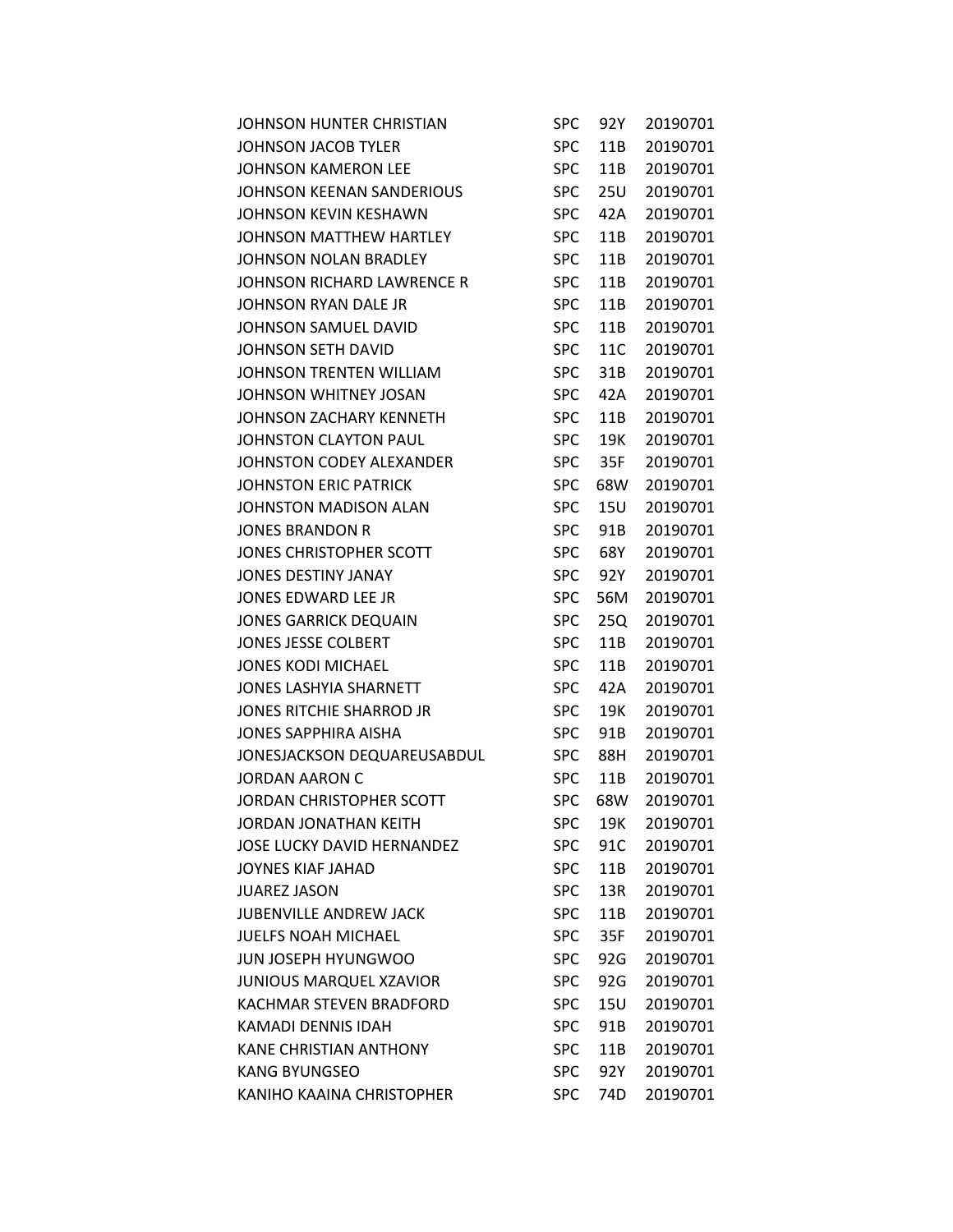| KAPLAN JOSHUA DAVID               | <b>SPC</b> | 17C | 20190701 |
|-----------------------------------|------------|-----|----------|
| <b>KARR BRAXSTON PAUL</b>         | <b>SPC</b> | 19D | 20190701 |
| <b>KEATON CURTIS LYNN III</b>     | <b>SPC</b> | 89B | 20190701 |
| <b>KECLIK KRISTOPHER WESTON</b>   | <b>SPC</b> | 11B | 20190701 |
| KEITH ERICKA DESHAWN              | <b>SPC</b> | 92G | 20190701 |
| <b>KELLEY BENJAMIN RICHARD</b>    | <b>SPC</b> | 68E | 20190701 |
| <b>KELLY AKINSHEYE TRAVON</b>     | <b>SPC</b> | 11B | 20190701 |
| <b>KELLY CAMERON SEAN</b>         | <b>SPC</b> | 13F | 20190701 |
| <b>KELLY DEVIN BARTLETT</b>       | <b>SPC</b> | 35G | 20190701 |
| <b>KEMPER JAMES DWAYNE</b>        | <b>SPC</b> | 12B | 20190701 |
| <b>KENDALL MATTHEW DANIEL</b>     | <b>SPC</b> | 11B | 20190701 |
| KENDZORA JAMES PATRICK II         | <b>SPC</b> | 11B | 20190701 |
| KENEFICKASCHOFF HAVENS PAUL       | <b>SPC</b> | 11B | 20190701 |
| <b>KERCHEVAL JACOB DOUGLAS</b>    | <b>SPC</b> | 11B | 20190701 |
| <b>KERNS WILSON THOMASBULLARD</b> | <b>SPC</b> | 35G | 20190701 |
| KERR KELLE LOGAN                  | <b>SPC</b> | 91H | 20190701 |
| KHVOROSTYANOV MAKSYM              | <b>SPC</b> | 91D | 20190701 |
| KILPATRICK ETHAN MICHAEL          | <b>SPC</b> | 19D | 20190701 |
| KIM BUMJIN                        | <b>SPC</b> | 35P | 20190701 |
| KIM DONG HEE                      | <b>SPC</b> | 11B | 20190701 |
| KIM DONGJOON                      | <b>SPC</b> | 68X | 20190701 |
| KIM GREGORY IAN                   | <b>SPC</b> | 13B | 20190701 |
| KIM HYUNWOO                       | <b>SPC</b> | 92G | 20190701 |
| KIM JISUNG JONATHAN               | <b>SPC</b> | 12Y | 20190701 |
| KIM JUNGWOO                       | <b>SPC</b> | 68W | 20190701 |
| <b>KIM SUNGJAE</b>                | <b>SPC</b> | 92Y | 20190701 |
| KIM WONSEOK                       | <b>SPC</b> | 68G | 20190701 |
| KIMBALL DAVID JEREMIAH            | <b>SPC</b> | 11B | 20190701 |
| KING AUSTIN DANIEL                | <b>SPC</b> | 11B | 20190701 |
| KING NICHOLAS OBRIAN              | <b>SPC</b> | 92G | 20190701 |
| KINSER MATTHEW LAYTON             | <b>SPC</b> | 68W | 20190701 |
| <b>KIRBY WILLIAM JESS</b>         | SPC        | 11B | 20190701 |
| KISSELBACK DERRECK ROBERT         | <b>SPC</b> | 35M | 20190701 |
| <b>KLARNER BRYCE AARON</b>        | <b>SPC</b> | 18C | 20190701 |
| KLEIN JONATHAN MATTHEW            | <b>SPC</b> | 35M | 20190701 |
| <b>KLIMA AUSTIN PATRICK</b>       | <b>SPC</b> | 11B | 20190701 |
| KLINE DANIELLE ELIZABETH          | <b>SPC</b> | 92G | 20190701 |
| <b>KLOPFENSTEIN JOSHUA LEVI</b>   | <b>SPC</b> | 13B | 20190701 |
| <b>KNAUSS RYAN CHRISTIAN</b>      | <b>SPC</b> | 11B | 20190701 |
| <b>KNIGHT MICHAEL RYAN</b>        | <b>SPC</b> | 68K | 20190701 |
| KNIGHT TRAVIS JORDAN              | <b>SPC</b> | 27D | 20190701 |
| KNIGHTS JESSICA LYNN              | <b>SPC</b> | 31B | 20190701 |
| <b>KNIPPEL MATTHEW ALAN</b>       | <b>SPC</b> | 11B | 20190701 |
| KNOLL ESMERALDA                   | <b>SPC</b> | 35G | 20190701 |
|                                   |            |     |          |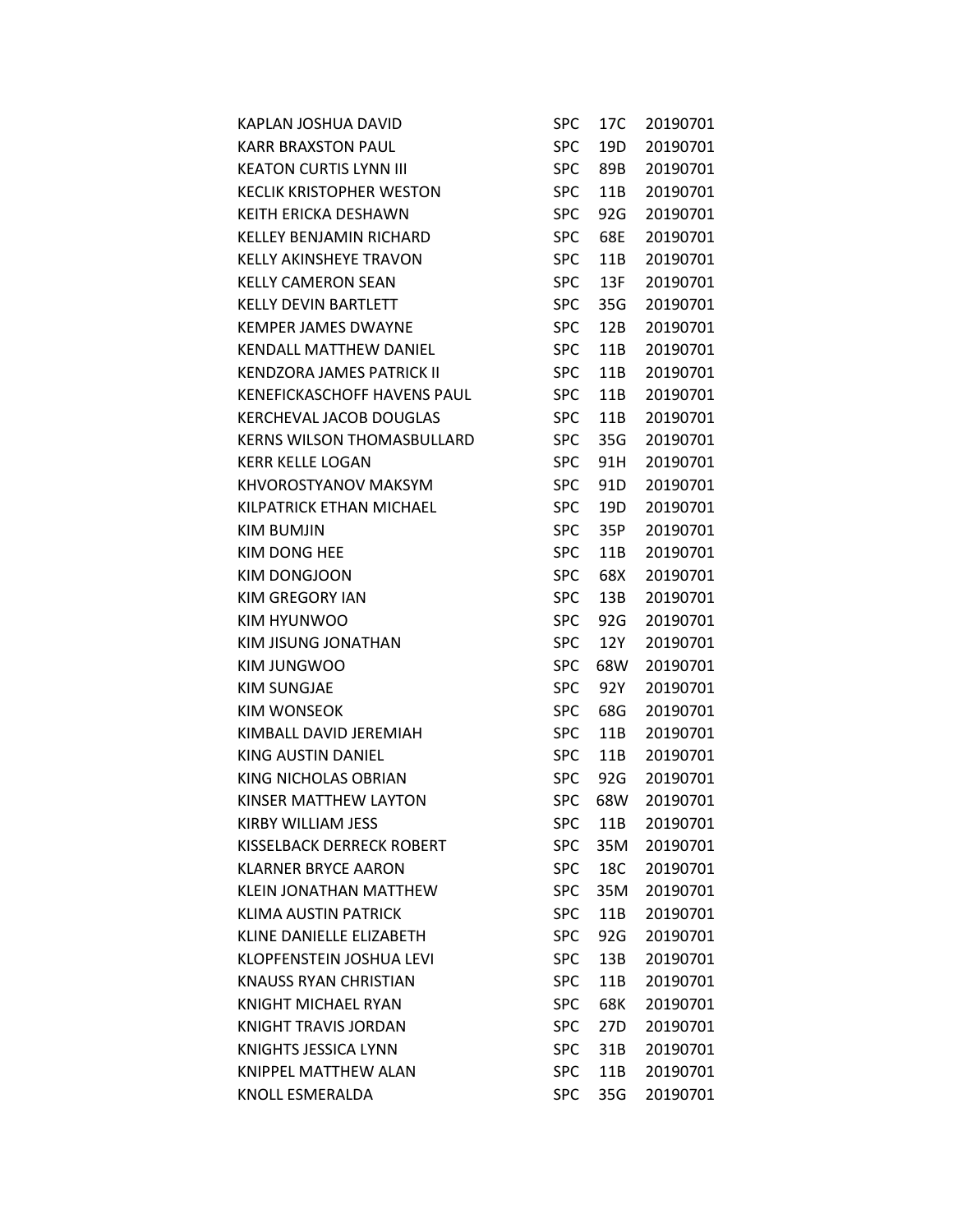| <b>KNUTSON KEVIN THOMAS</b>   | SPC        | 91B             | 20190701 |
|-------------------------------|------------|-----------------|----------|
| KOMANDOSKY JOSEPH ADAM        | <b>SPC</b> | 13B             | 20190701 |
| KONAN ANGE DAVID PATRICK      | <b>SPC</b> | 92Y             | 20190701 |
| <b>KOOSMANN BLAKE STANTON</b> | <b>SPC</b> | 11B             | 20190701 |
| <b>KORMOS AARON STEWART</b>   | <b>SPC</b> | 68W             | 20190701 |
| <b>KRANTZ JOSHUA ROBERT</b>   | <b>SPC</b> | 68W             | 20190701 |
| <b>KRIEGER JUSTIN COLBY</b>   | <b>SPC</b> | 68A             | 20190701 |
| <b>KRIEWALDT AMBER ROSE</b>   | <b>SPC</b> | 91B             | 20190701 |
| <b>KROLL JACOB ROSS</b>       | <b>SPC</b> | 11B             | 20190701 |
| KROPTAVICH WILLIAM JOSEPH V   | <b>SPC</b> | 11B             | 20190701 |
| KRZEWINSKI MATEUSZ            | <b>SPC</b> | 11B             | 20190701 |
| <b>KUCHIE NICHOLAS S</b>      | <b>SPC</b> | 11B             | 20190701 |
| KULHANEK BRIAN ELLIS JR       | <b>SPC</b> | 11B             | 20190701 |
| KURTOVIC MICHELLE A           | <b>SPC</b> | 35N             | 20190701 |
| <b>KWON HYUKMIN</b>           | <b>SPC</b> | 68W             | 20190701 |
| LACEY CALEB ALAN              | <b>SPC</b> | 11B             | 20190701 |
| <b>LACEY TRENTON SILAS</b>    | <b>SPC</b> | 74D             | 20190701 |
| <b>LACY ANDREW JR</b>         | <b>SPC</b> | 15Y             | 20190701 |
| <b>LACY KENNETH ESMOND JR</b> | <b>SPC</b> | 11B             | 20190701 |
| LAFOLLETTE DALTON HUNTER      | <b>SPC</b> | 68W             | 20190701 |
| LAI ONYU                      | <b>SPC</b> | 92G             | 20190701 |
| <b>LAMAS JACOB ALDEN</b>      | <b>SPC</b> | 11C             | 20190701 |
| LAMBSANCHEZ EDUARDO JOSE      | <b>SPC</b> | 35F             | 20190701 |
| LANCASTER KWONTAE MALIQUE     | <b>SPC</b> | 88H             | 20190701 |
| LANE DAEMON MICHAEL           | <b>SPC</b> | 11B             | 20190701 |
| <b>LANE JASE BROOKS</b>       | <b>SPC</b> | 11C             | 20190701 |
| LANG MATTHEW PARKER           | <b>SPC</b> | 19D             | 20190701 |
| <b>LANGDON DANIEL SCOTT</b>   | <b>SPC</b> | 11B             | 20190701 |
| LANIER OCTAVIA PATRICA        | <b>SPC</b> | 42A             | 20190701 |
| LAPEER TYLER JAMES            | <b>SPC</b> | 11B             | 20190701 |
| LARA NICOLAS ANDREHUMBERTO    | <b>SPC</b> | 11C             | 20190701 |
| <b>LARIOS ISMAEL</b>          | SPC        | 11B             | 20190701 |
| <b>LARSEN TATE RICHARD</b>    | <b>SPC</b> | 74 <sub>D</sub> | 20190701 |
| <b>LARSON EMMA TAYLOR</b>     | <b>SPC</b> | 27D             | 20190701 |
| <b>LARSON WILLIAM ARTHUR</b>  | <b>SPC</b> | 11B             | 20190701 |
| LASTER SHAQUILLE LASHAWN      | <b>SPC</b> | 11B             | 20190701 |
| <b>LATHAN JESSICA</b>         | <b>SPC</b> | 92Y             | 20190701 |
| LAURENTE ANGEL RODRIGO        | <b>SPC</b> | 11B             | 20190701 |
| LAURENTI JERON VINCENT        | <b>SPC</b> | 68W             | 20190701 |
| <b>LAUSEN JARED TYLER</b>     | <b>SPC</b> | 12D             | 20190701 |
| <b>LAW FORREST DUANE</b>      | <b>SPC</b> | 91B             | 20190701 |
| <b>LAWLESS TREVOR D</b>       | <b>SPC</b> | 91H             | 20190701 |
| LAWRENCE JOSHUA TYLER         | <b>SPC</b> | 11B             | 20190701 |
| <b>LAWRENCE JUSTIN DONTE</b>  | <b>SPC</b> | 74D             | 20190701 |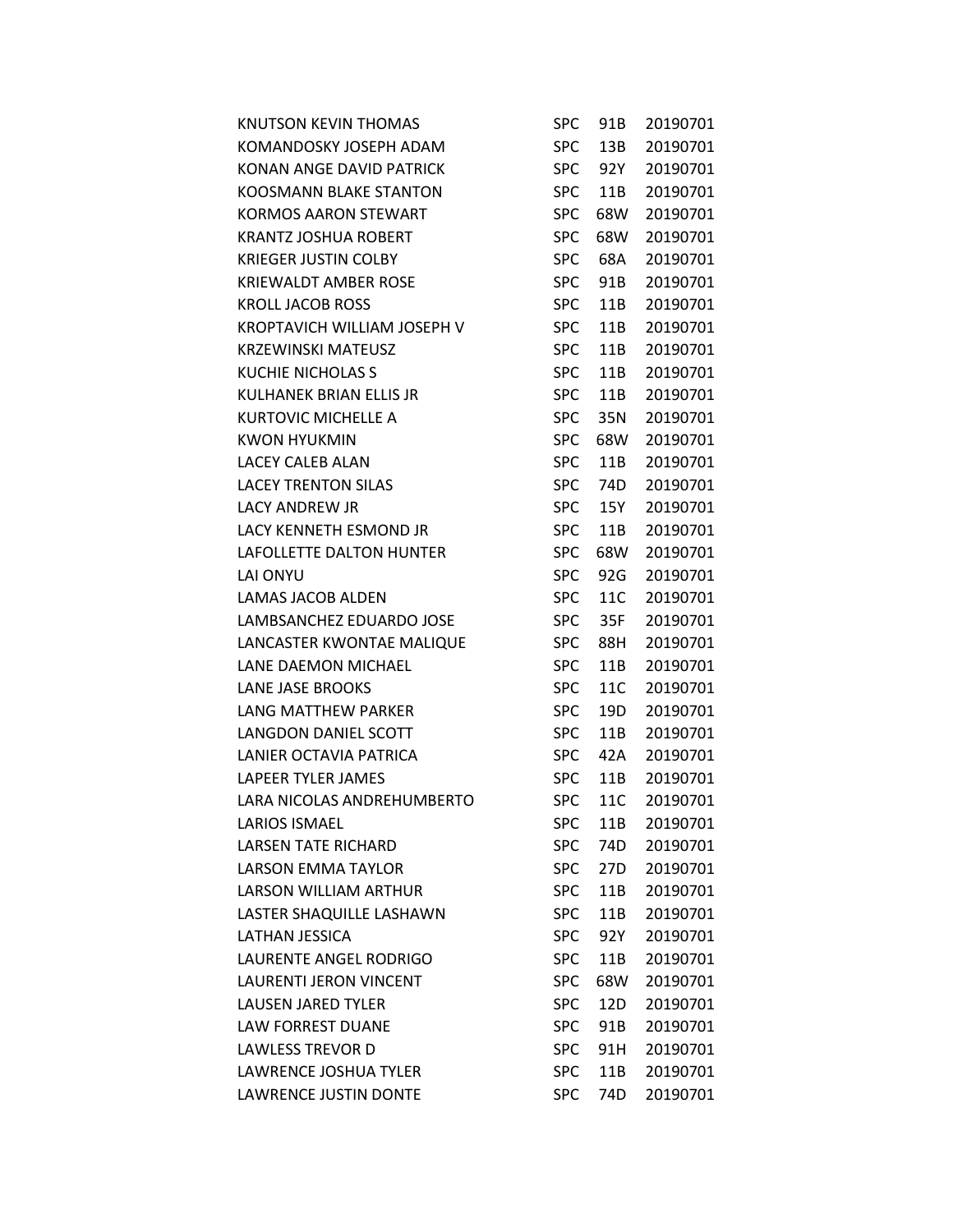| LAWRENCE SCOTT ANTHONY          | SPC        | 68W | 20190701 |
|---------------------------------|------------|-----|----------|
| <b>LAWS HARRISON EDGAR</b>      | <b>SPC</b> | 11B | 20190701 |
| LAWSON DAVID ALEXANDER          | <b>SPC</b> | 91B | 20190701 |
| LAYMAN ARMANDO                  | <b>SPC</b> | 13F | 20190701 |
| LAYNG JOHN BENJAMIN             | <b>SPC</b> | 11C | 20190701 |
| <b>LEARY ANTONIO MAURICE JR</b> | <b>SPC</b> | 13F | 20190701 |
| LEBLANC JASON JEROME            | <b>SPC</b> | 11B | 20190701 |
| <b>LEBLANC MARK ANTHIONE JR</b> | <b>SPC</b> | 11B | 20190701 |
| LEDESMA BRYAN JOSEPH            | <b>SPC</b> | 19D | 20190701 |
| LEE FONGPING NATALIE            | <b>SPC</b> | 92A | 20190701 |
| LEE JESSICA JAQUAIL             | <b>SPC</b> | 68E | 20190701 |
| LEE JOSEPH HOKUK                | <b>SPC</b> | 35F | 20190701 |
| LEE JOSEPH IN                   | <b>SPC</b> | 68W | 20190701 |
| LEE JUNGHEE                     | <b>SPC</b> | 68Y | 20190701 |
| <b>LEE SUKJU</b>                | <b>SPC</b> | 92L | 20190701 |
| <b>LEE YUBIN</b>                | <b>SPC</b> | 68W | 20190701 |
| LEFITI UILA M                   | <b>SPC</b> | 42A | 20190701 |
| LEITCH DEVIN JAMES              | <b>SPC</b> | 19D | 20190701 |
| LEMUS ZAHTWON MAHALIAH          | <b>SPC</b> | 89A | 20190701 |
| LENSKI PAUL ORLEBEKE            | <b>SPC</b> | 91A | 20190701 |
| LEONETTI ALAN MICHAEL II        | <b>SPC</b> | 11B | 20190701 |
| LERDALL BROCK STEPHEN           | <b>SPC</b> | 11C | 20190701 |
| LESINE DAMION ANTONIO           | <b>SPC</b> | 91B | 20190701 |
| LEWIS BREANNA MICHELLE          | <b>SPC</b> | 94H | 20190701 |
| LEWIS DINAUTICA RAYDONNA        | <b>SPC</b> | 92Y | 20190701 |
| LEWIS JALEN CORNELIUS           | <b>SPC</b> | 25B | 20190701 |
| LEWIS JAMMAL ALI                | <b>SPC</b> | 13B | 20190701 |
| <b>LEWIS TYLER ROBERT</b>       | <b>SPC</b> | 11B | 20190701 |
| LI CHENG                        | <b>SPC</b> | 68G | 20190701 |
| LI CHUHUA                       | <b>SPC</b> | 92Y | 20190701 |
| LICHLITER DAKOTA BOYD           | <b>SPC</b> | 31B | 20190701 |
| LICHTENWALNER JOSHUA JEREMI     | <b>SPC</b> | 11B | 20190701 |
| <b>LILLEY STEVE RAY</b>         | <b>SPC</b> | 11B | 20190701 |
| LINDSEY MATTHEW RIDGE           | <b>SPC</b> | 68W | 20190701 |
| LITTLE DEMARCUS DEVANTAE        | <b>SPC</b> | 92Y | 20190701 |
| LIVENGOOD DAVID ANDREW          | <b>SPC</b> | 13B | 20190701 |
| <b>LLONA AARONCHESTER REYES</b> | <b>SPC</b> | 92R | 20190701 |
| LLOYD JACOB ALECSANDER          | <b>SPC</b> | 13B | 20190701 |
| <b>LOBBAN JAMIE CHRISTOPHER</b> | <b>SPC</b> | 11C | 20190701 |
| <b>LOBO MARIO JOSE</b>          | <b>SPC</b> | 11B | 20190701 |
| <b>LOGAN MATTHEW REID</b>       | <b>SPC</b> | 91B | 20190701 |
| <b>LOHURE GARY ROCHIEL</b>      | <b>SPC</b> | 11B | 20190701 |
| LOLLA ALEGANDRO                 | <b>SPC</b> | 11B | 20190701 |
| LOLLAR MCKAYLA DAWN             | <b>SPC</b> | 74D | 20190701 |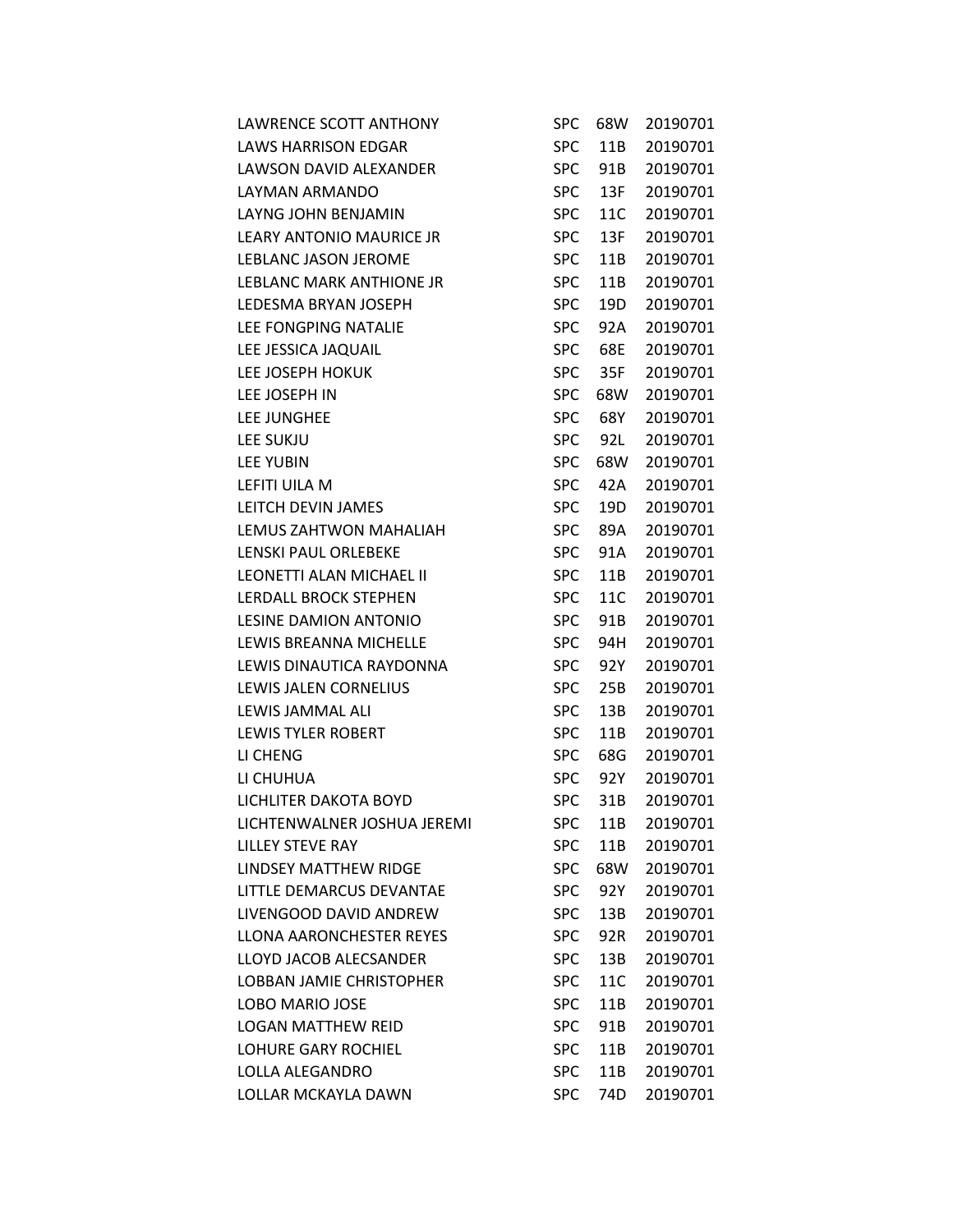| <b>LOMBARD TRISTIN FERNANDO</b>   | <b>SPC</b> | 31E             | 20190701 |
|-----------------------------------|------------|-----------------|----------|
| LONERGAN LIAM MICHAEL             | <b>SPC</b> | 68P             | 20190701 |
| <b>LONG GRANT MCCLELLAN</b>       | <b>SPC</b> | 15T             | 20190701 |
| LONGORIA STEPHEN RAY              | <b>SPC</b> | 68W             | 20190701 |
| LOPEZ EDWARD JR                   | <b>SPC</b> | 11B             | 20190701 |
| LOPEZ ELIJAH FRANK                | <b>SPC</b> | 12B             | 20190701 |
| LOPEZ JADE ALEXIS                 | <b>SPC</b> | 56M             | 20190701 |
| LOPEZ RICHARD ASAI                | <b>SPC</b> | 13B             | 20190701 |
| LOPEZSOTO JAN CARLOS              | <b>SPC</b> | 15T             | 20190701 |
| LOPEZVAZQUEZ ANDY D               | <b>SPC</b> | 13B             | 20190701 |
| LOPEZVELEZ LUIS ANTONIO           | <b>SPC</b> | 92G             | 20190701 |
| LOPEZVIRALTA LUCAS MATIAS         | <b>SPC</b> | 12B             | 20190701 |
| <b>LORDAN CHRISTOPHER PATRICK</b> | <b>SPC</b> | 25N             | 20190701 |
| LOUD CALEB CHRISTOPHER            | <b>SPC</b> | 94H             | 20190701 |
| LOVING DASEAUN LEE                | <b>SPC</b> | 94Y             | 20190701 |
| <b>LOWE CODY LEE</b>              | <b>SPC</b> | 15R             | 20190701 |
| LOYD JACHARI DEJAN                | <b>SPC</b> | 11B             | 20190701 |
| LOZEN TAYLOR EDWARD               | <b>SPC</b> | 11B             | 20190701 |
| LUCAS JACOB HEATH                 | <b>SPC</b> | 68W             | 20190701 |
| LUCIO ISAIAH ORYAN                | <b>SPC</b> | 25B             | 20190701 |
| LUDWIG ROBERT JAMISON             | <b>SPC</b> | 11B             | 20190701 |
| LUEPKE QUINN LEWIS                | <b>SPC</b> | 35F             | 20190701 |
| LUMPKIN MARCUS LANEZ              | <b>SPC</b> | 89B             | 20190701 |
| LUTMER NATALIE JEAN               | <b>SPC</b> | 68W             | 20190701 |
| LYBERT JESSE JOHN                 | <b>SPC</b> | 31B             | 20190701 |
| LYNCH MATTHEW CHRISTOPHER         | <b>SPC</b> | 11B             | 20190701 |
| LYNCH VICTORIA LYNN               | <b>SPC</b> | 35P             | 20190701 |
| <b>LYTLE JOHN ANDREW</b>          | <b>SPC</b> | 11B             | 20190701 |
| <b>MABRY ETHAN TYRELL</b>         | <b>SPC</b> | 11C             | 20190701 |
| <b>MACARAEG ADRIAN RENEE</b>      | <b>SPC</b> | 25Q             | 20190701 |
| MACEDAARENAS MARCO ANTONIO        | <b>SPC</b> | 11C             | 20190701 |
| <b>MACHADO XAVIER ANDRES</b>      | <b>SPC</b> | 88M             | 20190701 |
| <b>MACHUCAPEREZ JUAN JESUS</b>    | <b>SPC</b> | 15T             | 20190701 |
| <b>MADRIGALVEGA RODRIGO</b>       | <b>SPC</b> | 13F             | 20190701 |
| <b>MAHON CODY MICHAEL</b>         | <b>SPC</b> | 11B             | 20190701 |
| <b>MALIDORE JOHNATHAN MICHAEL</b> | <b>SPC</b> | 11B             | 20190701 |
| <b>MALIT DARIUS IDOS</b>          | <b>SPC</b> | 27 <sub>D</sub> | 20190701 |
| MALLETT KRISTOFFER KEITH          | <b>SPC</b> | 11B             | 20190701 |
| <b>MALONE MITCHELL DOUGLAS</b>    | <b>SPC</b> | 74D             | 20190701 |
| <b>MANANDHAR MAJIN</b>            | <b>SPC</b> | 91C             | 20190701 |
| <b>MANGLONA JERMANE JERROLD</b>   | <b>SPC</b> | 91H             | 20190701 |
| MANRIQUEZ JOSHUA BARRIOS          | <b>SPC</b> | 11B             | 20190701 |
| MANRRIQUE ARMANDO LUIS            | <b>SPC</b> | 12T             | 20190701 |
| MANUEL ALBERT CORDERO JR          | <b>SPC</b> | 31 <sub>D</sub> | 20190701 |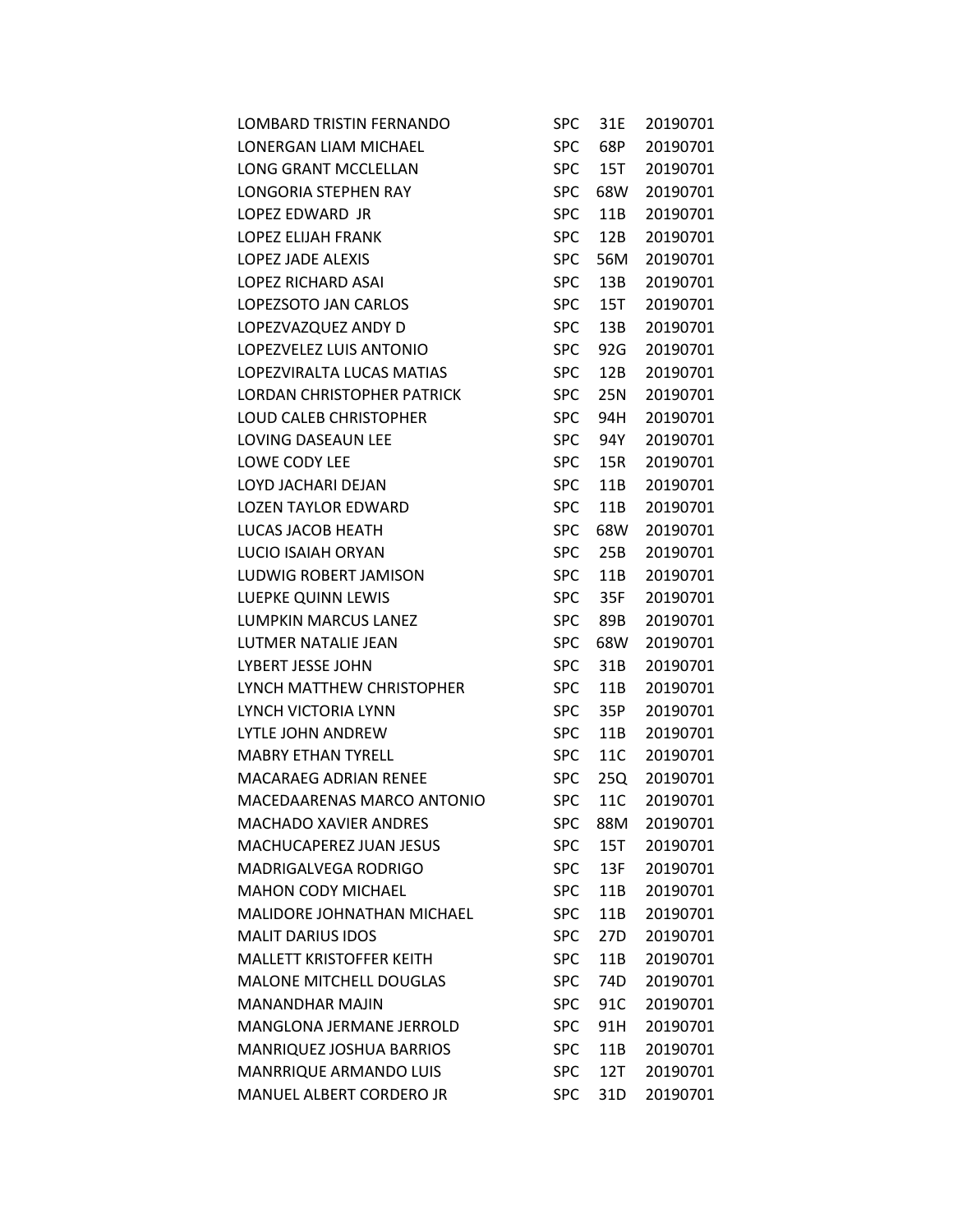| MAQUEDA FELIX ALEXANDRO          | <b>SPC</b> | 25C             | 20190701 |
|----------------------------------|------------|-----------------|----------|
| <b>MARAJ SUNIL D</b>             | <b>SPC</b> | 31B             | 20190701 |
| MARCANTONIO JORDON AUSTIN        | <b>SPC</b> | 11B             | 20190701 |
| <b>MARIN PAUL ANTHONY</b>        | <b>SPC</b> | 35S             | 20190701 |
| MARLOWE KENNETH ROWLAND          | <b>SPC</b> | 92A             | 20190701 |
| <b>MARRERO HERIBERTO</b>         | <b>SPC</b> | 15T             | 20190701 |
| <b>MARREROGARCIA CHRISTIAN</b>   | <b>SPC</b> | 11B             | 20190701 |
| MARRERORIVERA JACQUELINE         | <b>SPC</b> | 42A             | 20190701 |
| <b>MARS RACHYIA DISHANNA</b>     | <b>SPC</b> | 92G             | 20190701 |
| <b>MARSH EDWARD RICHARD</b>      | <b>SPC</b> | 68W             | 20190701 |
| <b>MARSHALL KYLE BRANDON</b>     | <b>SPC</b> | 42A             | 20190701 |
| <b>MARTELL KATHYRIA LEE</b>      | <b>SPC</b> | 31B             | 20190701 |
| <b>MARTES KIANA KALELEKAI</b>    | <b>SPC</b> | 68W             | 20190701 |
| MARTES MUNOZ ALEXANDER JAV       | <b>SPC</b> | 42A             | 20190701 |
| <b>MARTIN ALGERNON JR</b>        | <b>SPC</b> | 92Y             | 20190701 |
| <b>MARTIN JESSE ROSS</b>         | <b>SPC</b> | 13F             | 20190701 |
| <b>MARTIN JOSHUA STONE</b>       | <b>SPC</b> | 91B             | 20190701 |
| <b>MARTIN LEONARD MARK JR</b>    | <b>SPC</b> | 15T             | 20190701 |
| <b>MARTIN PEDRO LUIS</b>         | <b>SPC</b> | 15T             | 20190701 |
| <b>MARTINEZ EFREN JOHN</b>       | <b>SPC</b> | 13B             | 20190701 |
| <b>MARTINEZ EVELIN CAROLINA</b>  | <b>SPC</b> | 68K             | 20190701 |
| <b>MARTINEZ HECTOR BRIAN</b>     | <b>SPC</b> | 11B             | 20190701 |
| <b>MARTINEZ JOSEPH TRENT</b>     | <b>SPC</b> | 74D             | 20190701 |
| <b>MARTINEZ OSCAR FIDEL</b>      | <b>SPC</b> | 36B             | 20190701 |
| MARTINEZ ROBERT DAVID            | <b>SPC</b> | 13F             | 20190701 |
| <b>MARTINEZ STEVEN ANGEL</b>     | <b>SPC</b> | 74D             | 20190701 |
| <b>MARTINEZIRIZARRY JULIO</b>    | <b>SPC</b> | 88M             | 20190701 |
| MARTINEZNAVARRETE FERNANDO       | <b>SPC</b> | 19D             | 20190701 |
| MARTINEZPEREZ EDDI BALTAZAR      | <b>SPC</b> | 11C             | 20190701 |
| MATOS DAVID ALFREDO              | <b>SPC</b> | 15T             | 20190701 |
| <b>MATSON KEEFE WOODARD</b>      | <b>SPC</b> | 35N             | 20190701 |
| MAULTSBY CHRISTOPHER RYAN        | <b>SPC</b> | 11B             | 20190701 |
| <b>MAXION JASON CARPIO</b>       | <b>SPC</b> | 91A             | 20190701 |
| <b>MAXWELL RODAZHA JANAE</b>     | <b>SPC</b> | 92Y -           | 20190701 |
| MAY JOSEPH DYLANLAYNE            | <b>SPC</b> | 91B             | 20190701 |
| <b>MAYER ROBERT WILLIAM</b>      | <b>SPC</b> | 11B             | 20190701 |
| <b>MAYES CROSS EMILE</b>         | <b>SPC</b> | 88M             | 20190701 |
| <b>MAYNEZ HECTOR AARON</b>       | <b>SPC</b> | 12N             | 20190701 |
| MAYOTTE ALDEN EDWARD             | <b>SPC</b> | 11B             | 20190701 |
| <b>MAYS VONTAE LEQUEZ</b>        | <b>SPC</b> | 13B             | 20190701 |
| <b>MCABEE HALEY CHRISTINE</b>    | <b>SPC</b> | 27 <sub>D</sub> | 20190701 |
| <b>MCAULIFFE PATRICK FRANCIS</b> | <b>SPC</b> | 35N             | 20190701 |
| <b>MCBETH LENNOX LEO</b>         | <b>SPC</b> | 92A             | 20190701 |
| MCCAFFREY AUSTIN TAYLOR          | <b>SPC</b> | 88K             | 20190701 |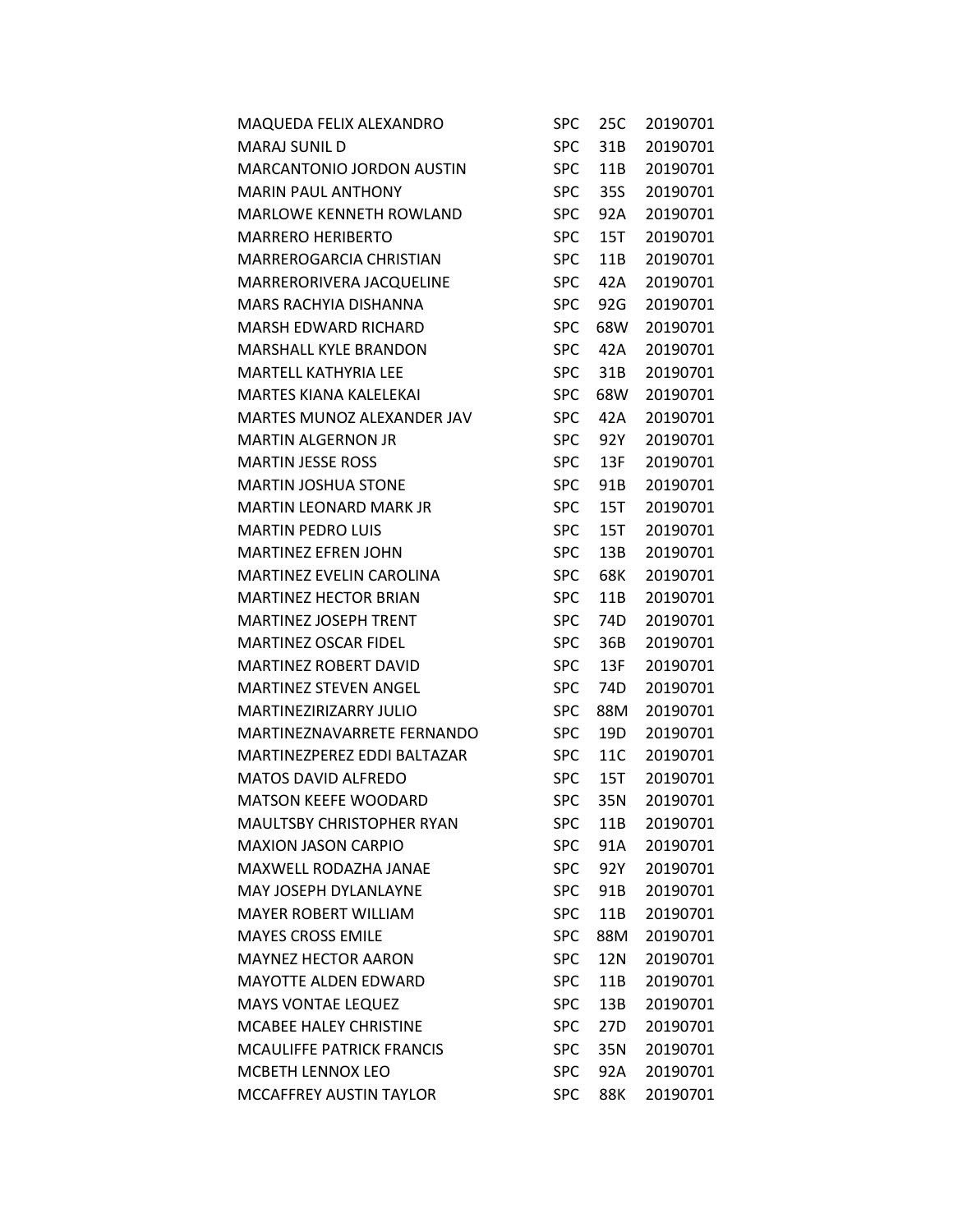| <b>MCCANN TAYLOR HOBSON</b>        | <b>SPC</b> | 11B | 20190701 |
|------------------------------------|------------|-----|----------|
| MCCANTS MICHEAL DWAYNE             | <b>SPC</b> | 88N | 20190701 |
| MCCARTHY LIAM JOSEPH               | <b>SPC</b> | 68W | 20190701 |
| MCCARTY JASON EDWARD               | <b>SPC</b> | 68X | 20190701 |
| <b>MCCOIN RODREY DAVID</b>         | <b>SPC</b> | 13F | 20190701 |
| MCCONNELL CHRISTOPHER JAMES        | <b>SPC</b> | 11C | 20190701 |
| <b>MCCORD SHANNON MARIE</b>        | <b>SPC</b> | 91B | 20190701 |
| <b>MCCORMICK SARAH MCKENZIE</b>    | <b>SPC</b> | 74D | 20190701 |
| <b>MCCOY DANIEL E</b>              | <b>SPC</b> | 13J | 20190701 |
| MCCRAITH SHELDON MYKAL             | <b>SPC</b> | 15W | 20190701 |
| <b>MCCRAY DARIUS ONEIL</b>         | <b>SPC</b> | 11B | 20190701 |
| MCCUBBIN CHRISTOPHER WILLIA        | <b>SPC</b> | 11B | 20190701 |
| <b>MCDADE DAVID ERWIN JR</b>       | <b>SPC</b> | 11B | 20190701 |
| MCDONALD JACOB AUSTIN              | <b>SPC</b> | 11B | 20190701 |
| MCDONALD KEVIN DEWAYNE             | <b>SPC</b> | 92Y | 20190701 |
| MCDONALD RYAN JOSEPH               | <b>SPC</b> | 13F | 20190701 |
| MCDONOUGH COLE PATRICK             | <b>SPC</b> | 35M | 20190701 |
| MCDOUGALLCHU ANDREW VINCENT        | <b>SPC</b> | 11B | 20190701 |
| MCGASKEY TAELAN MICHAEL            | <b>SPC</b> | 74D | 20190701 |
| MCGRANE RYAN DAVID                 | <b>SPC</b> | 13F | 20190701 |
| MCKEE DANTAYA PATRICIA             | <b>SPC</b> | 74D | 20190701 |
| MCKINNEY DAVID ALEXANDERANT        | <b>SPC</b> | 74D | 20190701 |
| MCLAUGHLIN DAKOTA JAMES            | <b>SPC</b> | 15T | 20190701 |
| MCLEMORE BEAUVAY LIKAM             | <b>SPC</b> | 92G | 20190701 |
| <b>MCMAHON ROBERT JOHN</b>         | <b>SPC</b> | 12Y | 20190701 |
| MCMILLON TRAVEYEUN DEQUAN          | <b>SPC</b> | 88N | 20190701 |
| <b>MCNEALTY MEGAN SIMONE</b>       | <b>SPC</b> | 92R | 20190701 |
| <b>MCNEELEY DAKOTA IRA</b>         | <b>SPC</b> | 11B | 20190701 |
| <b>MCNEIL MATTHEW S</b>            | <b>SPC</b> | 35N | 20190701 |
| <b>MCNULTY PATRICK MICHAEL JR</b>  | <b>SPC</b> | 68W | 20190701 |
| <b>MCTEE TYLER KEONI</b>           | <b>SPC</b> | 15W | 20190701 |
| MCVADON ZACKERY MICHAEL            | SPC        | 94E | 20190701 |
| MCWHORTER JAMESON CODY             | <b>SPC</b> | 11B | 20190701 |
| <b>MEADE TREVOR KYLE</b>           | <b>SPC</b> | 42A | 20190701 |
| <b>MEADOWS STEPHEN LEEHAMILTON</b> | <b>SPC</b> | 15W | 20190701 |
| <b>MEAUX LOGAN PATRICK</b>         | <b>SPC</b> | 11B | 20190701 |
| <b>MEDARIS WESLEY BRIAN</b>        | <b>SPC</b> | 11B | 20190701 |
| <b>MEDINA KEOKI HENRY</b>          | <b>SPC</b> | 13B | 20190701 |
| <b>MEDINA MATTHEW ADAM</b>         | <b>SPC</b> | 74D | 20190701 |
| MEDINAPEREZ HECTOR JOSE            | <b>SPC</b> | 91B | 20190701 |
| <b>MEDRANO ADRIAN JOSEPH</b>       | <b>SPC</b> | 11C | 20190701 |
| <b>MEIRING TAYLOR JOHN</b>         | <b>SPC</b> | 11B | 20190701 |
| MEISENBACH PATRICK SAMUAL          | <b>SPC</b> | 13B | 20190701 |
| MELENDEZ ERIC ADRIAN               | <b>SPC</b> | 91B | 20190701 |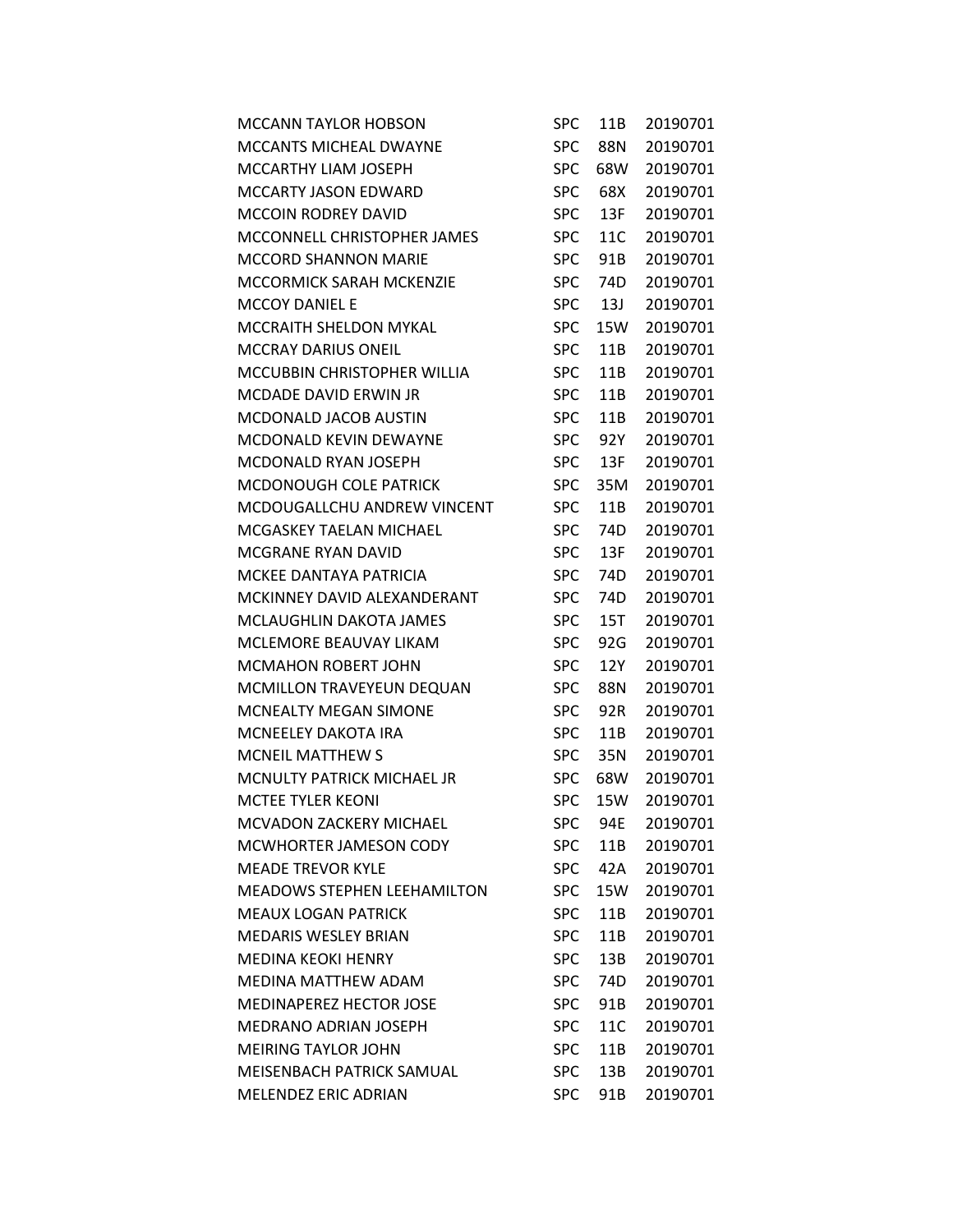| <b>SPC</b> | 42A | 20190701 |
|------------|-----|----------|
| <b>SPC</b> | 88H | 20190701 |
| <b>SPC</b> | 89A | 20190701 |
| <b>SPC</b> | 35N | 20190701 |
| <b>SPC</b> | 91D | 20190701 |
| <b>SPC</b> | 11B | 20190701 |
| <b>SPC</b> | 92Y | 20190701 |
| <b>SPC</b> | 19D | 20190701 |
| <b>SPC</b> | 12B | 20190701 |
| <b>SPC</b> | 92F | 20190701 |
| <b>SPC</b> | 92Y | 20190701 |
| <b>SPC</b> | 12B | 20190701 |
| <b>SPC</b> | 11C | 20190701 |
| <b>SPC</b> | 15R | 20190701 |
| <b>SPC</b> | 25S | 20190701 |
| <b>SPC</b> | 25S | 20190701 |
| <b>SPC</b> | 13B | 20190701 |
| <b>SPC</b> | 19D | 20190701 |
| <b>SPC</b> | 11B | 20190701 |
| <b>SPC</b> | 35F | 20190701 |
| <b>SPC</b> | 92G | 20190701 |
| <b>SPC</b> | 42A | 20190701 |
| <b>SPC</b> | 91H | 20190701 |
| <b>SPC</b> | 11B | 20190701 |
| <b>SPC</b> | 12B | 20190701 |
| <b>SPC</b> | 12C | 20190701 |
| <b>SPC</b> | 11C | 20190701 |
| <b>SPC</b> | 42A | 20190701 |
| <b>SPC</b> | 88K | 20190701 |
| <b>SPC</b> | 42A | 20190701 |
| <b>SPC</b> | 25B | 20190701 |
| <b>SPC</b> | 11B | 20190701 |
| <b>SPC</b> | 92Y | 20190701 |
| <b>SPC</b> | 11B | 20190701 |
| <b>SPC</b> | 27D | 20190701 |
| <b>SPC</b> | 13B | 20190701 |
| <b>SPC</b> | 91B | 20190701 |
| <b>SPC</b> | 42A | 20190701 |
| <b>SPC</b> | 19K | 20190701 |
| <b>SPC</b> | 88N | 20190701 |
| <b>SPC</b> | 11B | 20190701 |
| <b>SPC</b> | 13B | 20190701 |
| <b>SPC</b> | 11B | 20190701 |
| <b>SPC</b> | 68W | 20190701 |
|            |     |          |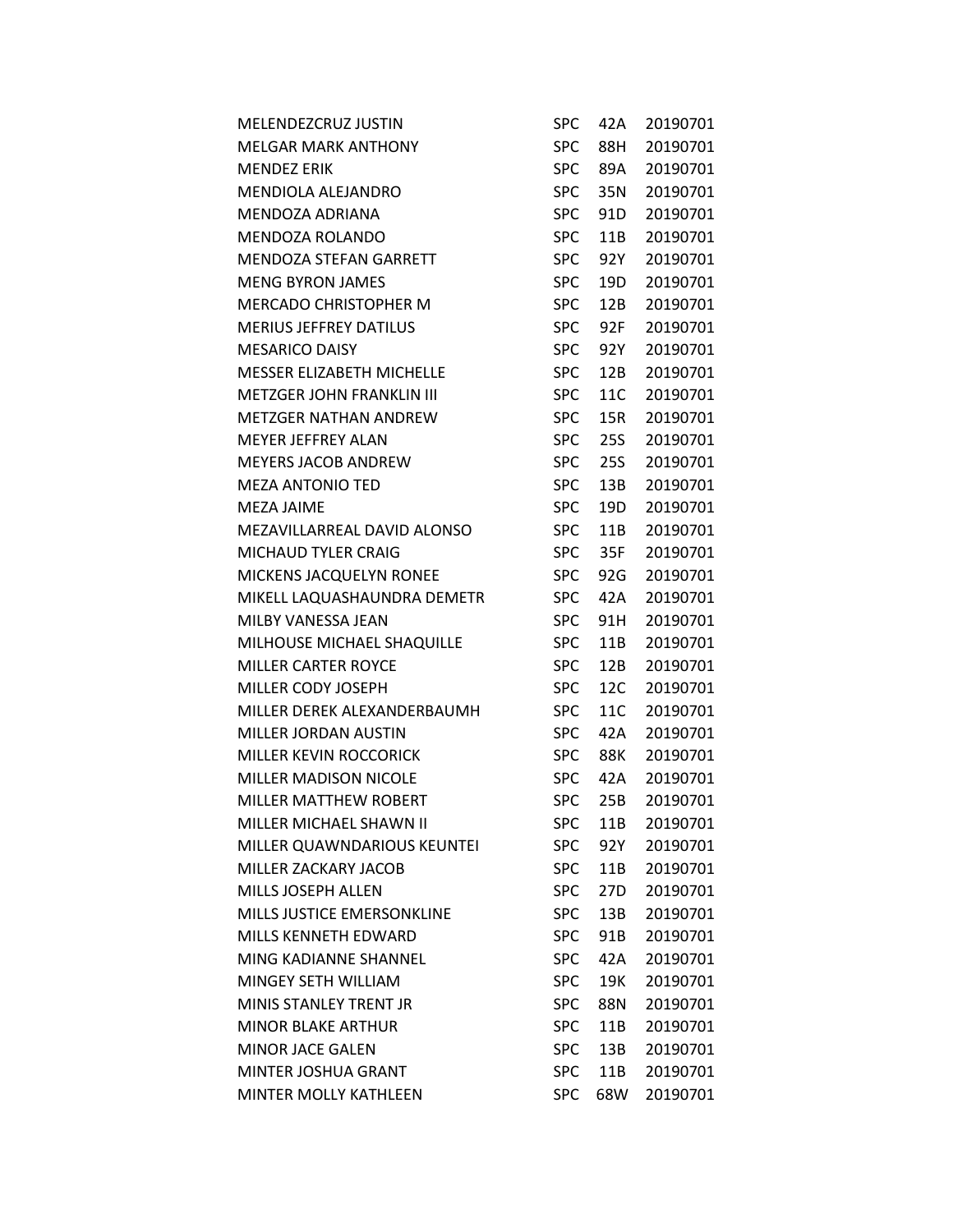| MITCHELL DAVON TERRELL            | <b>SPC</b> | 89D | 20190701 |
|-----------------------------------|------------|-----|----------|
| MITCHELL JESSICA ASHLEY           | <b>SPC</b> | 25U | 20190701 |
| MITCHELL JONATHAN AUSTIN          | <b>SPC</b> | 11B | 20190701 |
| MITCHELL MEGAN NICHOLE            | <b>SPC</b> | 35F | 20190701 |
| MITCHELL MEGHAN ELAINE            | <b>SPC</b> | 92Y | 20190701 |
| MOBLEY CHRISTOPHER DAVID          | <b>SPC</b> | 11B | 20190701 |
| <b>MOLGAARD VINCENT RILEY</b>     | <b>SPC</b> | 88N | 20190701 |
| <b>MOLITORIS CHRISTOPHER J</b>    | <b>SPC</b> | 68K | 20190701 |
| <b>MOLL CIRE JAMES</b>            | <b>SPC</b> | 11B | 20190701 |
| <b>MOLONEY SETH JAMES</b>         | <b>SPC</b> | 68W | 20190701 |
| MONEYMAKER JACK TAYLOR            | <b>SPC</b> | 11B | 20190701 |
| <b>MONGEON AUSTIN GENE</b>        | <b>SPC</b> | 11B | 20190701 |
| <b>MONTEPAGANO WESLEY GARRETT</b> | <b>SPC</b> | 11C | 20190701 |
| <b>MONTES ANTHONY DESMOND</b>     | <b>SPC</b> | 42A | 20190701 |
| MONTOYA JAELYN RENDLEMAN          | <b>SPC</b> | 92Y | 20190701 |
| MONTOYA JORDAN ISAIAH             | <b>SPC</b> | 11B | 20190701 |
| MOO KLER                          | <b>SPC</b> | 92G | 20190701 |
| MOORE DAYSHA LAVON JR             | <b>SPC</b> | 91B | 20190701 |
| MOORE JARMINE TYRONE II           | <b>SPC</b> | 92A | 20190701 |
| MOORE JOSHUA KWAMAINE             | <b>SPC</b> | 68W | 20190701 |
| <b>MOORE MARKISE ANTONIO</b>      | <b>SPC</b> | 19D | 20190701 |
| MOORE REUBEN JONATHAN             | <b>SPC</b> | 25S | 20190701 |
| MORALESMEZA JOSE LUIS             | <b>SPC</b> | 11B | 20190701 |
| MORALESPANTOJA JONATHAN           | <b>SPC</b> | 31B | 20190701 |
| MOREJONTIRADO JONATHAN            | <b>SPC</b> | 91B | 20190701 |
| <b>MORGAN BRYCE OMARI</b>         | <b>SPC</b> | 11B | 20190701 |
| MORGAN DANIEL DAKOTA              | <b>SPC</b> | 11B | 20190701 |
| MORIN GUADALUPE JR                | <b>SPC</b> | 11B | 20190701 |
| <b>MORRISON CALEB ALEXANDER</b>   | <b>SPC</b> | 35S | 20190701 |
| <b>MORRISON CHAD MATHEW</b>       | <b>SPC</b> | 91A | 20190701 |
| <b>MORRISON DONALD CODIE</b>      | <b>SPC</b> | 74D | 20190701 |
| <b>MORROW ALEXIA FRENCHE</b>      | SPC        | 42A | 20190701 |
| <b>MORSE DEVIN ALLEN</b>          | <b>SPC</b> | 13M | 20190701 |
| <b>MORTON MACKEVIN EUGENE II</b>  | <b>SPC</b> | 42A | 20190701 |
| <b>MOSS DANTE BARBOUR</b>         | <b>SPC</b> | 88M | 20190701 |
| MUDGET NATHANDELANE COLBY         | <b>SPC</b> | 11C | 20190701 |
| <b>MULLEN RYAN OLIVER</b>         | <b>SPC</b> | 11B | 20190701 |
| MULLINGS JARRED DESHAWN           | <b>SPC</b> | 31E | 20190701 |
| <b>MUNDUS BRANDON SCOTT</b>       | <b>SPC</b> | 13F | 20190701 |
| MUNTZ BRANDEN JASON               | <b>SPC</b> | 35M | 20190701 |
| <b>MURCRAY MELYSSA ROSE</b>       | <b>SPC</b> | 92Y | 20190701 |
| <b>MURDOCK SIMEON JAMES</b>       | <b>SPC</b> | 11B | 20190701 |
| MURPHY CHRISTIAN MICHAEL          | <b>SPC</b> | 11B | 20190701 |
| MURPHY DANIEL JORDAN              | <b>SPC</b> | 68Y | 20190701 |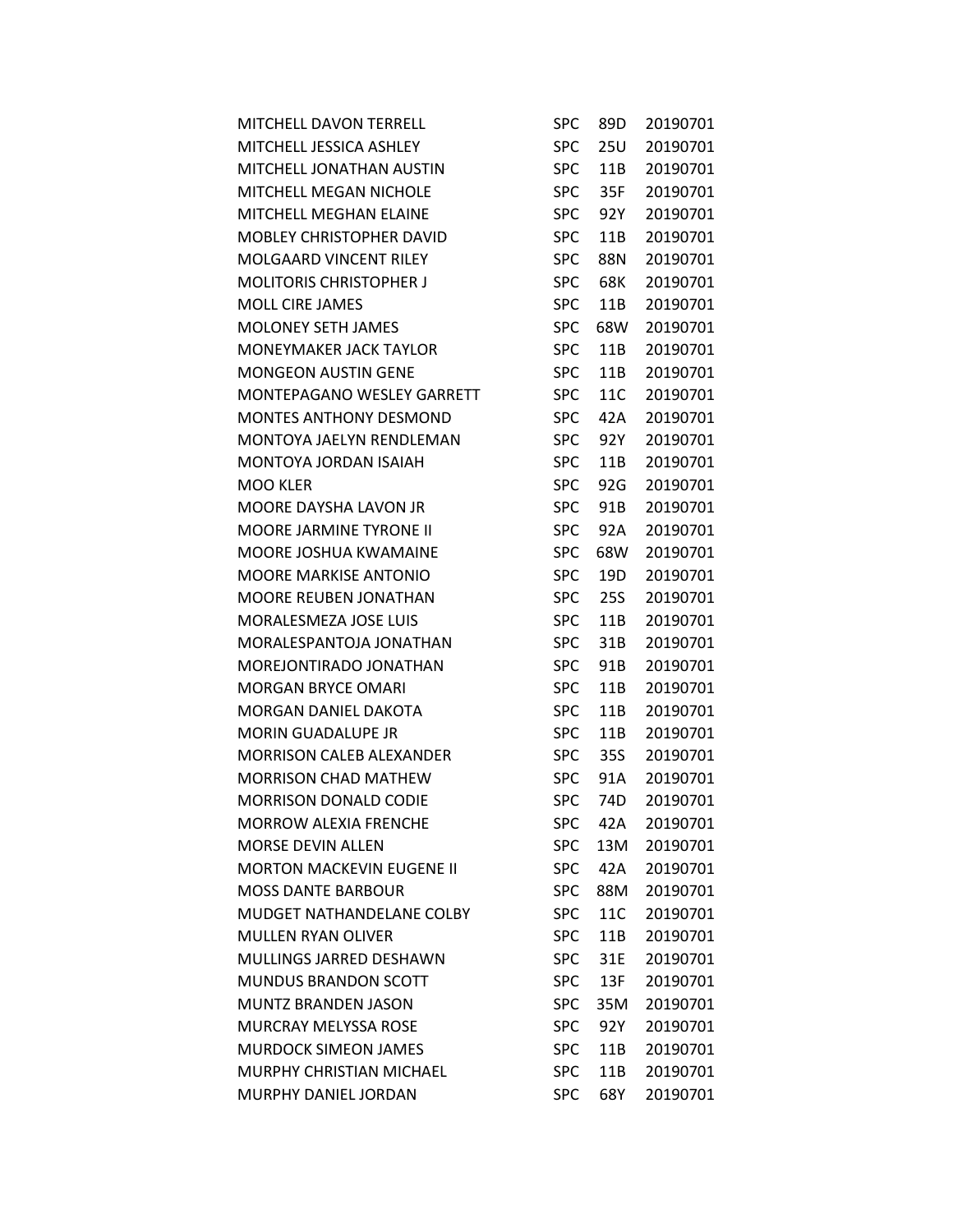| MURPHY JOCELYN ANDREA             | <b>SPC</b> | 92G | 20190701 |
|-----------------------------------|------------|-----|----------|
| <b>MURRAY ANTHONY JOHN</b>        | <b>SPC</b> | 31B | 20190701 |
| <b>MURRAY BRANDON ALLEN</b>       | <b>SPC</b> | 92Y | 20190701 |
| <b>MURRAY BRIAN THOMAS</b>        | <b>SPC</b> | 15Q | 20190701 |
| <b>MURRAY LANE BRADLEY</b>        | <b>SPC</b> | 19D | 20190701 |
| <b>MUSTOE RILEY CHRISTOPHER</b>   | <b>SPC</b> | 11C | 20190701 |
| <b>MUTOTI TANAKA VICTOR</b>       | <b>SPC</b> | 25N | 20190701 |
| <b>MWANGI ROBERT GICHUKI</b>      | <b>SPC</b> | 68P | 20190701 |
| <b>MYERS KENNETH THOMAS</b>       | <b>SPC</b> | 11B | 20190701 |
| NABORS WILLIAM CASTILLO JR        | <b>SPC</b> | 89B | 20190701 |
| NANAYAKKARA ASHAN WARUNA          | <b>SPC</b> | 68W | 20190701 |
| <b>NANCE JESSE COLTON</b>         | <b>SPC</b> | 13B | 20190701 |
| <b>NATCHIE LORI KATHLEEN</b>      | <b>SPC</b> | 35F | 20190701 |
| <b>NAVEDO ABDIEL</b>              | <b>SPC</b> | 42A | 20190701 |
| <b>NAVO KATHERINE CLAIRE</b>      | <b>SPC</b> | 92A | 20190701 |
| <b>NAZAL MCKINSEY CLAIRE</b>      | <b>SPC</b> | 35S | 20190701 |
| <b>NEELY JUSTIN TYLER</b>         | <b>SPC</b> | 15Q | 20190701 |
| <b>NEFF TAYLOR MORGAN</b>         | <b>SPC</b> | 88H | 20190701 |
| <b>NELL TAYLOR SHAE</b>           | <b>SPC</b> | 68W | 20190701 |
| <b>NELSON JAMES</b>               | <b>SPC</b> | 74D | 20190701 |
| <b>NELSON TAYLOR BRIAN</b>        | <b>SPC</b> | 11C | 20190701 |
| NEUBERGER MICHAEL JAMES           | <b>SPC</b> | 35N | 20190701 |
| NEVERMAN JORDAN MICHAEL           | <b>SPC</b> | 91A | 20190701 |
| <b>NEWLIN JESSE JAMES</b>         | <b>SPC</b> | 11B | 20190701 |
| <b>NEWMAN CHARLES DAVID</b>       | <b>SPC</b> | 13B | 20190701 |
| NGOLO FELIX BARAKA                | <b>SPC</b> | 11C | 20190701 |
| <b>NGUYEN TAN HOANG</b>           | <b>SPC</b> | 11B | 20190701 |
| <b>NGUYEN THIEN QUANG</b>         | <b>SPC</b> | 35N | 20190701 |
| NGUYEN VINH THUYXUAN              | <b>SPC</b> | 68J | 20190701 |
| NGWATU GILBERT NORGEH             | <b>SPC</b> | 92Y | 20190701 |
| NINE JOSEPH MECHAI                | <b>SPC</b> | 13J | 20190701 |
| <b>NIU LINLIN</b>                 | <b>SPC</b> | 91H | 20190701 |
| NJOGU CHARLES NDWARU              | <b>SPC</b> | 92L | 20190701 |
| <b>NOLAN KYLE WILLIAM</b>         | <b>SPC</b> | 19D | 20190701 |
| NORFLEET JAQUAIN DAVID            | <b>SPC</b> | 19D | 20190701 |
| <b>NOWLIN JESSICA RASHELL</b>     | <b>SPC</b> | 25L | 20190701 |
| <b>NUNEZ STEVEN BRADOR</b>        | <b>SPC</b> | 42A | 20190701 |
| <b>NURICK CHRISTOPHER PATRICK</b> | <b>SPC</b> | 19K | 20190701 |
| <b>NWAEME CHIDOZIE ELVIS</b>      | <b>SPC</b> | 88H | 20190701 |
| <b>NYSTROM JAMES KYLE</b>         | <b>SPC</b> | 35N | 20190701 |
| <b>OBERLIN BENJAMIN JAMES</b>     | <b>SPC</b> | 11B | 20190701 |
| OCONNELL JARED JOHN               | <b>SPC</b> | 15T | 20190701 |
| <b>OCONNER DYLAN THOMAS</b>       | <b>SPC</b> | 68W | 20190701 |
| <b>ODEA RYNE G</b>                | <b>SPC</b> | 11B | 20190701 |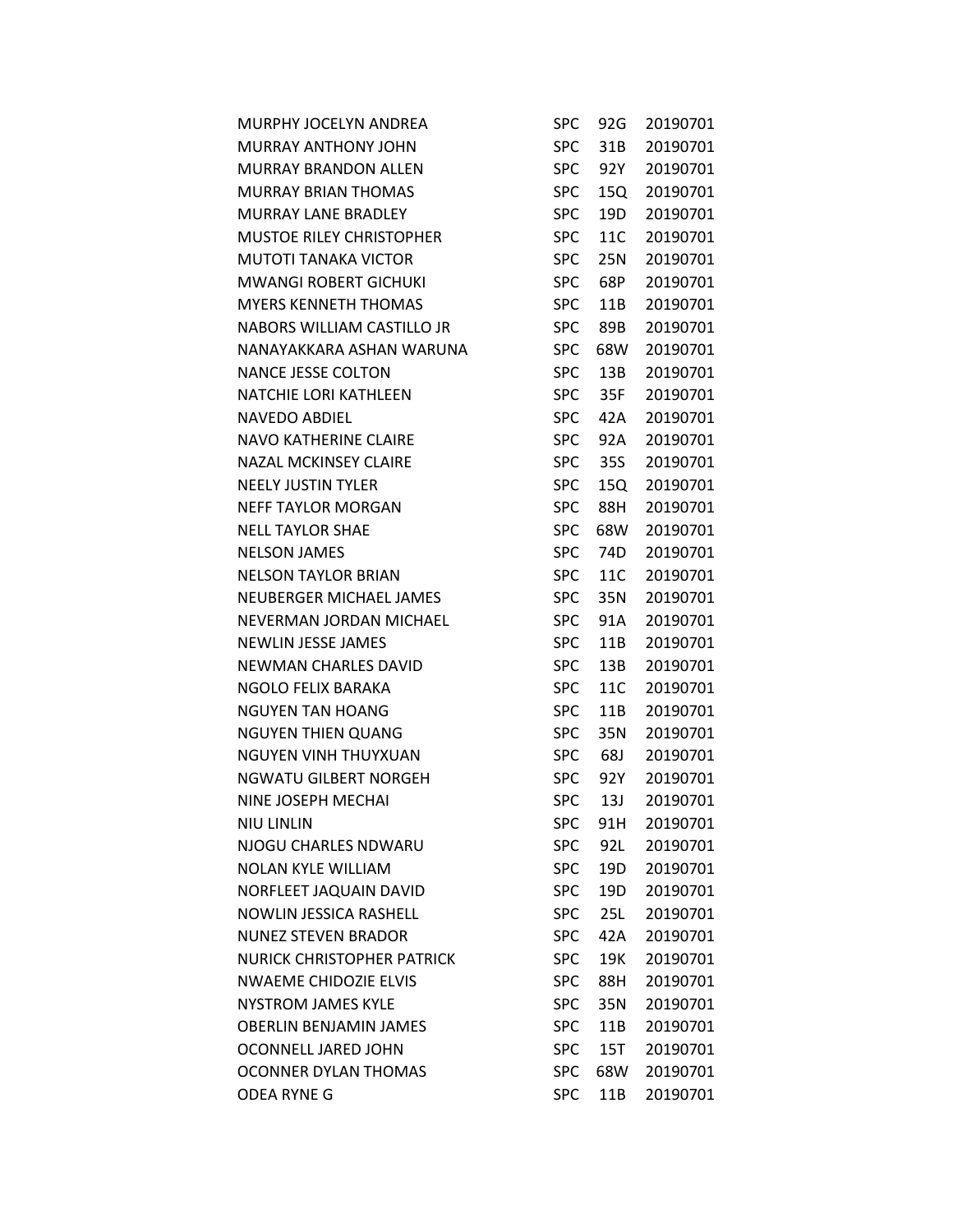| OJEDAFIGUEROA REYNALDO       | <b>SPC</b> | 68P | 20190701 |
|------------------------------|------------|-----|----------|
| <b>OLAGUEZ DANIEL</b>        | <b>SPC</b> | 11B | 20190701 |
| OLEA ARNOLD ANCHETA JR       | <b>SPC</b> | 11B | 20190701 |
| OLEDIBE CAMILUS OBINNA       | <b>SPC</b> | 15F | 20190701 |
| OLIVARES LUCIO NMN           | <b>SPC</b> | 11B | 20190701 |
| OLIVER DAN                   | <b>SPC</b> | 11B | 20190701 |
| OLIVER DASHAWN TRAMEL        | <b>SPC</b> | 88N | 20190701 |
| <b>OLSON ANDREW JEFFERY</b>  | <b>SPC</b> | 11B | 20190701 |
| <b>OMEROVIC ERMIN</b>        | <b>SPC</b> | 35N | 20190701 |
| ONEALMOORE JEREMIAH RAY      | <b>SPC</b> | 35N | 20190701 |
| OPELA ZACHARY PAUL           | <b>SPC</b> | 19D | 20190701 |
| <b>OPOKUNSIAH ALBERT</b>     | <b>SPC</b> | 91B | 20190701 |
| ORONARODRIGUEZ JUAN GABRIEL  | <b>SPC</b> | 11B | 20190701 |
| <b>ORTEGA ISAAC MARSALIS</b> | <b>SPC</b> | 74D | 20190701 |
| ORTIZ OSCAR E                | <b>SPC</b> | 92A | 20190701 |
| ORTIZ VICTOR APOLINAR IV     | <b>SPC</b> | 68K | 20190701 |
| ORTIZMALDONADO NATALIE       | <b>SPC</b> | 88N | 20190701 |
| ORTIZSANTIAGO JUAN O         | <b>SPC</b> | 89B | 20190701 |
| OSULLIVAN THOMAS MARTIN      | <b>SPC</b> | 11B | 20190701 |
| OTHMAN IBRAHEEM SALAM        | <b>SPC</b> | 35F | 20190701 |
| <b>OUIMET JOSHUA ANDREW</b>  | <b>SPC</b> | 91D | 20190701 |
| <b>OWENS LANCE PATRICK</b>   | <b>SPC</b> | 11B | 20190701 |
| <b>OWENS VERONICA LATIA</b>  | <b>SPC</b> | 42A | 20190701 |
| <b>OXINER BRANDON DAVID</b>  | <b>SPC</b> | 15Q | 20190701 |
| PACHECO CHRISTOPHER HADARBE  | <b>SPC</b> | 19K | 20190701 |
| PACHECOLOZANO MIGUEL ANGEL   | <b>SPC</b> | 35F | 20190701 |
| PACHECOMARTINEZ RAUL HECTOR  | <b>SPC</b> | 12C | 20190701 |
| <b>PADILLA ERNESTO III</b>   | <b>SPC</b> | 35F | 20190701 |
| <b>PAELTZ DEREK CRAIG</b>    | <b>SPC</b> | 25Q | 20190701 |
| PAGAN ANTHONY                | <b>SPC</b> | 11B | 20190701 |
| PAGAN PEDRO L                | <b>SPC</b> | 13M | 20190701 |
| PALACIOSPRIMITIVO CARLOS JR  | <b>SPC</b> | 74D | 20190701 |
| PALAMA BRETT ALAN            | <b>SPC</b> | 11C | 20190701 |
| PALMER CHRISTINA             | <b>SPC</b> | 92Y | 20190701 |
| <b>PALMER EVAN ERWIN</b>     | <b>SPC</b> | 92Y | 20190701 |
| PALMER XAVIER KAMALUONALANI  | <b>SPC</b> | 92S | 20190701 |
| PANDO GABRIEL DANIEL         | <b>SPC</b> | 31B | 20190701 |
| PANGELINAN JESSE ALEXANDER   | <b>SPC</b> | 15T | 20190701 |
| PANNELL DAMON LAMONT JR      | <b>SPC</b> | 94T | 20190701 |
| PANOWICH JOHNATHAN CAMERON   | <b>SPC</b> | 11B | 20190701 |
| PANTOJAPEREZ JOSE ROLANDO    | <b>SPC</b> | 19D | 20190701 |
| PAQUETTE DOMINIC EDMOND      | <b>SPC</b> | 15W | 20190701 |
| PARDOLOPEZ JONATHAN WILLIAM  | <b>SPC</b> | 13J | 20190701 |
| <b>PARK DANIEL S</b>         | <b>SPC</b> | 68W | 20190701 |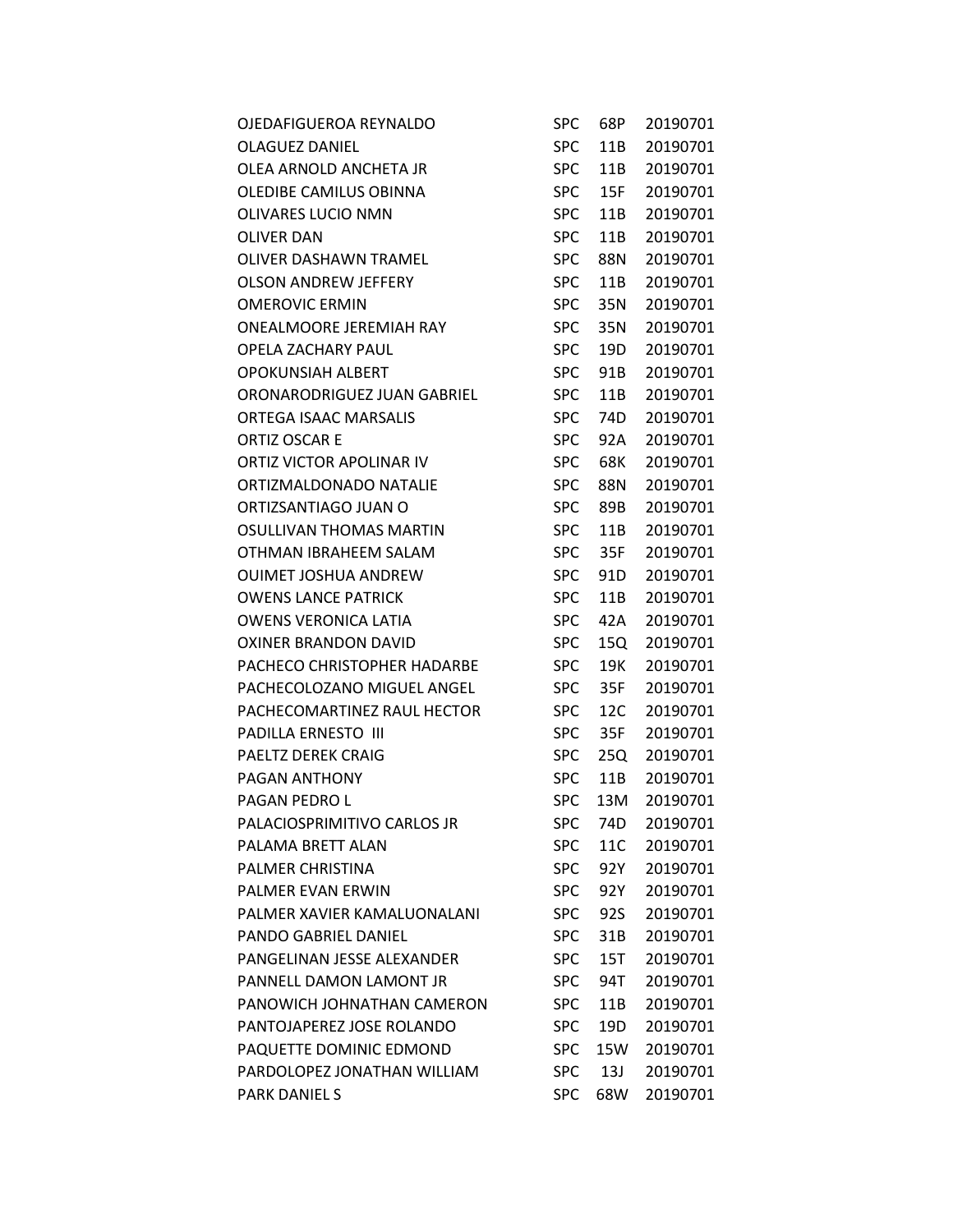| <b>PARK SANGHA</b>             | SPC        | 35F             | 20190701 |
|--------------------------------|------------|-----------------|----------|
| PARKER DAVID DAKOTA            | <b>SPC</b> | 15W             | 20190701 |
| PARKER DESMOND DAQUAN          | <b>SPC</b> | 88M             | 20190701 |
| PARKER JASEONA                 | <b>SPC</b> | 92Y             | 20190701 |
| <b>PARKER SHETERRICA MARIE</b> | <b>SPC</b> | 92Y             | 20190701 |
| PARKS GREGORY DASHAWN          | <b>SPC</b> | 11B             | 20190701 |
| PARKS SHELDON OZZIEATWOOD J    | <b>SPC</b> | 11B             | 20190701 |
| PARMELY CODY WILSON            | <b>SPC</b> | 11B             | 20190701 |
| PARRAMATEO EDWIN HERMINIO      | <b>SPC</b> | 91 <sub>D</sub> | 20190701 |
| PASERILLO NICHOLAS JAMES       | <b>SPC</b> | 13F             | 20190701 |
| PATI ACHILLES HAINEY           | <b>SPC</b> | 12B             | 20190701 |
| PATTERSON COREY JAMES          | <b>SPC</b> | 11C             | 20190701 |
| <b>PAUGH TYLER FRANCIS</b>     | <b>SPC</b> | 11B             | 20190701 |
| PAUL PAULSON                   | <b>SPC</b> | 92A             | 20190701 |
| PAYNE CHRISTOPHER LEWIS        | <b>SPC</b> | 25U             | 20190701 |
| <b>PAZOS ALBERTO JOSE</b>      | <b>SPC</b> | 74D             | 20190701 |
| PEARSON NICHOLAS KELLEN        | <b>SPC</b> | 14P             | 20190701 |
| PECORARO DANIEL JOSEPH         | <b>SPC</b> | 11B             | 20190701 |
| PEDDY PATRICKQUINCY NUVAL      | <b>SPC</b> | 13B             | 20190701 |
| PEDRO JONATHAN                 | <b>SPC</b> | 11B             | 20190701 |
| PEGADO LUIZA M                 | <b>SPC</b> | 68C             | 20190701 |
| PELA BHARAT SINGH              | <b>SPC</b> | 91B             | 20190701 |
| PELAEZ REY PABLO               | <b>SPC</b> | 13R             | 20190701 |
| PENA CHRISTOPHER MICHAEL       | <b>SPC</b> | 11C             | 20190701 |
| PENA HUMBERTO                  | <b>SPC</b> | 11B             | 20190701 |
| PENA JOSEPH                    | <b>SPC</b> | 91A             | 20190701 |
| PENA KENNETH RIGOBERTO         | <b>SPC</b> | 11B             | 20190701 |
| PENCE JARETT ISAAC             | <b>SPC</b> | 13B             | 20190701 |
| PENDERGRASS KEITHREN TERELL    | <b>SPC</b> | 19K             | 20190701 |
| PENDERGRASS TERRION TYQUAN     | <b>SPC</b> | 92F             | 20190701 |
| PENEROSA NEPHI MATTHEW         | <b>SPC</b> | 35N             | 20190701 |
| PEREZ CRISTIAN ALONSO          | <b>SPC</b> | 17C             | 20190701 |
| PEREZ DAYANA                   | <b>SPC</b> | 92Y             | 20190701 |
| PEREZ HERIBERTO JR             | SPC        | 35F             | 20190701 |
| PEREZ ISRAEL                   | <b>SPC</b> | 74D             | 20190701 |
| PEREZDELEON ANDELSON RAMON     | <b>SPC</b> | 11B             | 20190701 |
| PERGANDE DAVILIA ARISDIA S     | <b>SPC</b> | 68W             | 20190701 |
| PERKINS GABRIEL KRISTIAN       | <b>SPC</b> | 13F             | 20190701 |
| PERKINS NATHAN FLIASKEITH      | <b>SPC</b> | 11B             | 20190701 |
| PERRY ANDRELL RENEE            | <b>SPC</b> | 92A             | 20190701 |
| PERRY ASHFORD WILLIAM          | <b>SPC</b> | 74D             | 20190701 |
| PERRYCOTTON ASJIAN ROMEL       | <b>SPC</b> | 42A             | 20190701 |
| PETE JEREMY WAYNE              | <b>SPC</b> | 91B             | 20190701 |
| PETTY BRADLEY L                | <b>SPC</b> | 91M             | 20190701 |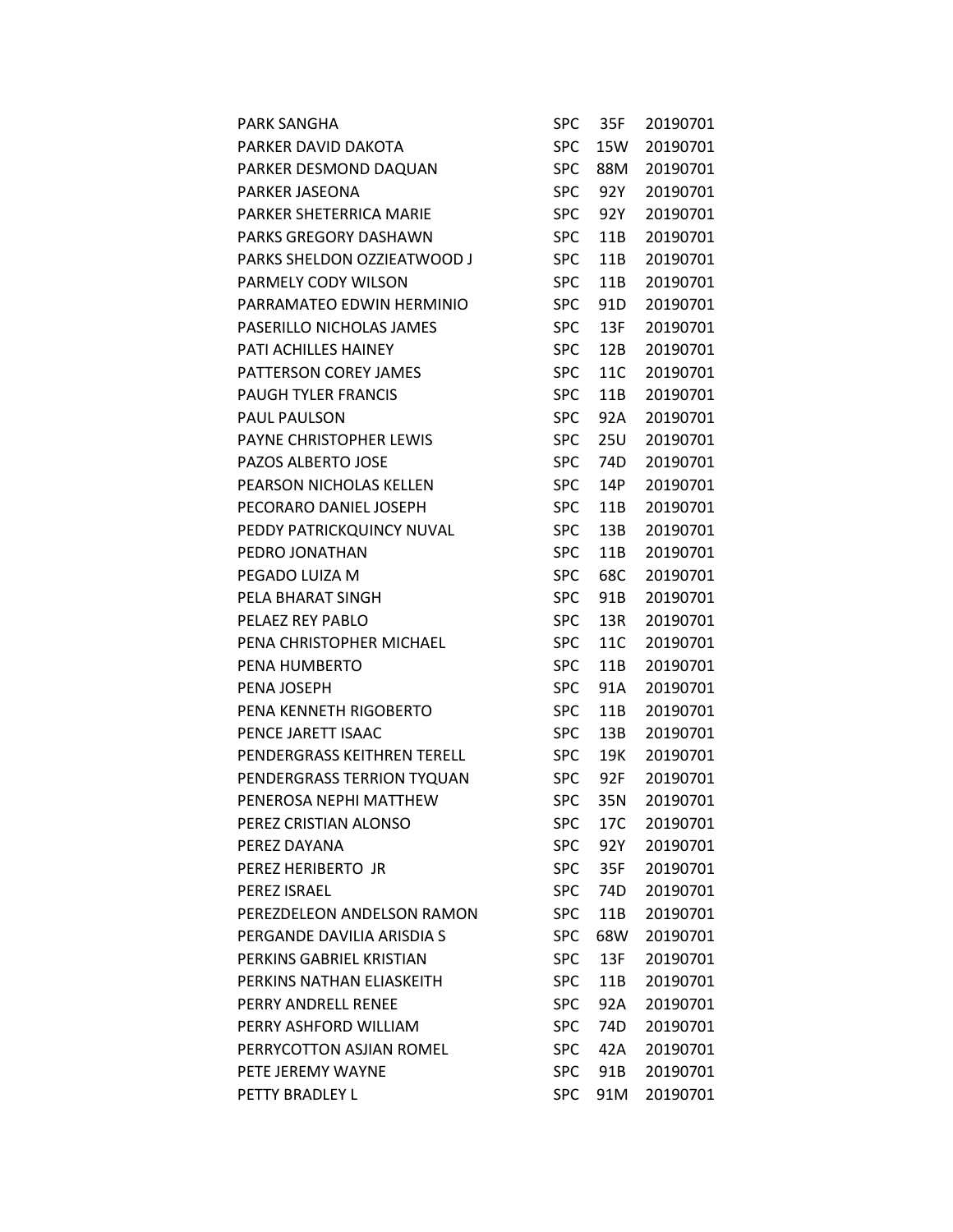| PHAN MAI THI                     | SPC        | 68B | 20190701 |
|----------------------------------|------------|-----|----------|
| PHILLIPS DOMINIC PETER           | <b>SPC</b> | 11B | 20190701 |
| PHILLIPS IAN CHARLES             | <b>SPC</b> | 35M | 20190701 |
| PHILLIPS JAMOND DANGELO          | <b>SPC</b> | 91B | 20190701 |
| PHILLIPS MONTERICK RASHAUDE      | <b>SPC</b> | 92Y | 20190701 |
| PHILLIPS SHAQUITA YOLANDA        | <b>SPC</b> | 91B | 20190701 |
| PICKETT PRESTON ALAN             | <b>SPC</b> | 11B | 20190701 |
| PIERCE AARON JOSEPH              | <b>SPC</b> | 13F | 20190701 |
| PIERRE VOB RICHIE                | <b>SPC</b> | 74D | 20190701 |
| PILLOW COREY ANTHONY             | <b>SPC</b> | 35G | 20190701 |
| PILORIN GEORGE BRIAN ALVIZ       | <b>SPC</b> | 56M | 20190701 |
| PINEDA JEREMIA SALVACION         | <b>SPC</b> | 92Y | 20190701 |
| PIOANGEL MIGUEL P                | <b>SPC</b> | 19K | 20190701 |
| PITT ANDREW LOGAN                | <b>SPC</b> | 11C | 20190701 |
| PLUTA MATTHEW DAVID              | <b>SPC</b> | 11B | 20190701 |
| POEPPING TYLER JAMES             | <b>SPC</b> | 11B | 20190701 |
| POLLARD KEVIN SHAWIN             | <b>SPC</b> | 27D | 20190701 |
| POOLE BRANDON ROY                | <b>SPC</b> | 11B | 20190701 |
| POPE CALEB RYAN                  | <b>SPC</b> | 15R | 20190701 |
| POPE REGINALD TEREZ              | <b>SPC</b> | 74D | 20190701 |
| PORTA JUSTIN ALLEN               | <b>SPC</b> | 12B | 20190701 |
| POSTAWKO NOAH DOUGLAS            | <b>SPC</b> | 35G | 20190701 |
| POTEAU NIMSCHI NMN               | <b>SPC</b> | 11B | 20190701 |
| POTTER NICHOLAS ANDREW           | <b>SPC</b> | 88M | 20190701 |
| POUNCY DEQUARIUS MARQUEZ         | <b>SPC</b> | 92Y | 20190701 |
| POUND CHRISTOPHER JOHN           | <b>SPC</b> | 68W | 20190701 |
| POWELL JUSTIN FARRELL            | <b>SPC</b> | 13B | 20190701 |
| POWELL RICKO LEE JR              | <b>SPC</b> | 11B | 20190701 |
| PRICE JUSTIN W                   | <b>SPC</b> | 35F | 20190701 |
| PRICE SETH DEACON                | <b>SPC</b> | 11B | 20190701 |
| PRICE TREVON DEMETRIS            | <b>SPC</b> | 25C | 20190701 |
| PRITCHETT JERED HUGHES           | <b>SPC</b> | 35G | 20190701 |
| PRITCHETT NANDRE EUGENE          | <b>SPC</b> | 35N | 20190701 |
| PULFORD TYLER THOMAS             | <b>SPC</b> | 11B | 20190701 |
| PULIDO ANA CELIA                 | <b>SPC</b> | 88H | 20190701 |
| PULIDO JOSE FRANCISCO            | <b>SPC</b> | 11C | 20190701 |
| <b>PURSLEY DAKOTA LEE</b>        | <b>SPC</b> | 15U | 20190701 |
| PUTZ DAMAR LAWERANCE             | <b>SPC</b> | 13M | 20190701 |
| <b>QUALLS MICHAEL STEPHEN</b>    | <b>SPC</b> | 92Y | 20190701 |
| <b>QUAM JOSEPH DAVID</b>         | <b>SPC</b> | 12B | 20190701 |
| <b>QUARLES KASHIF LAMAR</b>      | <b>SPC</b> | 91B | 20190701 |
| <b>QUAYEKUMAH BRANDON OKO</b>    | <b>SPC</b> | 35N | 20190701 |
| <b>QUICHOCHO PATRICK WANG JR</b> | <b>SPC</b> | 25B | 20190701 |
| <b>QUINATA ERIC LEE</b>          | <b>SPC</b> | 42A | 20190701 |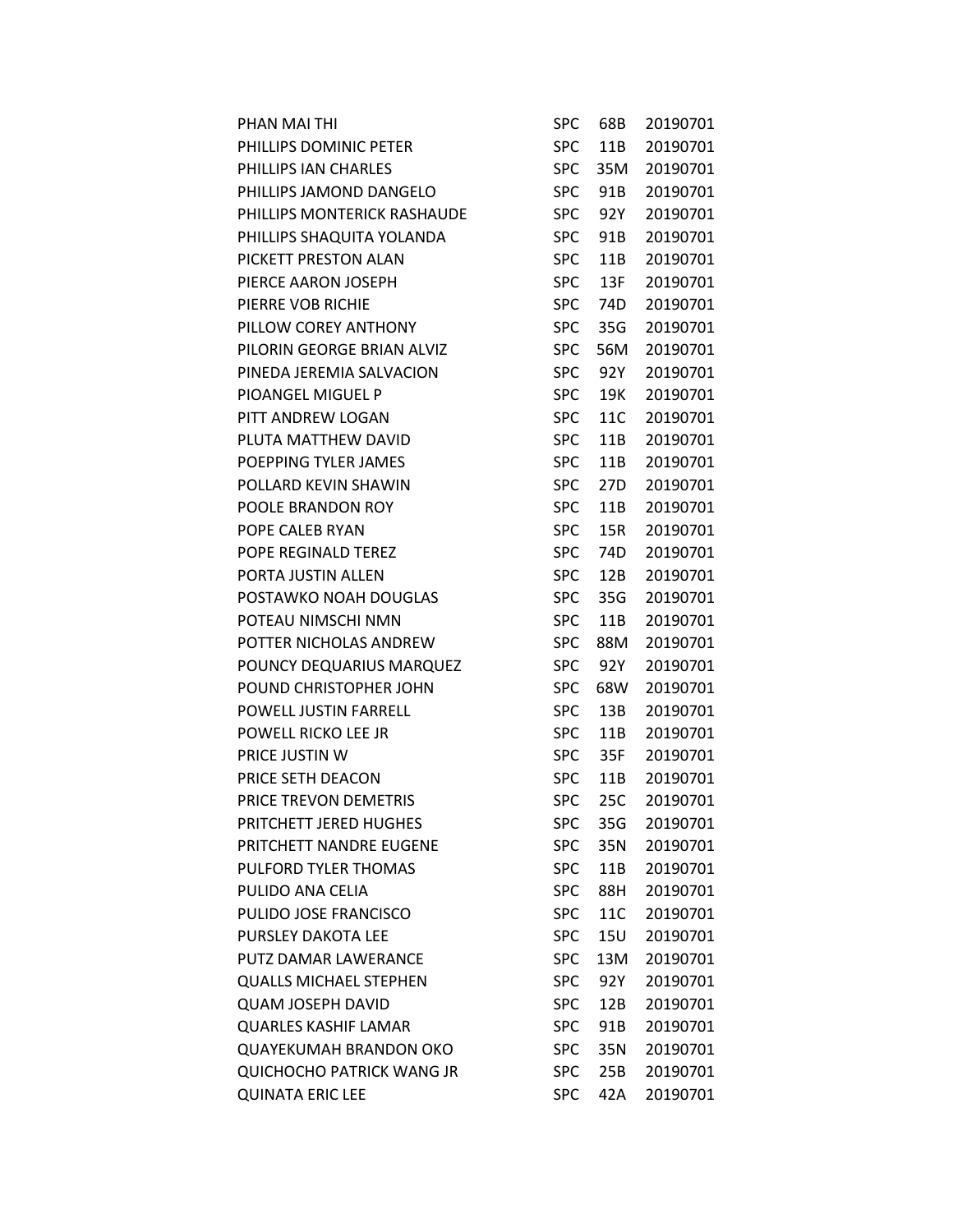| <b>QUINTERO NAIRYM</b>         |            | SPC 92F | 20190701 |
|--------------------------------|------------|---------|----------|
| RADER BRIAN JOEL II            | <b>SPC</b> | 11B     | 20190701 |
| RAGAN PRESTON WAYNE            | <b>SPC</b> | 35F     | 20190701 |
| RAINEY ANNA LEISA CATHLEEN     | <b>SPC</b> | 35M     | 20190701 |
| RAINVILLE ETHAN MICHAEL        | <b>SPC</b> | 11B     | 20190701 |
| RAKUITA KELEVI ROGICA          | <b>SPC</b> | 11C     | 20190701 |
| <b>RALSTON ERIC ANTHONY</b>    | <b>SPC</b> | 42A     | 20190701 |
| RAMIREZ GERARDO                | <b>SPC</b> | 91M     | 20190701 |
| RAMIREZ LUIS FELIPE            | <b>SPC</b> | 19D     | 20190701 |
| RAMIREZ ROBERT EDWARDJOSEPH    | <b>SPC</b> | 19D     | 20190701 |
| RAMIREZMARQUART DUSTIN MATT    | <b>SPC</b> | 68W     | 20190701 |
| <b>RAMON GABRIEL ANGEL</b>     | <b>SPC</b> | 68W     | 20190701 |
| RAMOS ALEXIS                   | <b>SPC</b> | 11B     | 20190701 |
| RAMOS EDUARDO JR               | <b>SPC</b> | 11B     | 20190701 |
| <b>RAMOS ERIC ANGEL</b>        | <b>SPC</b> | 31B     | 20190701 |
| RAMOS IVAN A                   | <b>SPC</b> | 11B     | 20190701 |
| RAMOS MARQUIS ANTHONY          | <b>SPC</b> | 12B     | 20190701 |
| RAMOS MONICO MAXIM JR          | <b>SPC</b> | 31B     | 20190701 |
| RAMOS PEDRO MARCELO            | <b>SPC</b> | 88M     | 20190701 |
| RANA OM PRASAD                 | <b>SPC</b> | 91B     | 20190701 |
| RANEY ZACHARIST AARON          | <b>SPC</b> | 25Q     | 20190701 |
| RANGEL JOSHUA LUIS             | <b>SPC</b> | 19D     | 20190701 |
| RANGELREYNA OMAR E             | <b>SPC</b> | 15U     | 20190701 |
| RATTRAY STEPHANIE MARIE        | <b>SPC</b> | 35F     | 20190701 |
| RAY ISAIAH ZACHARY             | <b>SPC</b> | 92Y     | 20190701 |
| <b>RAY TYLER JOHN</b>          | <b>SPC</b> | 74D     | 20190701 |
| RAYEL JACOB ROBERT             | <b>SPC</b> | 13B     | 20190701 |
| RAYMORE CHRISTOPHER JUAN       | <b>SPC</b> | 25B     | 20190701 |
| <b>RAYYAN ODEY</b>             | <b>SPC</b> | 12B     | 20190701 |
| <b>READ TYLER KANE</b>         |            | SPC 74D | 20190701 |
| <b>REBELO PHILIP</b>           | <b>SPC</b> | 11B     | 20190701 |
| REDDELL JACKSON CADE           | <b>SPC</b> | 15Q     | 20190701 |
| <b>REDFERN RYAN TATE</b>       | <b>SPC</b> | 11B     | 20190701 |
| <b>REED CHRIS DREMONT</b>      | <b>SPC</b> | 11B     | 20190701 |
| REEVES KAITLYN MARIE           | SPC.       | 35F     | 20190701 |
| REICHL NOAH BRADFORD           | SPC.       | 11B     | 20190701 |
| <b>REID IAN MICHAEL</b>        | <b>SPC</b> | 25B     | 20190701 |
| REIDENBACH BRIAN MICHAEL       | <b>SPC</b> | 13J     | 20190701 |
| REINHOLD JESSE WILLIAM         | SPC.       | 15G     | 20190701 |
| <b>REINICHE AUSTIN MICHEAL</b> | SPC        | 68W     | 20190701 |
| REMBERT JULIANCHARLES ERIC     | SPC        | 13J     | 20190701 |
| RENFRO ZACHARY BENJAMINLUKE    | <b>SPC</b> | 19K     | 20190701 |
| <b>RENFROE MARCUS DEVONTE</b>  | <b>SPC</b> | 92Y     | 20190701 |
| REVELL TANISHA CHANTA          | <b>SPC</b> | 42A     | 20190701 |
|                                |            |         |          |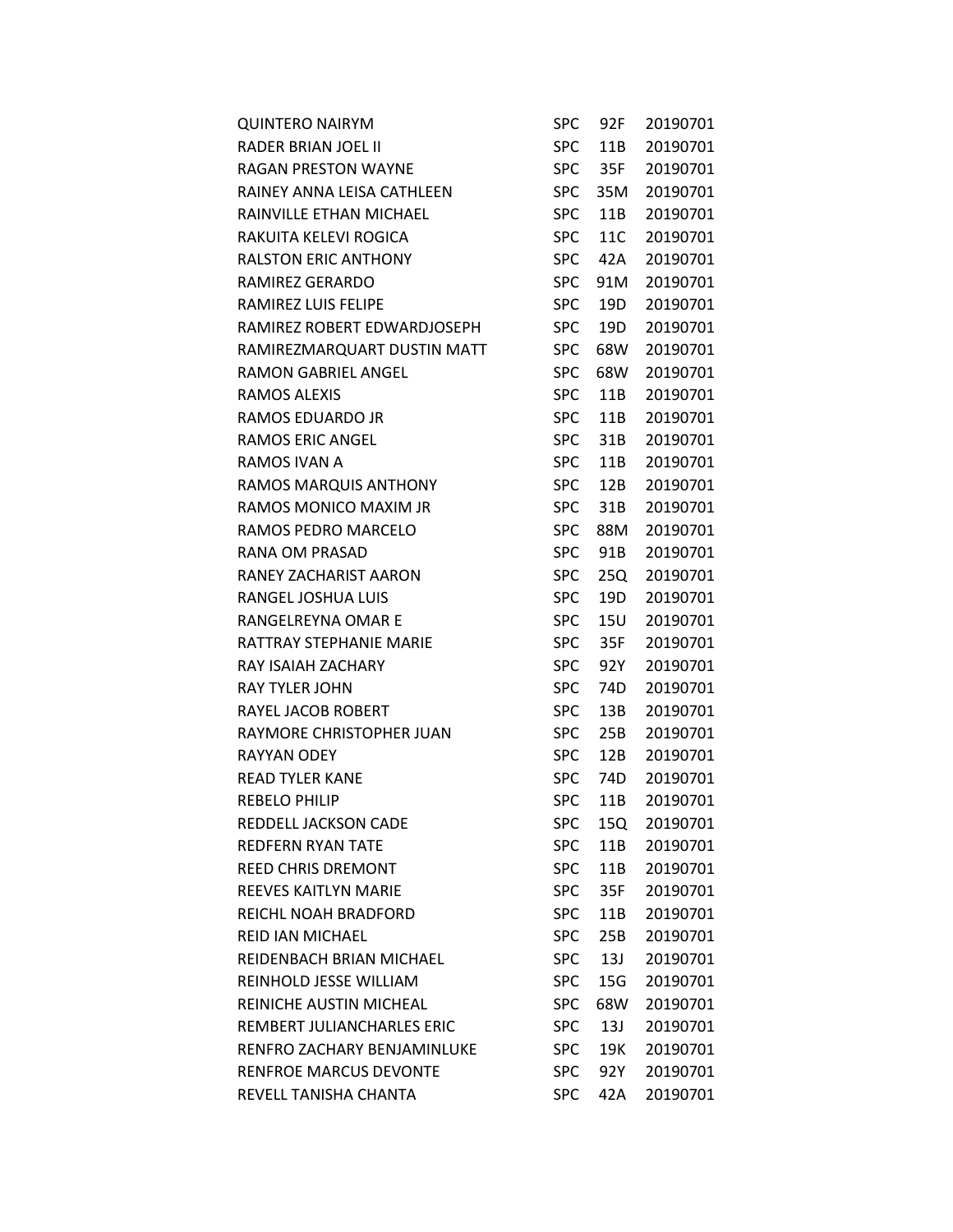| REYESBRACAMONTE CHRISTIAN J    | <b>SPC</b> | 13B             | 20190701 |
|--------------------------------|------------|-----------------|----------|
| <b>REYESROSA JOSE ANDRES</b>   | <b>SPC</b> | 91D             | 20190701 |
| <b>REYNOLDS CRAIG HARRISON</b> | <b>SPC</b> | 13B             | 20190701 |
| REZAYI MOSTAFA NMN             | <b>SPC</b> | 92G             | 20190701 |
| RHODES JACOB LINDSAY           | <b>SPC</b> | 15U             | 20190701 |
| RICHARDS CHARLES STANLEY       | <b>SPC</b> | 35F             | 20190701 |
| RICHARDSON DONDRE JIARELL      | <b>SPC</b> | 92Y             | 20190701 |
| RICKARD STEPHAN BRENANTURNE    | <b>SPC</b> | 11B             | 20190701 |
| <b>RICKER TROY RONALD JR</b>   | <b>SPC</b> | 11B             | 20190701 |
| RICKMAN DEONTE JAMAR           | <b>SPC</b> | 11C             | 20190701 |
| RIDDLE SHANE MICHAEL           | <b>SPC</b> | 11B             | 20190701 |
| RIDENOUR JACK DONALD           | <b>SPC</b> | 11B             | 20190701 |
| RIDGEWAY DAVEY ALAN            | <b>SPC</b> | 91B             | 20190701 |
| RIEG THOMAS JOSHUA             | <b>SPC</b> | 35F             | 20190701 |
| RIFAS WILFREDO JR              | <b>SPC</b> | 35N             | 20190701 |
| RIGGLE CADEN CHRISTOPHER       | <b>SPC</b> | 11C             | 20190701 |
| RIGSBY NICHOLAS W              | <b>SPC</b> | 91B             | 20190701 |
| <b>RILEY CHARSELYN S</b>       | <b>SPC</b> | 92Y             | 20190701 |
| <b>RILEY KEVIN MICHAEL</b>     | <b>SPC</b> | 11B             | 20190701 |
| <b>RILEY MALEK MORRIS</b>      | <b>SPC</b> | 42A             | 20190701 |
| RILEY REBECCA KOREN            | <b>SPC</b> | 92Y             | 20190701 |
| RINCON GABRIEL JOSE JR         | <b>SPC</b> | 19K             | 20190701 |
| RIOS ALYSSA ANN                | <b>SPC</b> | 92Y             | 20190701 |
| RIOS ANDREW JAMES              | <b>SPC</b> | 27 <sub>D</sub> | 20190701 |
| RIOSZARAGOZA MARIO             | <b>SPC</b> | 11B             | 20190701 |
| RIPPY JOSHUA RYAN              | <b>SPC</b> | 11B             | 20190701 |
| <b>RISHER DORIAN EIJI</b>      | <b>SPC</b> | 11B             | 20190701 |
| RITCHIE ALAN MICHAEL           | <b>SPC</b> | 13F             | 20190701 |
| RITTER AUSTIN RYAN             | <b>SPC</b> | 11B             | 20190701 |
| RITUMS MASON ANDREW            | <b>SPC</b> | 68W             | 20190701 |
| RIVERA FRANKIE ALEXANDER       | <b>SPC</b> | 12N             | 20190701 |
| RIVERA MICHAELAKRISTINE FE     | <b>SPC</b> | 68B             | 20190701 |
| RIVERA NELSON A                | <b>SPC</b> | 92Y             | 20190701 |
| RIVERA PEDRO LUIS JR           | <b>SPC</b> | 35N             | 20190701 |
| RIVERAPADILLA GRACE M          | <b>SPC</b> | 88N             | 20190701 |
| RIVERAPEREZ ANTHONY JOEL       | <b>SPC</b> | 35N             | 20190701 |
| RIVERAVILLANUEVA ALCIDES       | <b>SPC</b> | 25B             | 20190701 |
| ROBBINS DAVID JACOB            | <b>SPC</b> | 25Q             | 20190701 |
| ROBBINS MAXIM JOSHUA           | <b>SPC</b> | 15U             | 20190701 |
| ROBERTSON CEDETRIC NOTIROUS    | <b>SPC</b> | 92Y             | 20190701 |
| <b>ROBERTSON JAYLON L</b>      | <b>SPC</b> | 11B             | 20190701 |
| ROBINSON ANDREW THOMAS         | <b>SPC</b> | 11C             | 20190701 |
| ROBINSON DELANO S              | <b>SPC</b> | 91B             | 20190701 |
| ROBINSON JAQOUN DETERRIUS      | <b>SPC</b> | 92G             | 20190701 |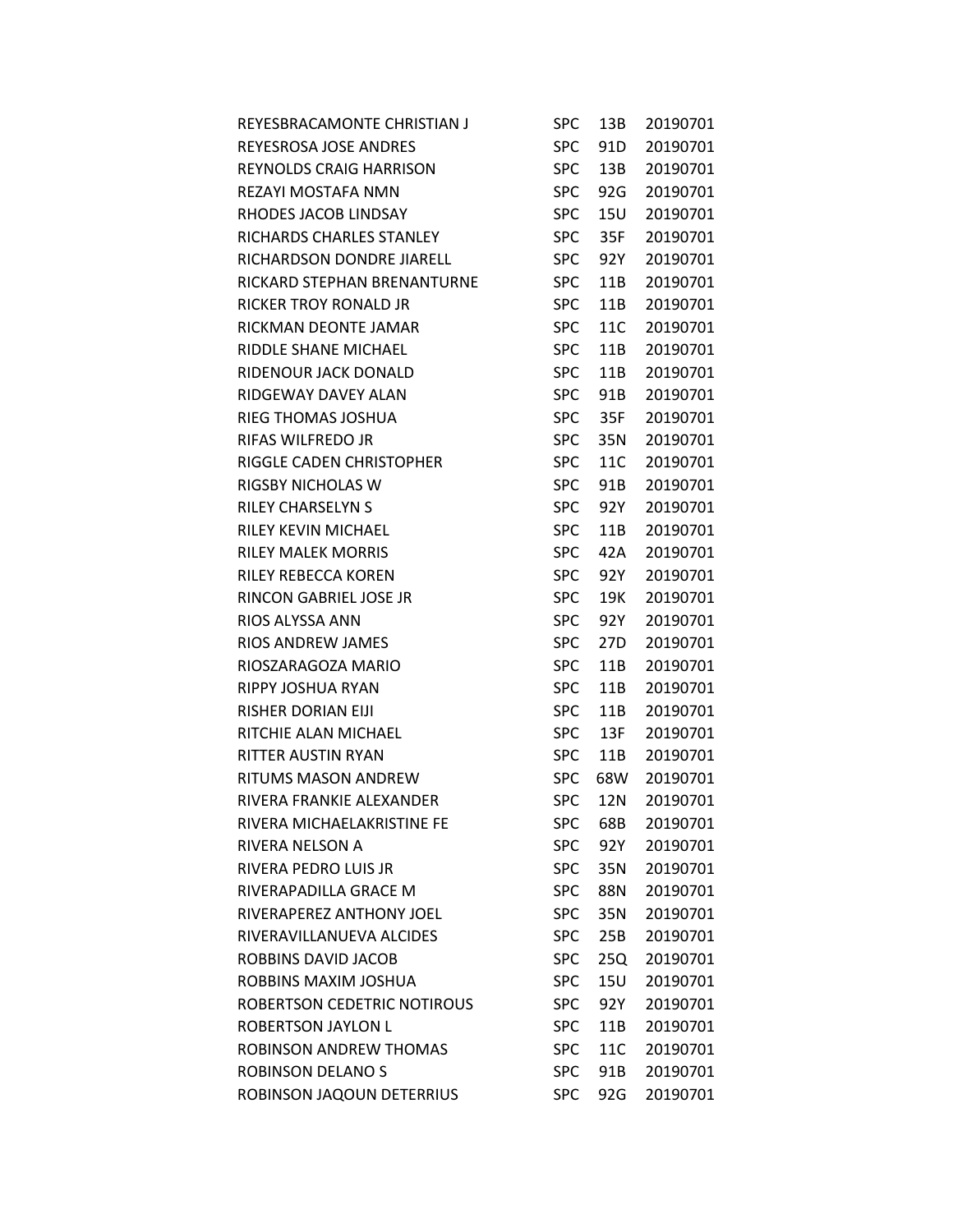| ROBINSON OMAR ANDRE         | <b>SPC</b> | 92A | 20190701 |
|-----------------------------|------------|-----|----------|
| ROBISON NICHOLAS RYAN       | <b>SPC</b> | 11B | 20190701 |
| ROBLES JOSE ELISEO          | <b>SPC</b> | 11B | 20190701 |
| ROCHFORD MATTHEW ROBERT     | <b>SPC</b> | 13F | 20190701 |
| RODGERSON DANIEL DONOVAN    | <b>SPC</b> | 11B | 20190701 |
| RODOCKER JOE KILLIAN        | <b>SPC</b> | 11C | 20190701 |
| RODRIGUEZ ASHLEY RYANNE     | <b>SPC</b> | 36B | 20190701 |
| RODRIGUEZ FITZGERALD SCOTT  | <b>SPC</b> | 68Q | 20190701 |
| RODRIGUEZ JAMIL RASHID      | <b>SPC</b> | 11B | 20190701 |
| RODRIGUEZ MANUEL ALEXIS     | <b>SPC</b> | 91M | 20190701 |
| RODRIGUEZ MARSHALL HIROSHI  | <b>SPC</b> | 15P | 20190701 |
| RODRIGUEZ MICHAEL RANDALL   | <b>SPC</b> | 92G | 20190701 |
| RODRIGUEZ YOSDAN            | <b>SPC</b> | 11B | 20190701 |
| RODRIGUEZLOPEZ EDWARD ENOSH | <b>SPC</b> | 31B | 20190701 |
| RODRIGUEZPADILLA LUIS DANIE | <b>SPC</b> | 15T | 20190701 |
| RODRIGUEZRIOS XAVIER        | <b>SPC</b> | 36B | 20190701 |
| RODRIGUEZSOLIVAN JOMAR      | <b>SPC</b> | 35Q | 20190701 |
| ROGERS JOSHUA MICHAEL       | <b>SPC</b> | 74D | 20190701 |
| ROGERS NATHAN DEAN          | <b>SPC</b> | 15U | 20190701 |
| ROLAND BYRON AVON           | <b>SPC</b> | 42A | 20190701 |
| ROMAN KIER SPENCER          | <b>SPC</b> | 15Q | 20190701 |
| ROMERO ADAM TADEO           | <b>SPC</b> | 68W | 20190701 |
| ROMERORIVERA JOSE FRANCISCO | <b>SPC</b> | 92Y | 20190701 |
| ROMERSBERGER AUSTIN JACOB   | <b>SPC</b> | 11C | 20190701 |
| ROSALES BASILIO IV          | <b>SPC</b> | 11B | 20190701 |
| ROSARIO ROSADO KENNETH XAV  | <b>SPC</b> | 92Y | 20190701 |
| ROSE MALIA TIERA            | <b>SPC</b> | 42A | 20190701 |
| ROSENBERRY RICHARD CHARLES  | <b>SPC</b> | 11B | 20190701 |
| <b>ROSS DUSTIN TAYLOR</b>   | <b>SPC</b> | 11B | 20190701 |
| ROSS NIKCO CEREY            | <b>SPC</b> | 68B | 20190701 |
| ROSSANO NICHOLAS J          | <b>SPC</b> | 12N | 20190701 |
| ROSVOLD JOSEPH JAMES        | <b>SPC</b> | 35G | 20190701 |
| ROTHWELL THOMAS CHRISTOPHER | <b>SPC</b> | 13F | 20190701 |
| ROUNDTREE RAEFEAL DEON JR   | <b>SPC</b> | 42A | 20190701 |
| ROW CHARLES DEVON           | <b>SPC</b> | 11B | 20190701 |
| ROWE BRADLEY ROBERT         | <b>SPC</b> | 35F | 20190701 |
| ROYAL QUEIANA KERAILL       | <b>SPC</b> | 25B | 20190701 |
| RUBIOBENITEZ JANIRA ESMERA  | <b>SPC</b> | 92Y | 20190701 |
| RUBIODIAZ AMADOR            | <b>SPC</b> | 13B | 20190701 |
| RUEDALOPEZ GERALDINE        | <b>SPC</b> | 92Y | 20190701 |
| RUENES CHRISTIAN H          | <b>SPC</b> | 11C | 20190701 |
| RUFIN RICHARD ALLEN         | <b>SPC</b> | 35N | 20190701 |
| RUGH JOHN EDWARDEUGENE      | <b>SPC</b> | 13B | 20190701 |
| RUHLMAN ALEXANDER RICHARD   | <b>SPC</b> | 11B | 20190701 |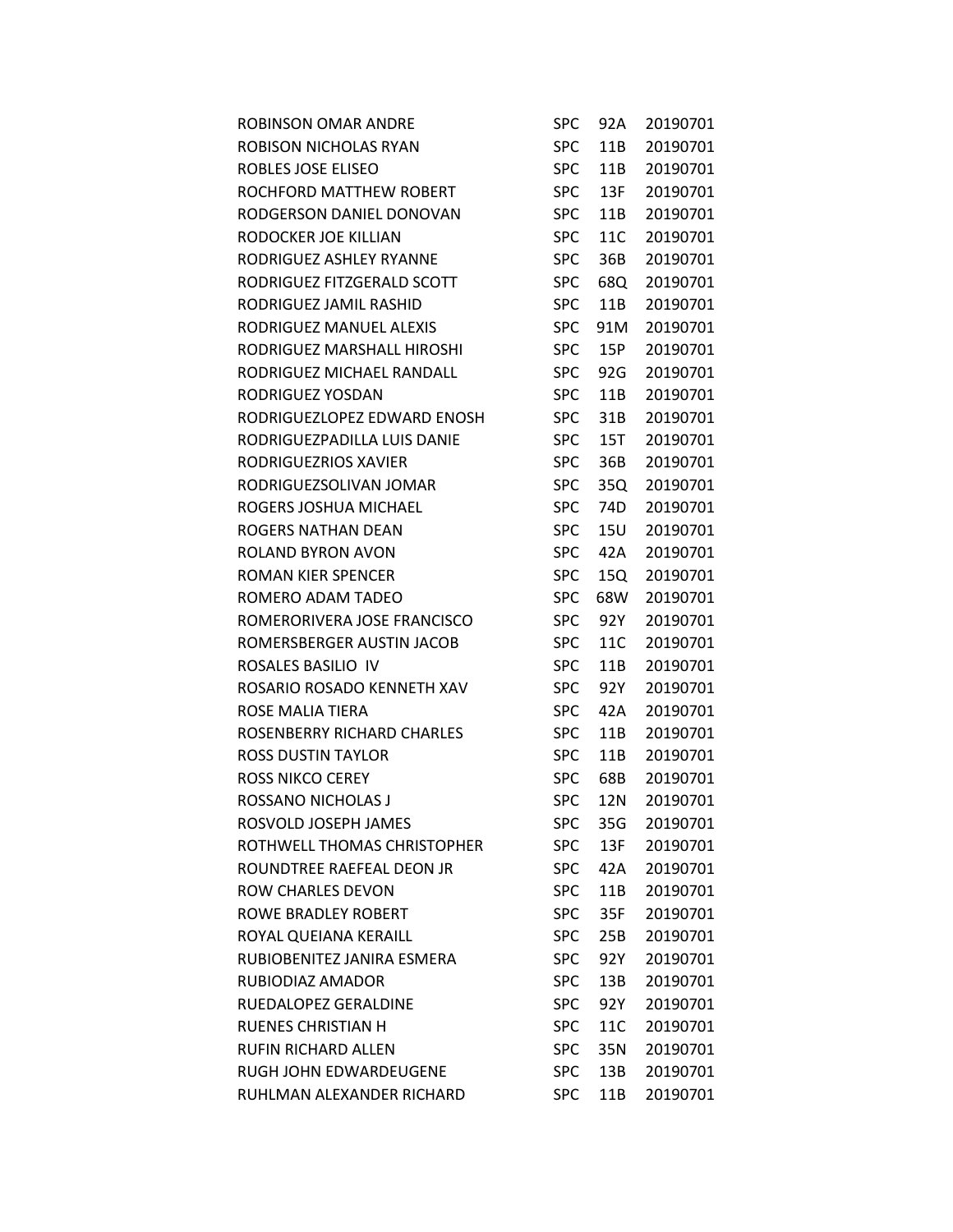| RUMBLEY JAZREEL ALEXANDER     | <b>SPC</b> | 91M        | 20190701 |
|-------------------------------|------------|------------|----------|
| RUMMEL CAMRYN JAY             | <b>SPC</b> | 74D        | 20190701 |
| <b>RUPE JACOB RYAN</b>        | <b>SPC</b> | 25B        | 20190701 |
| <b>RUSSELL BRENNEN JAMES</b>  | <b>SPC</b> | 74D        | 20190701 |
| <b>RUSTAD CONNOR BURKE</b>    | <b>SPC</b> | 11B        | 20190701 |
| RYAN RASON SALADIN            | <b>SPC</b> | 13B        | 20190701 |
| SADER ISAAC JEREMIAH          | <b>SPC</b> | 11B        | 20190701 |
| SAENZ SABRINA SELESTE         | <b>SPC</b> | 92Y        | 20190701 |
| SAGE FERREIRA VALERIA         | <b>SPC</b> | 42A        | 20190701 |
| SAGO SAMUEL LOUIS JR          | <b>SPC</b> | 19D        | 20190701 |
| SAJDAK JOSEPH RICHARD         | <b>SPC</b> | 35G        | 20190701 |
| <b>SALDANA ROBERTO</b>        | <b>SPC</b> | <b>25S</b> | 20190701 |
| SALINAS ORLANDO ANTONIOALEJ   | <b>SPC</b> | 13F        | 20190701 |
| SALINAS SAMAEEL               | <b>SPC</b> | 11B        | 20190701 |
| SALLEY KENNETH LENWOOD        | <b>SPC</b> | 13J        | 20190701 |
| SAMPSON ALLEN JAMES III       | <b>SPC</b> | 35F        | 20190701 |
| <b>SAMS JAMES CHRISTOPHER</b> | <b>SPC</b> | 11B        | 20190701 |
| <b>SAMSON SCOTT MATHEW</b>    | <b>SPC</b> | 11B        | 20190701 |
| SANCHEZ EZEQUIEL              | <b>SPC</b> | 91B        | 20190701 |
| SANCHEZ OSCAR J               | <b>SPC</b> | 74D        | 20190701 |
| SANDERS BOBBY HARLOW          | <b>SPC</b> | 13F        | 20190701 |
| <b>SANDERS COREY MARTELL</b>  | <b>SPC</b> | 91B        | 20190701 |
| <b>SANDERS GLENN KEITH</b>    | <b>SPC</b> | 15Q        | 20190701 |
| SANDERS JASMINE CARRA         | <b>SPC</b> | 92Y        | 20190701 |
| SANDERS JOSHUA NOAH           | <b>SPC</b> | 91B        | 20190701 |
| SANDOVAL KENIA ISABEL         | <b>SPC</b> | 92Y        | 20190701 |
| SANFELIZROMAN JUAN RAMON      | <b>SPC</b> | 42A        | 20190701 |
| <b>SANT DEREK MICHAEL</b>     | <b>SPC</b> | 11B        | 20190701 |
| SANTIAGO BRIAN PAUL           | <b>SPC</b> | 19K        | 20190701 |
| SANTIAGOMIRANDA JONELLYS      | <b>SPC</b> | 42A        | 20190701 |
| SANTIAGOPABON MOISES          | <b>SPC</b> | 91B        | 20190701 |
| SANTIAGORODRIGUEZ LYMARI      | <b>SPC</b> | 42A        | 20190701 |
| SANTILLAN ALFREDO GUTIERREZ   | <b>SPC</b> | 11B        | 20190701 |
| SANTOS JOHNDEREK SANNICOLAS   | <b>SPC</b> | 11C        | 20190701 |
| SAUDER JACOB ANDREW           | <b>SPC</b> | 31B        | 20190701 |
| <b>SAYER AUSTIN MICHAEL</b>   | <b>SPC</b> | 11B        | 20190701 |
| <b>SCHEIRER ADAM TRISTAN</b>  | <b>SPC</b> | 11B        | 20190701 |
| <b>SCHENK KARL JOSEPH</b>     | <b>SPC</b> | 91B        | 20190701 |
| <b>SCHLEBUSCH JAKE ALAN</b>   | <b>SPC</b> | 11B        | 20190701 |
| <b>SCHLEGEL JOEL RAY</b>      | <b>SPC</b> | 11B        | 20190701 |
| <b>SCHMIDT JASON RAY</b>      | <b>SPC</b> | 42A        | 20190701 |
| <b>SCHMIDT KUTTER SHANE</b>   | <b>SPC</b> | 11B        | 20190701 |
| <b>SCHMITT AUSTIN JAMES</b>   | <b>SPC</b> | 19D        | 20190701 |
| SCHOELKOPF ETHAN THOMAS       | <b>SPC</b> | 74D        | 20190701 |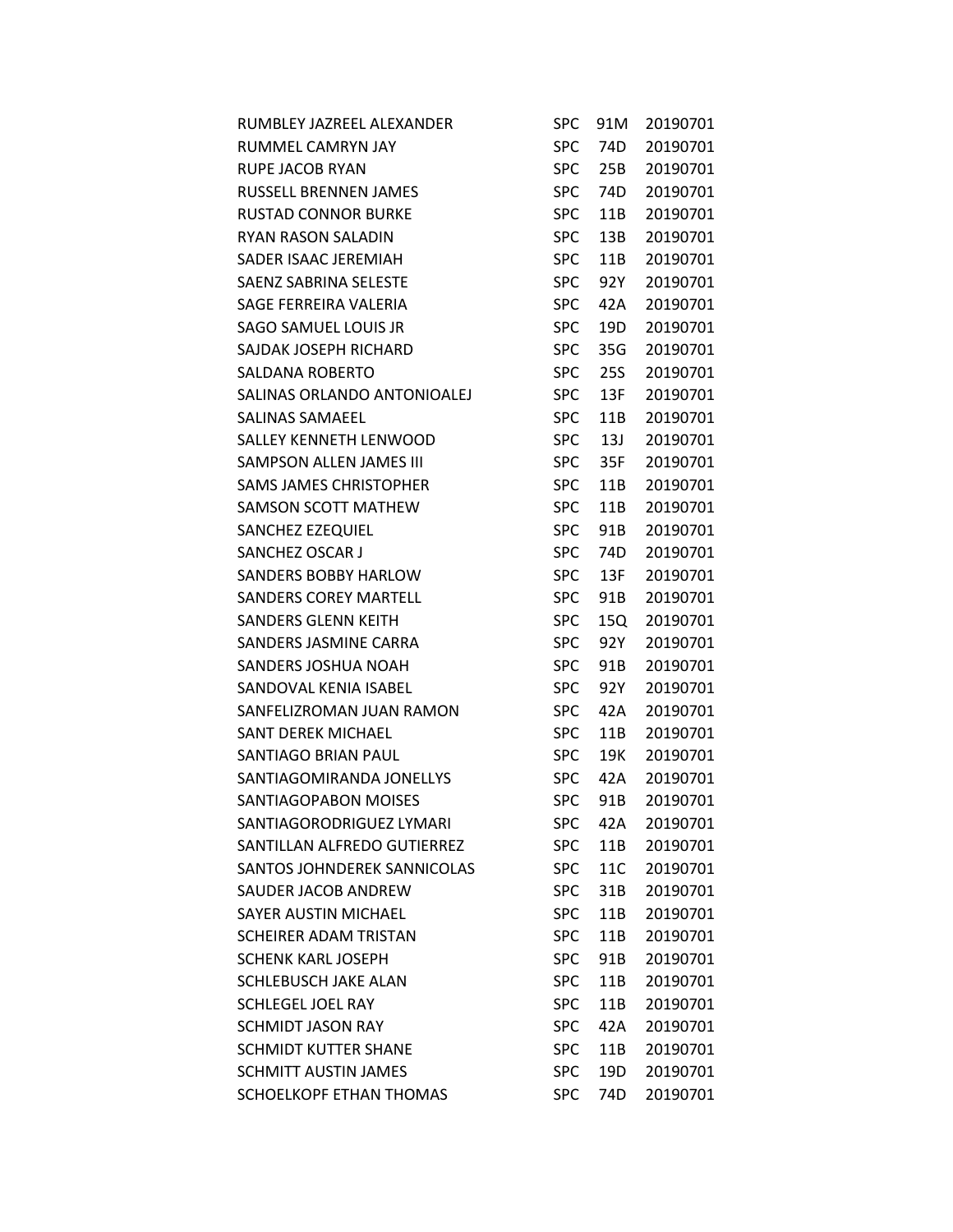| SCHOEMAN JACOBUS CORNELIUS    | <b>SPC</b> | 15T | 20190701 |
|-------------------------------|------------|-----|----------|
| <b>SCHRODER ETHAN CHARLES</b> | <b>SPC</b> | 11B | 20190701 |
| SCHUERTZMANN LOGAN SEAN       | <b>SPC</b> | 31B | 20190701 |
| <b>SCIARA JOHN THOMAS</b>     | <b>SPC</b> | 11B | 20190701 |
| <b>SCOFIELD JOHN BENJAMIN</b> | <b>SPC</b> | 91B | 20190701 |
| <b>SCOTT DESIRRA KEANA</b>    | <b>SPC</b> | 12R | 20190701 |
| <b>SCOTT ELIJAH</b>           | <b>SPC</b> | 91B | 20190701 |
| <b>SCOTT ERNEST MARCUS JR</b> | <b>SPC</b> | 89A | 20190701 |
| <b>SCOTT INFINITY SIERRA</b>  | <b>SPC</b> | 92Y | 20190701 |
| <b>SCOTT TOREY JAY</b>        | <b>SPC</b> | 94T | 20190701 |
| SCOTT TYLER ANDREW            | <b>SPC</b> | 68P | 20190701 |
| <b>SCUDERI JOSEPH ANTHONY</b> | <b>SPC</b> | 13B | 20190701 |
| SEAFORTH JORDAN ALEXANDER     | <b>SPC</b> | 11B | 20190701 |
| SEARS KARRINGTON DEREKBLAKE   | <b>SPC</b> | 68W | 20190701 |
| <b>SEARS RUSSELL STEPHEN</b>  | <b>SPC</b> | 15T | 20190701 |
| <b>SEAY NEKTARIA</b>          | <b>SPC</b> | 36B | 20190701 |
| SEIGLIE DENIS CHARLES         | <b>SPC</b> | 35G | 20190701 |
| <b>SELEP MORGAN ROWAN</b>     | <b>SPC</b> | 92Y | 20190701 |
| SELLITTO RAYMOND ALFONSO      | <b>SPC</b> | 68W | 20190701 |
| <b>SELLS CLAYTON SHANE</b>    | <b>SPC</b> | 11B | 20190701 |
| SENN NICHOLAS WILLIAM         | <b>SPC</b> | 11B | 20190701 |
| SEYMOUR KILIAN JUSTICE        | <b>SPC</b> | 35S | 20190701 |
| SHEFFIELD JEFFERY M           | <b>SPC</b> | 15U | 20190701 |
| SHELBY HALEY MORGAN           | <b>SPC</b> | 15Q | 20190701 |
| SHELTON COLLIN MCCAIN         | <b>SPC</b> | 11B | 20190701 |
| SHIELDS COLIN SCOTT           | <b>SPC</b> | 13B | 20190701 |
| SHIGLINSKIY DINIS DANILOVIC   | <b>SPC</b> | 11C | 20190701 |
| <b>SHIN SOMANG</b>            | <b>SPC</b> | 92Y | 20190701 |
| <b>SHIN STEVEN HYUN</b>       | <b>SPC</b> | 68W | 20190701 |
| SHIN WONHO                    | <b>SPC</b> | 92Y | 20190701 |
| SHIRLEY BRADLEY CHRISTOPHER   | <b>SPC</b> | 11B | 20190701 |
| SHNAPER DAVID ANDREW          | <b>SPC</b> | 11B | 20190701 |
| SHORT MICHAEL NICHOLAS        | <b>SPC</b> | 11B | 20190701 |
| <b>SHRIDER SCOTT OWEN</b>     | <b>SPC</b> | 35M | 20190701 |
| <b>SHUHERK CASSIE MARIE</b>   | <b>SPC</b> | 35G | 20190701 |
| <b>SIBLEY MARVIN</b>          | <b>SPC</b> | 88M | 20190701 |
| <b>SICKLER ZACHARY JOHN</b>   | <b>SPC</b> | 68T | 20190701 |
| SIKOSKI ETHAN JAMES           | <b>SPC</b> | 11C | 20190701 |
| SILRUS JESSE OWEN JAMES       | <b>SPC</b> | 15T | 20190701 |
| <b>SILVA TOMMY R IV</b>       | <b>SPC</b> | 91B | 20190701 |
| SILVIUS RYAN SCOTT            | <b>SPC</b> | 13B | 20190701 |
| SIME WELDEGEBRILE BELIHU      | <b>SPC</b> | 91C | 20190701 |
| <b>SIMMONS CHANCY SHONE</b>   | <b>SPC</b> | 68W | 20190701 |
| SIMMONS CHRISTOPHER JACOB     | <b>SPC</b> | 11B | 20190701 |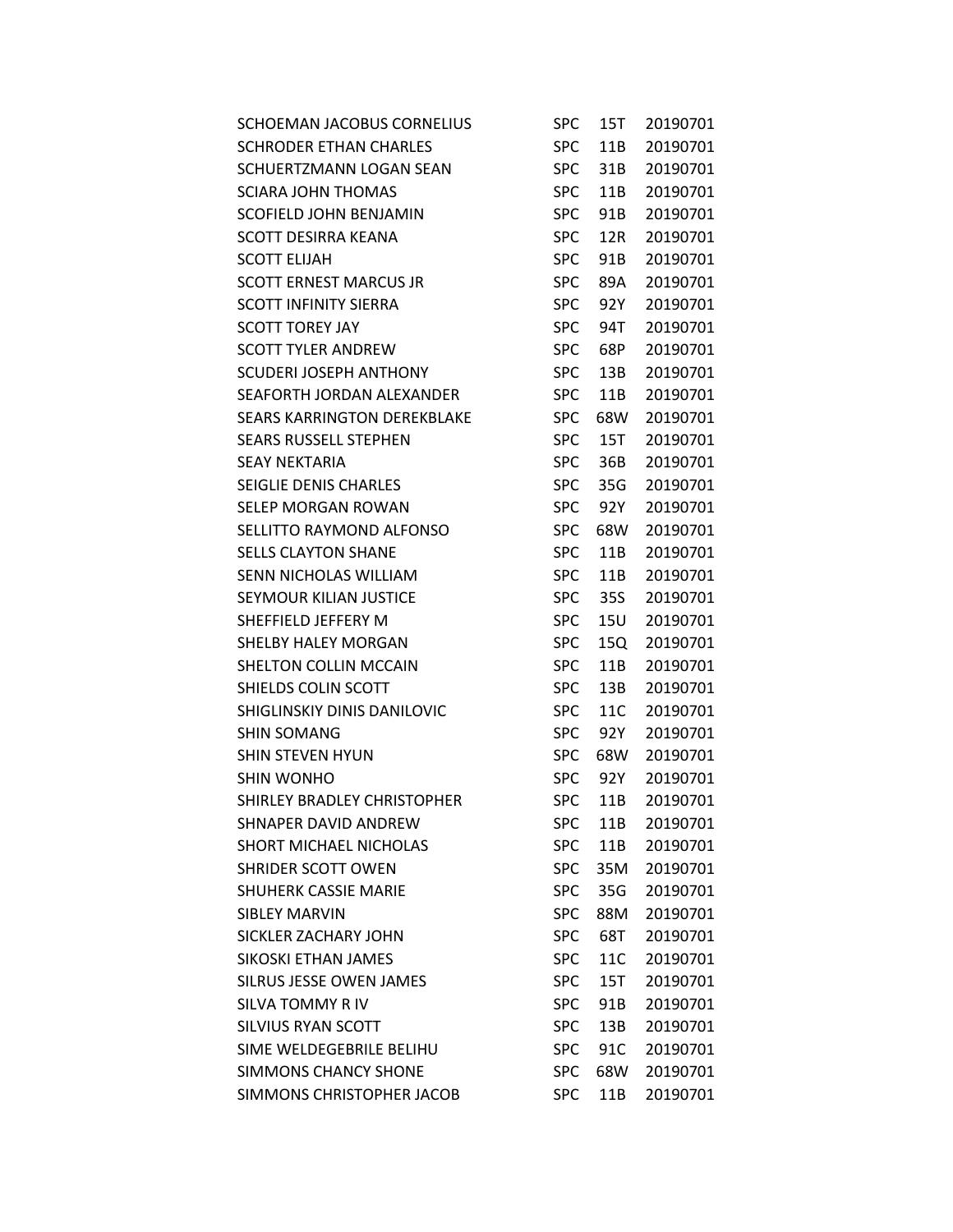| SIMMONS DALLAS MATTHEW      | <b>SPC</b> | 31B | 20190701 |
|-----------------------------|------------|-----|----------|
| <b>SIMMONS IREW ADAM</b>    | <b>SPC</b> | 68C | 20190701 |
| SIMMONS PHILLIP CHRISTOPHER | <b>SPC</b> | 15Y | 20190701 |
| <b>SIMMONS SABLE DANAE</b>  | <b>SPC</b> | 92G | 20190701 |
| SIMON CHRISTIAN MICHAEL     | <b>SPC</b> | 11B | 20190701 |
| SIMPSON MARCUS LETRONE JR   | <b>SPC</b> | 35F | 20190701 |
| <b>SIMS NATHANIEL EARL</b>  | <b>SPC</b> | 13F | 20190701 |
| <b>SIMS TONY ONEIL II</b>   | <b>SPC</b> | 42A | 20190701 |
| SINGLETON MATTHEW MARKTYREL | <b>SPC</b> | 92G | 20190701 |
| SINGLETON PYRESHA MONET     | <b>SPC</b> | 92Y | 20190701 |
| SINGSAAS ELLIOT BRUCE       | <b>SPC</b> | 42A | 20190701 |
| SINON KRISTIANJOSEPH C      | <b>SPC</b> | 11B | 20190701 |
| SLADKOVSKYI MAKSYM          | <b>SPC</b> | 11B | 20190701 |
| <b>SLAUGHTER CHARLES G</b>  | <b>SPC</b> | 74D | 20190701 |
| <b>SLUSHER AARON WILMER</b> | <b>SPC</b> | 19K | 20190701 |
| SMALL MICHAEL RONALD        | <b>SPC</b> | 11B | 20190701 |
| SMITH ALWYNE AUSTIN JR      | <b>SPC</b> | 91E | 20190701 |
| SMITH AMIRE BERNARD         | <b>SPC</b> | 68F | 20190701 |
| SMITH AYESHA Y              | <b>SPC</b> | 31B | 20190701 |
| SMITH CAMERON MICHAEL       | <b>SPC</b> | 13J | 20190701 |
| SMITH CHRISTIAN JARED       | <b>SPC</b> | 15Q | 20190701 |
| SMITH DAVID RYAN            | <b>SPC</b> | 11B | 20190701 |
| SMITH DERRICK O             | <b>SPC</b> | 35G | 20190701 |
| SMITH DEVIN LAVONNE         | <b>SPC</b> | 11B | 20190701 |
| SMITH DEVON ROSHE           | <b>SPC</b> | 74D | 20190701 |
| SMITH DOMINIQUE SHANTE      | <b>SPC</b> | 42A | 20190701 |
| <b>SMITH DYLAN PERRY</b>    | <b>SPC</b> | 11B | 20190701 |
| <b>SMITH JACOB LEE</b>      | <b>SPC</b> | 11B | 20190701 |
| <b>SMITH JARED B</b>        | <b>SPC</b> | 13M | 20190701 |
| SMITH JIMMY LEE III         | <b>SPC</b> | 92G | 20190701 |
| SMITH JONAS LARONNTORRAE    | <b>SPC</b> | 25P | 20190701 |
| SMITH JOSEPH DANIEL         | <b>SPC</b> | 31D | 20190701 |
| SMITH JOSHUA ALLEN          | <b>SPC</b> | 15N | 20190701 |
| SMITH JOSHUA DEAN           | <b>SPC</b> | 15U | 20190701 |
| SMITH KYLE DAVID            | <b>SPC</b> | 11C | 20190701 |
| SMITH LATRELL TAPUA         | <b>SPC</b> | 11B | 20190701 |
| SMITH MADELYNE NICOLE       | <b>SPC</b> | 92Y | 20190701 |
| SMITH NATALIE ANN           | <b>SPC</b> | 42A | 20190701 |
| SMITH RYAN MATTHEW          | <b>SPC</b> | 11B | 20190701 |
| SMITH TYLER LAWRENCE        | <b>SPC</b> | 11B | 20190701 |
| SMITH WYATT JAMES           | <b>SPC</b> | 19D | 20190701 |
| SMITHERY JEFFERSON WILLIAM  | <b>SPC</b> | 11B | 20190701 |
| SNELL NICHOLAS DEROY        | <b>SPC</b> | 42A | 20190701 |
| SNODGRASS DOR WYNNAUSTYN    | <b>SPC</b> | 13M | 20190701 |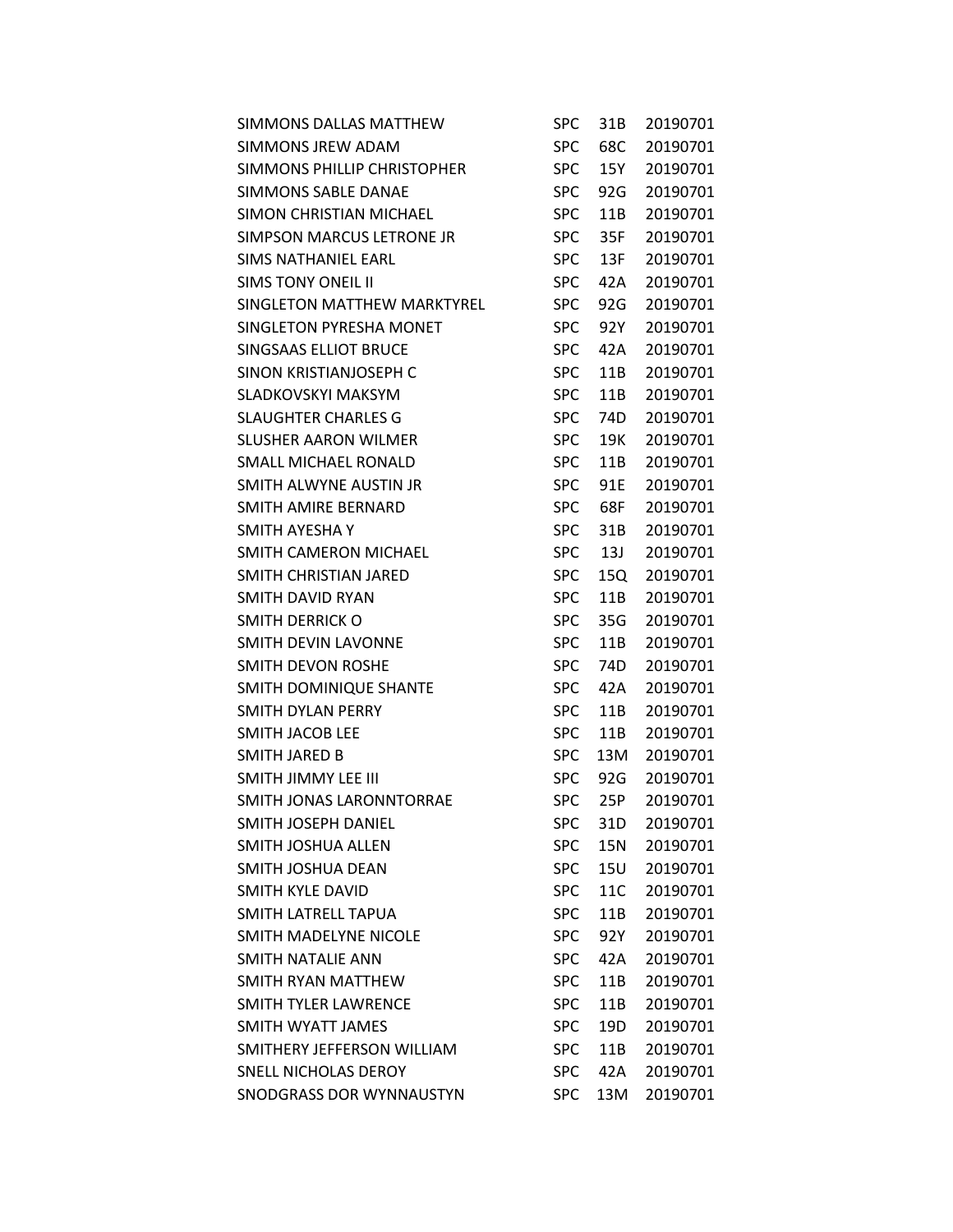| <b>SODERSTROM KYLE ERIC</b>   | SPC        | 15T             | 20190701 |
|-------------------------------|------------|-----------------|----------|
| SOH ANNA                      | <b>SPC</b> | 92Y             | 20190701 |
| <b>SOHL FRANK</b>             | <b>SPC</b> | 88H             | 20190701 |
| <b>SOHLDEN ERIK JOHN</b>      | <b>SPC</b> | 35M             | 20190701 |
| <b>SOLIS ADRIAN</b>           | <b>SPC</b> | 19K             | 20190701 |
| SOLISESPINOZA ERICA           | <b>SPC</b> | 92Y             | 20190701 |
| SOLOMON SAMUEL EMMANUEL       | <b>SPC</b> | 25B             | 20190701 |
| SOLORIO JACOB CHRISTOPHER     | <b>SPC</b> | 11C             | 20190701 |
| SOLORZANO ANDREW CHRISTOPHE   | <b>SPC</b> | 11B             | 20190701 |
| SOLORZANOCASTELO ALEJANDRO    | <b>SPC</b> | 11B             | 20190701 |
| SOLOVYOV YURIY                | <b>SPC</b> | 19K             | 20190701 |
| SOMMERS GIOVANNI EDWARD       | <b>SPC</b> | 11B             | 20190701 |
| <b>SOTO MARK ANTHONY</b>      | <b>SPC</b> | 11C             | 20190701 |
| SOWIEJA RYAN MICHAEL          | <b>SPC</b> | 11B             | 20190701 |
| <b>SPARKS JUSTIN KENN</b>     | <b>SPC</b> | 91 <sub>B</sub> | 20190701 |
| <b>SPEARS JEFFERY DANIEL</b>  | <b>SPC</b> | 68W             | 20190701 |
| <b>SPEERLY AUSTIN TYLER</b>   | <b>SPC</b> | 15T             | 20190701 |
| SPEIGLE TREVOR PAUL           | <b>SPC</b> | 88M             | 20190701 |
| SPENCER JAMES CECIL           | <b>SPC</b> | 12N             | 20190701 |
| <b>SPENCER MELIK SHADE</b>    | <b>SPC</b> | 19D             | 20190701 |
| <b>SPERRY CHAD ROMNEY</b>     | <b>SPC</b> | 25S             | 20190701 |
| SPETHMAN GRAYDON ALLAN        | <b>SPC</b> | 11B             | 20190701 |
| SPOCK SHAWN N JR              | <b>SPC</b> | 31B             | 20190701 |
| SPRINGS SHANQUILLA PRESHAY    | <b>SPC</b> | 42A             | 20190701 |
| STAKER WILLIAM THOMAS         | <b>SPC</b> | 19D             | 20190701 |
| STANDBACK DEANNA MICHELLE     | <b>SPC</b> | 42A             | 20190701 |
| STARCHER JENNIFER MICHELLE    | <b>SPC</b> | 35N             | 20190701 |
| STARKES GABRIEL MARIE         | <b>SPC</b> | 42A             | 20190701 |
| <b>STARR HYEMI</b>            | <b>SPC</b> | 92Y             | 20190701 |
| STAYROOK JOSEPH MICHAEL       | <b>SPC</b> | 15Q             | 20190701 |
| <b>STCLAIR GUINNESS VON</b>   | <b>SPC</b> | 19 <sub>D</sub> | 20190701 |
| <b>STEEL CODY ALLEN</b>       | <b>SPC</b> | 13M             | 20190701 |
| <b>STEELE TROY ADAM</b>       | <b>SPC</b> | 13F             | 20190701 |
| STENHAUG KRISTOFER THOMAS     | <b>SPC</b> | 92F             | 20190701 |
| STEPHENS CHRISTOPHER RYAN     | <b>SPC</b> | 89D             | 20190701 |
| STEPHENSON JOHN MIKEL         | <b>SPC</b> | 15T             | 20190701 |
| STEPHENSON JOSHUA WILLIAM     | <b>SPC</b> | 35P             | 20190701 |
| <b>STEVENS DANIEL TIMOTHY</b> | <b>SPC</b> | 25P             | 20190701 |
| STEVENS MITCHELL ANDREW       | <b>SPC</b> | 35N             | 20190701 |
| <b>STEVENS TYLER JOSEPH</b>   | <b>SPC</b> | 25B             | 20190701 |
| <b>STEWART AARON TYLER</b>    | <b>SPC</b> | 35F             | 20190701 |
| STEWART JAMES EDWARD          | <b>SPC</b> | 15R             | 20190701 |
| STEWART MAYA CHANTE           | <b>SPC</b> | 42A             | 20190701 |
| STIEMSMA ZACHARIAH MARSHALL   | <b>SPC</b> | 92Y             | 20190701 |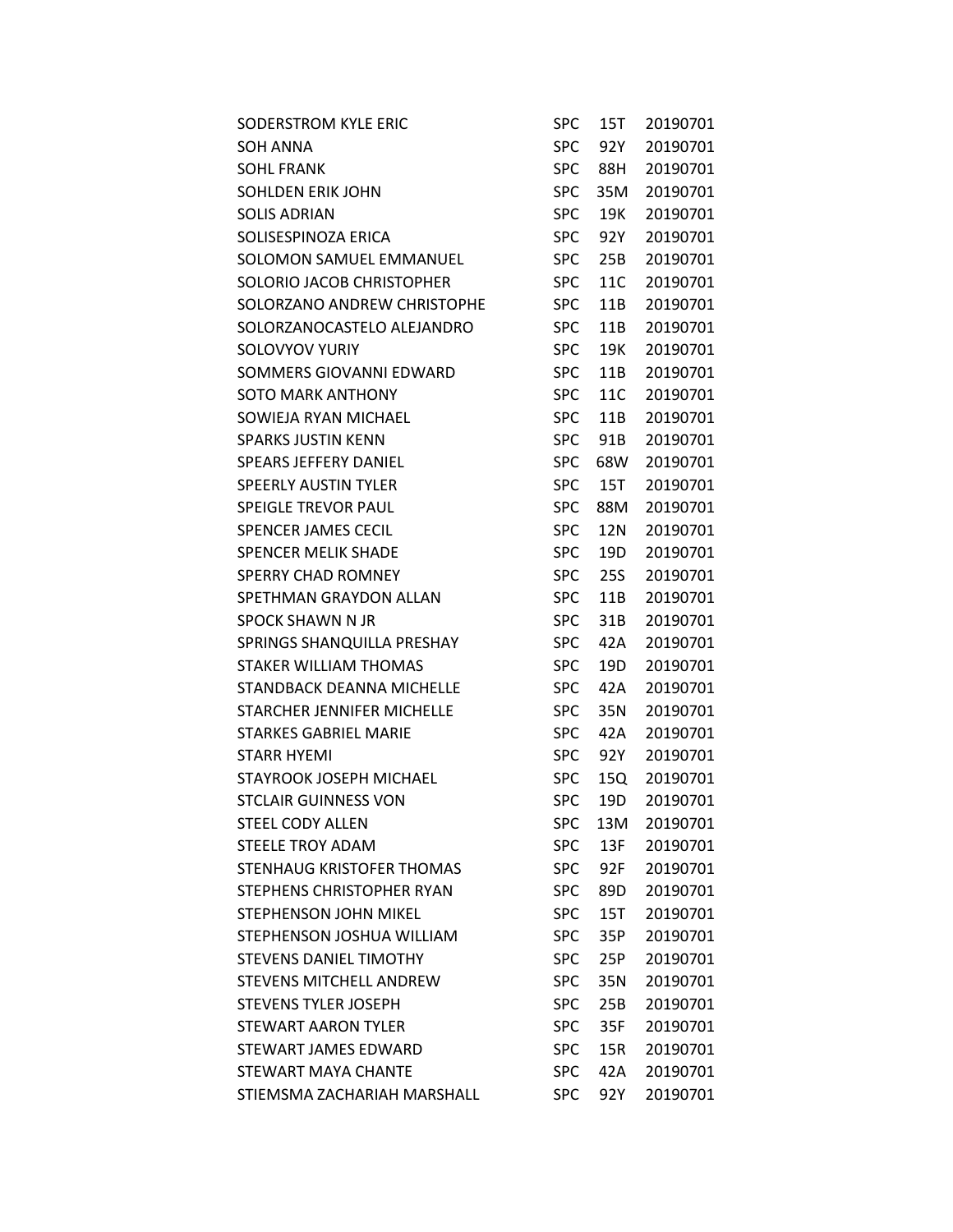| STIGALL JACOB LESTER           | <b>SPC</b> | 92R             | 20190701 |
|--------------------------------|------------|-----------------|----------|
| <b>STOCKTON STEPHEN CLAY</b>   | <b>SPC</b> | 31E             | 20190701 |
| STOKES ELIZABETH KALEIGH       | <b>SPC</b> | 17C             | 20190701 |
| STOMBAUGH THOMAS MATTESON      | <b>SPC</b> | 35M             | 20190701 |
| STONE JUSTIN CONAN             | <b>SPC</b> | 15R             | 20190701 |
| <b>STONE MICHAEL NATHAN</b>    | <b>SPC</b> | 25Q             | 20190701 |
| <b>STORY AUSTIN JAMES</b>      | <b>SPC</b> | 11B             | 20190701 |
| STRICKLAND JAMES DYLAN         | <b>SPC</b> | 94S             | 20190701 |
| STROEPATTERSON WILLIAM MICH    | <b>SPC</b> | 19K             | 20190701 |
| <b>STRONG NICHOLAS ANTHONY</b> | <b>SPC</b> | 42A             | 20190701 |
| STUBBE JACOB JAMES             | <b>SPC</b> | 35F             | 20190701 |
| <b>STUBBS DIONTE LAQUINN</b>   | <b>SPC</b> | 15Y             | 20190701 |
| <b>STURGILL JOSHUA LEE</b>     | <b>SPC</b> | 35N             | 20190701 |
| STURTEVANT MACKENZIE ROBERT    | <b>SPC</b> | 11B             | 20190701 |
| SUAREZ PHILIP JOEL KENNON      | <b>SPC</b> | 42A             | 20190701 |
| SUAREZ WILLIAM DANIEL          | <b>SPC</b> | 92F             | 20190701 |
| SUBBA DILLI RAM                | <b>SPC</b> | 91B             | 20190701 |
| <b>SULLINGER EVAN MICHAEL</b>  | <b>SPC</b> | 11B             | 20190701 |
| <b>SULLIVAN DAKOTA SHANE</b>   | <b>SPC</b> | 19 <sub>D</sub> | 20190701 |
| SUMMERS CODY JOHN              | <b>SPC</b> | 11B             | 20190701 |
| <b>SUTTON RILEY GLENN</b>      | <b>SPC</b> | 89D             | 20190701 |
| <b>SUTTON TYLER JOHN</b>       | <b>SPC</b> | 14P             | 20190701 |
| SWAIN WIMBERLY ELIZABETH       | <b>SPC</b> | 92Y             | 20190701 |
| <b>SWANSON DENNIS JONATHAN</b> | <b>SPC</b> | 15D             | 20190701 |
| <b>SWEENEY MICHAEL WILLIAM</b> | <b>SPC</b> | 11B             | 20190701 |
| <b>SWIFT ANTOINE ALEXANDRE</b> | <b>SPC</b> | 19D             | 20190701 |
| SYLVESTER JADA SHARESE         | <b>SPC</b> | 42A             | 20190701 |
| TADJUIDJESIMO THIERRY MARTI    | <b>SPC</b> | 91D             | 20190701 |
| TAGER BOBBY BRANDON            | <b>SPC</b> | 91B             | 20190701 |
| TAINO EDNALYN F                | <b>SPC</b> | 42A             | 20190701 |
| <b>TAMEZ ROBERTO</b>           | <b>SPC</b> | 11B             | 20190701 |
| <b>TARRON MILES JORDAN</b>     | <b>SPC</b> | 74D             | 20190701 |
| <b>TAYLOR BRANDON MICHAEL</b>  | <b>SPC</b> | 11B             | 20190701 |
| <b>TAYLOR IAN MICHAEL</b>      | <b>SPC</b> | 19D             | 20190701 |
| <b>TAYLOR KENNETH BRADLEY</b>  | <b>SPC</b> | 15W             | 20190701 |
| <b>TAYLOR MICHAEL DONALD</b>   | <b>SPC</b> | 19 <sub>D</sub> | 20190701 |
| <b>TAYLOR MICHAEL NORMAN</b>   | <b>SPC</b> | 35G             | 20190701 |
| <b>TAYLOR RICKY ADAM</b>       | <b>SPC</b> | 25S             | 20190701 |
| <b>TAYLOR ZACK LOREN</b>       | <b>SPC</b> | 19K             | 20190701 |
| <b>TEETER MICHAEL RYAN</b>     | <b>SPC</b> | 13F             | 20190701 |
| TEJEDAFIGUEROA MANUEL ALEJA    | <b>SPC</b> | 91B             | 20190701 |
| TENADIAZ EDGAR JR              | <b>SPC</b> | 91B             | 20190701 |
| <b>TEPP ARSENIY</b>            | <b>SPC</b> | 25S             | 20190701 |
| <b>TERRELL BRANDON MATTHEW</b> | <b>SPC</b> | 91S             | 20190701 |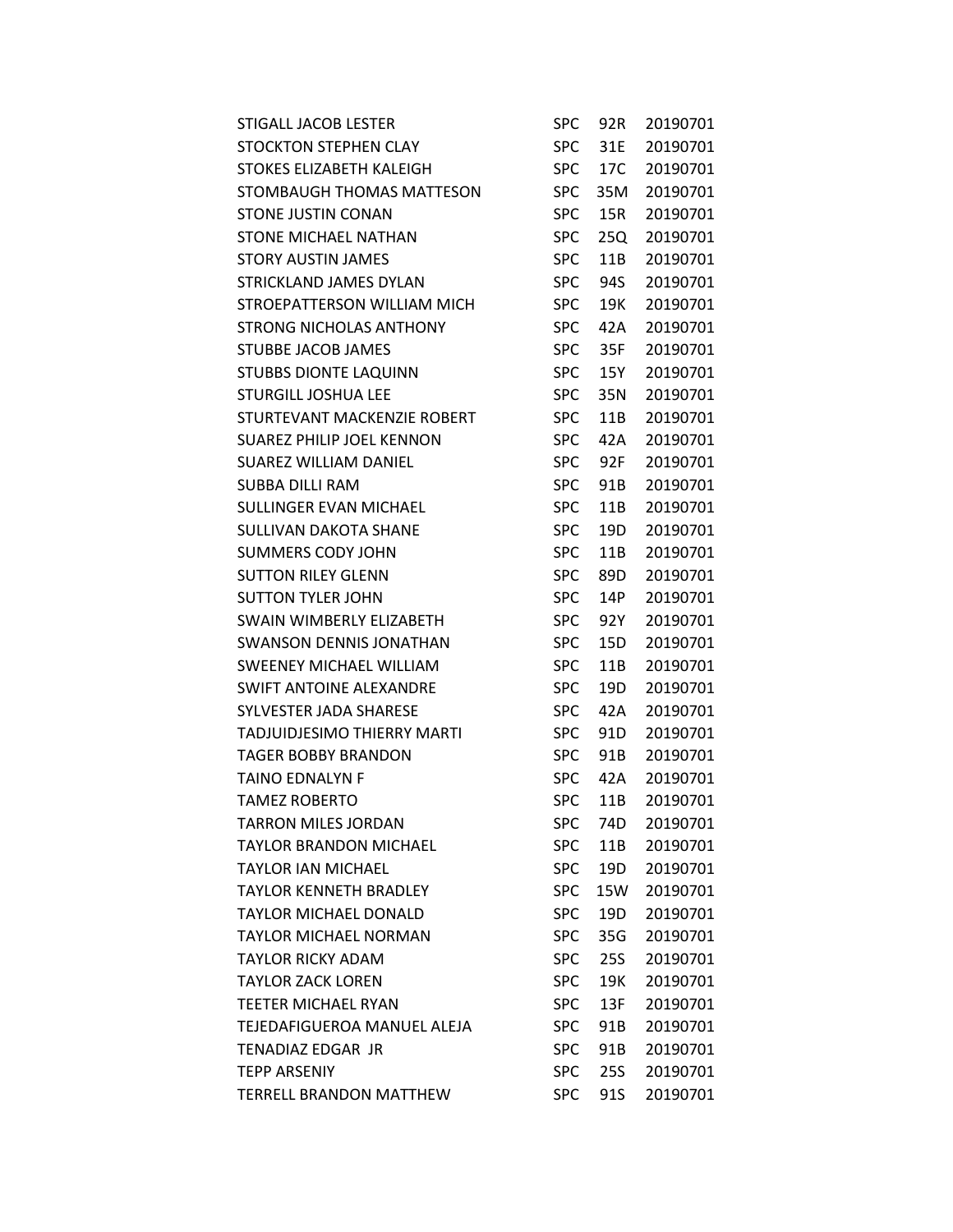| THAO KA DAVIS                  | <b>SPC</b> | 15T | 20190701 |
|--------------------------------|------------|-----|----------|
| THEIBERT IAN JOSEPH            | <b>SPC</b> | 12B | 20190701 |
| THEPKAYSONE CURTIS             | <b>SPC</b> | 92A | 20190701 |
| THIBERT JOSHUA MICHAEL         | <b>SPC</b> | 35S | 20190701 |
| THOMAS DONOVAN LAMAR           | <b>SPC</b> | 25B | 20190701 |
| <b>THOMAS GARRETT LEE</b>      | <b>SPC</b> | 11B | 20190701 |
| THOMAS HUNTER NATHANIEL        | <b>SPC</b> | 11B | 20190701 |
| THOMAS JERMAINE KEITH          | <b>SPC</b> | 42A | 20190701 |
| THOMAS JOHNATHAN TAYLOR        | <b>SPC</b> | 13B | 20190701 |
| THOMAS LEON LASKEA JR          | <b>SPC</b> | 92F | 20190701 |
| THOMAS TEVIN ROGER             | <b>SPC</b> | 11B | 20190701 |
| THOMAS TIMOTHY CHASE           | <b>SPC</b> | 11B | 20190701 |
| <b>THOMAS TREVOR</b>           | <b>SPC</b> | 35F | 20190701 |
| THOMPSON CORNELL SILVESTER     | <b>SPC</b> | 11C | 20190701 |
| THOMPSON DARREN JENNIS         | <b>SPC</b> | 91F | 20190701 |
| THOMPSON KRISTEN LOPES         | <b>SPC</b> | 35F | 20190701 |
| THOMPSON ROGER EUGENE          | <b>SPC</b> | 92Y | 20190701 |
| THOMPSON TAVUS ANTONIO         | <b>SPC</b> | 91B | 20190701 |
| THORNE CHRISTOPHER MATTHEW     | <b>SPC</b> | 11B | 20190701 |
| THORNTON MARK A JR             | <b>SPC</b> | 25S | 20190701 |
| THORUP TYSON TERRY             | <b>SPC</b> | 11B | 20190701 |
| THYNG BRYAN ALAN               | <b>SPC</b> | 11B | 20190701 |
| <b>TIBBIT JAMES CODY</b>       | <b>SPC</b> | 11B | 20190701 |
| TILLINGHAST JACOB HENRY        | <b>SPC</b> | 11B | 20190701 |
| TILLMAN VINCENT RAPHAEL        | <b>SPC</b> | 11B | 20190701 |
| TILTON KYLE MICHAEL            | <b>SPC</b> | 13B | 20190701 |
| TIMMONS MICHAEL JOSEPH         | <b>SPC</b> | 15T | 20190701 |
| TINKHAM DARREN SCOTT           | <b>SPC</b> | 11B | 20190701 |
| TINNELLYWILLIAMS BARRON JAM    | <b>SPC</b> | 68K | 20190701 |
| TINOCO ALEXANDER NMN           | <b>SPC</b> | 92Y | 20190701 |
| TIPPEN TANNER NATHANIEL        | <b>SPC</b> | 15U | 20190701 |
| <b>TIROLIEN HERVE PHILIPPE</b> | <b>SPC</b> | 68W | 20190701 |
| TOGNETTI KEVIN MICHAEL         | <b>SPC</b> | 15Y | 20190701 |
| TOLEDO SAMUEL EDUARDO          | <b>SPC</b> | 25U | 20190701 |
| TOLTH WHITNEY CAROL            | <b>SPC</b> | 68J | 20190701 |
| TOMASSIAN MELKON ANTON JR      | <b>SPC</b> | 35F | 20190701 |
| TORRENCE CHRISTIAN ANTHONY     | <b>SPC</b> | 11B | 20190701 |
| TORRES ADRIAN ANDREW           | <b>SPC</b> | 31B | 20190701 |
| TORRES PRISCILLA ANDREA        | <b>SPC</b> | 27D | 20190701 |
| TORRES VICTOR MANUEL JR        | <b>SPC</b> | 31E | 20190701 |
| TORRESHUMPHREYS JOEL FRANCI    | <b>SPC</b> | 12B | 20190701 |
| TRABANINO NICHOLAS TAD         | <b>SPC</b> | 11B | 20190701 |
| TRACEY JEREMY LOGAN            | <b>SPC</b> | 42A | 20190701 |
| TRAVERS BRAD LEE               | <b>SPC</b> | 14P | 20190701 |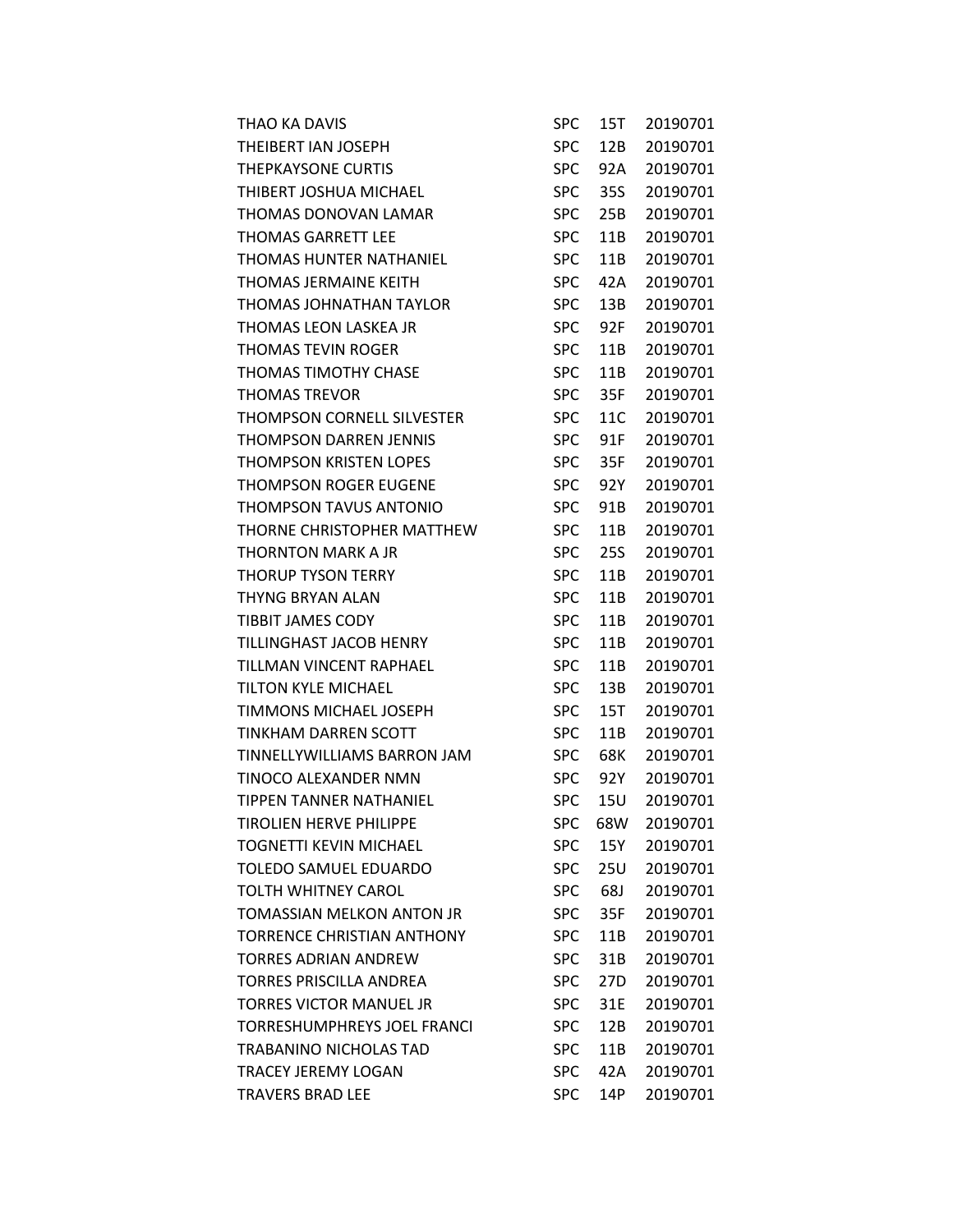| TRAVIS RILEY RYAN                  | <b>SPC</b> | 15R             | 20190701 |
|------------------------------------|------------|-----------------|----------|
| TRINKLE JOSHUA ISAAC               | <b>SPC</b> | 11C             | 20190701 |
| TRIVERS CALVIN LEROY JR            | <b>SPC</b> | 19D             | 20190701 |
| TROOPE LEE EARNEST III             | <b>SPC</b> | 42A             | 20190701 |
| TRUJILLO ALEXIS JUSTINO            | <b>SPC</b> | 11B             | 20190701 |
| TSAI FUHTEH EXCIMINIANO            | <b>SPC</b> | 11B             | 20190701 |
| TUBBS EDWARD JOSEPH                | <b>SPC</b> | 92Y             | 20190701 |
| TUCKER ANTOINE RASHAD              | <b>SPC</b> | 11B             | 20190701 |
| <b>TUCKER ERIC DEWAYNE</b>         | <b>SPC</b> | 91C             | 20190701 |
| TUCKER TEMERIA DENETTE             | <b>SPC</b> | 35F             | 20190701 |
| TUCKER TOBY MICHAEL                | <b>SPC</b> | 25U             | 20190701 |
| TUMAN GERALD RAYMONDZAGLOBA        | <b>SPC</b> | 11B             | 20190701 |
| TURLEY BRANDON JOSEPH              | <b>SPC</b> | 35G             | 20190701 |
| TURNER DEASIA TIYANNA              | <b>SPC</b> | 92A             | 20190701 |
| <b>TURNER JORDAN BLAKE</b>         | <b>SPC</b> | 11B             | 20190701 |
| TURNER KILLIAN ALAN                | <b>SPC</b> | 13B             | 20190701 |
| TURNER TIMOTHY JORDAN              | <b>SPC</b> | 19D             | 20190701 |
| TURNIPSEED JARRETT KARRIEM         | <b>SPC</b> | 88M             | 20190701 |
| TUTT CHARLES NAPOLEON JR           | <b>SPC</b> | 42A             | 20190701 |
| TUTTLE RYAN JACOB                  | <b>SPC</b> | 91 <sub>B</sub> | 20190701 |
| TWENTER ANDREW MICHAEL             | <b>SPC</b> | 19D             | 20190701 |
| TWITCHELL JONATHAN EVAN            | <b>SPC</b> | 15W             | 20190701 |
| TYLER ANITA CARLMEKA               | <b>SPC</b> | 68S             | 20190701 |
| ULIBARRI SEAN MICKAEL              | <b>SPC</b> | 11B             | 20190701 |
| UNDERHILL ANDREW MICHAEL           | <b>SPC</b> | 91C             | 20190701 |
| URBINA CHRISTIAN MIGUEL            | <b>SPC</b> | 13F             | 20190701 |
| VALCU EUGENIU                      | <b>SPC</b> | 68W             | 20190701 |
| VALDERRAMA CHRISTOPHER IGNA        | <b>SPC</b> | 15U             | 20190701 |
| VALDEZ ADRIAN JR                   | <b>SPC</b> | 11B             | 20190701 |
| VALDEZ BRUNO MARIANO               | <b>SPC</b> | 42A             | 20190701 |
| VALDEZ HERIBELIZ                   | <b>SPC</b> | 92G             | 20190701 |
| VALDEZ RYAN JAMES                  | <b>SPC</b> | 19 <sub>D</sub> | 20190701 |
| VALENTIN ROBERT ALLEN JR           | <b>SPC</b> | 11B             | 20190701 |
| <b>VALENTINRUIZ FRANCES LOREAN</b> | SPC.       | 91C             | 20190701 |
| VALTONEN PEKKA V                   | <b>SPC</b> | 19K             | 20190701 |
| VANMECHELEN ISAAC VERNON           | <b>SPC</b> | 35N             | 20190701 |
| <b>VANN AARON DESHAWN</b>          | <b>SPC</b> | 35G             | 20190701 |
| VANNY RATHANAK                     | <b>SPC</b> | 19D             | 20190701 |
| VANSCOTEN GRANT ALAN               | <b>SPC</b> | 91A             | 20190701 |
| VANWIE MICHAEL SALVATORE           | <b>SPC</b> | 11B             | 20190701 |
| VAPIRA SONTELOO ARINE              | <b>SPC</b> | 35N             | 20190701 |
| VARGAS ECTOR ARMANDO               | <b>SPC</b> | 19D             | 20190701 |
| VARGAS RUBY MARIA                  | <b>SPC</b> | 92R             | 20190701 |
| VARGASVELEZ STEVEN RENE            | <b>SPC</b> | 35N             | 20190701 |
|                                    |            |                 |          |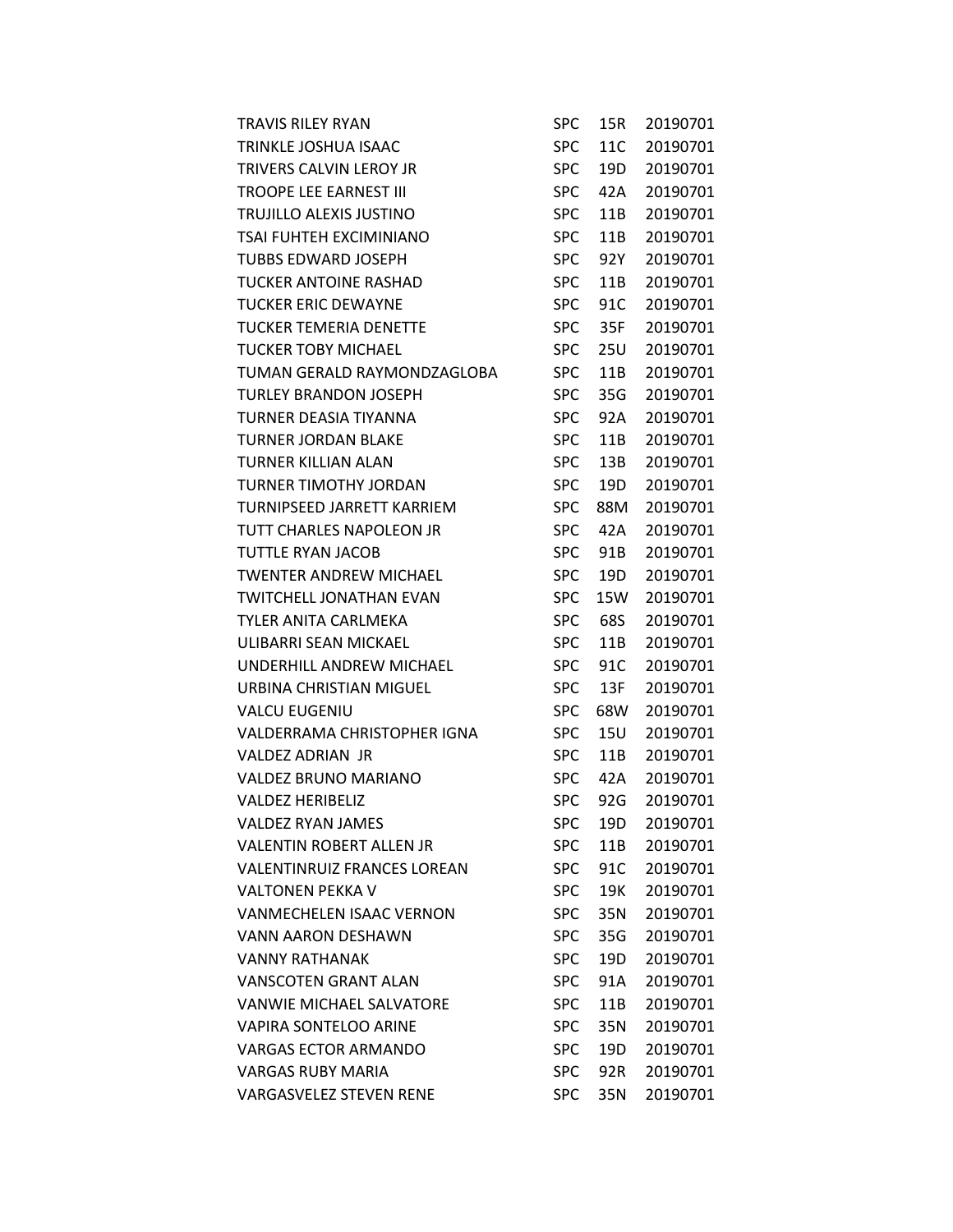| <b>VARISTE MARKIYA MARJERRA</b>   | SPC        | 42A | 20190701 |
|-----------------------------------|------------|-----|----------|
| VASEK MICHEAL JOSEPH JR           | <b>SPC</b> | 35F | 20190701 |
| VAUGHAN AKINOLA ROTIMI            | <b>SPC</b> | 15T | 20190701 |
| <b>VELA ALFREDO ALEJANDRO</b>     | <b>SPC</b> | 13B | 20190701 |
| VELASQUEZ GABRIEL JUANILLO        | <b>SPC</b> | 92Y | 20190701 |
| <b>VELAZQUEZOTERO JOSE LUIS</b>   | <b>SPC</b> | 88H | 20190701 |
| <b>VELTRI MATTHEW CHRISTOPHER</b> | <b>SPC</b> | 91B | 20190701 |
| VENDRELLDONES ROLANDO A           | <b>SPC</b> | 42A | 20190701 |
| <b>VENEKLASEN JUSTYN JAMES</b>    | <b>SPC</b> | 11C | 20190701 |
| VERBINSKI MATTHEW BENJAMIN        | <b>SPC</b> | 13B | 20190701 |
| <b>VERDEJO THADDEUS TREMAIN</b>   | <b>SPC</b> | 91E | 20190701 |
| <b>VEST JACOB DOUGLAS</b>         | <b>SPC</b> | 11C | 20190701 |
| <b>VICAT MITCHELL EDWARD</b>      | <b>SPC</b> | 11B | 20190701 |
| <b>VICKERS IAN BENJAMIN</b>       | <b>SPC</b> | 19D | 20190701 |
| <b>VIGIL JESSE RAY</b>            | <b>SPC</b> | 88L | 20190701 |
| <b>VILLANUEVA MIRANDA LEANN</b>   | <b>SPC</b> | 68W | 20190701 |
| VIOLA LOVERJUN N                  | <b>SPC</b> | 94H | 20190701 |
| <b>VIRGEN JOSE AGUSTIN</b>        | <b>SPC</b> | 11B | 20190701 |
| <b>VIVEROS ERNESTO JESUS</b>      | <b>SPC</b> | 15W | 20190701 |
| <b>VOGEL NATHAN ELIJAH</b>        | <b>SPC</b> | 11B | 20190701 |
| <b>VUE SHEENA</b>                 | <b>SPC</b> | 12B | 20190701 |
| <b>VUKOBRAT JACOB ALLEN</b>       | SPC        | 15W | 20190701 |
| <b>WADE MANUEL PAUL</b>           | <b>SPC</b> | 91B | 20190701 |
| <b>WADSWORTH TEVIN DEMETRIUS</b>  | <b>SPC</b> | 13F | 20190701 |
| <b>WALKER CLARENCE JAMES</b>      | <b>SPC</b> | 56M | 20190701 |
| <b>WALKER KATELYNN KARYSSA</b>    | <b>SPC</b> | 42A | 20190701 |
| <b>WALKER MOET BURTON</b>         | <b>SPC</b> | 42A | 20190701 |
| <b>WALLACE TYRELL JAMES</b>       | <b>SPC</b> | 92R | 20190701 |
| <b>WALLIS BRANDON DONAVAN</b>     | <b>SPC</b> | 15U | 20190701 |
| <b>WALSH ERIK YNGVE</b>           | <b>SPC</b> | 88M | 20190701 |
| <b>WALSH PATRICK TYLER</b>        | <b>SPC</b> | 35N | 20190701 |
| <b>WALTER CHRISTIAN THOMAS</b>    | <b>SPC</b> | 92A | 20190701 |
| <b>WALTHALL JASON LEE</b>         | <b>SPC</b> | 11C | 20190701 |
| <b>WALZBAILEY STEVEN PATRICK</b>  | <b>SPC</b> | 11B | 20190701 |
| <b>WANG JINCHENG</b>              | <b>SPC</b> | 68X | 20190701 |
| <b>WANG SHAOMIN</b>               | <b>SPC</b> | 68W | 20190701 |
| <b>WANG ZERUI</b>                 | <b>SPC</b> | 68J | 20190701 |
| <b>WARD COLBY JAMES</b>           | <b>SPC</b> | 13B | 20190701 |
| <b>WARD SCOTT HOUSTON</b>         | <b>SPC</b> | 11B | 20190701 |
| <b>WARD TRAIVON DEMETRIUS</b>     | <b>SPC</b> | 88H | 20190701 |
| <b>WARE ALLEN LAMAR</b>           | <b>SPC</b> | 42A | 20190701 |
| <b>WARMOTH ZACHARY TAYLOR</b>     | <b>SPC</b> | 11B | 20190701 |
| <b>WARNER RYAN MICHAEL</b>        | <b>SPC</b> | 35F | 20190701 |
| <b>WARTHEN ELISEIA ZENA</b>       | <b>SPC</b> | 92Y | 20190701 |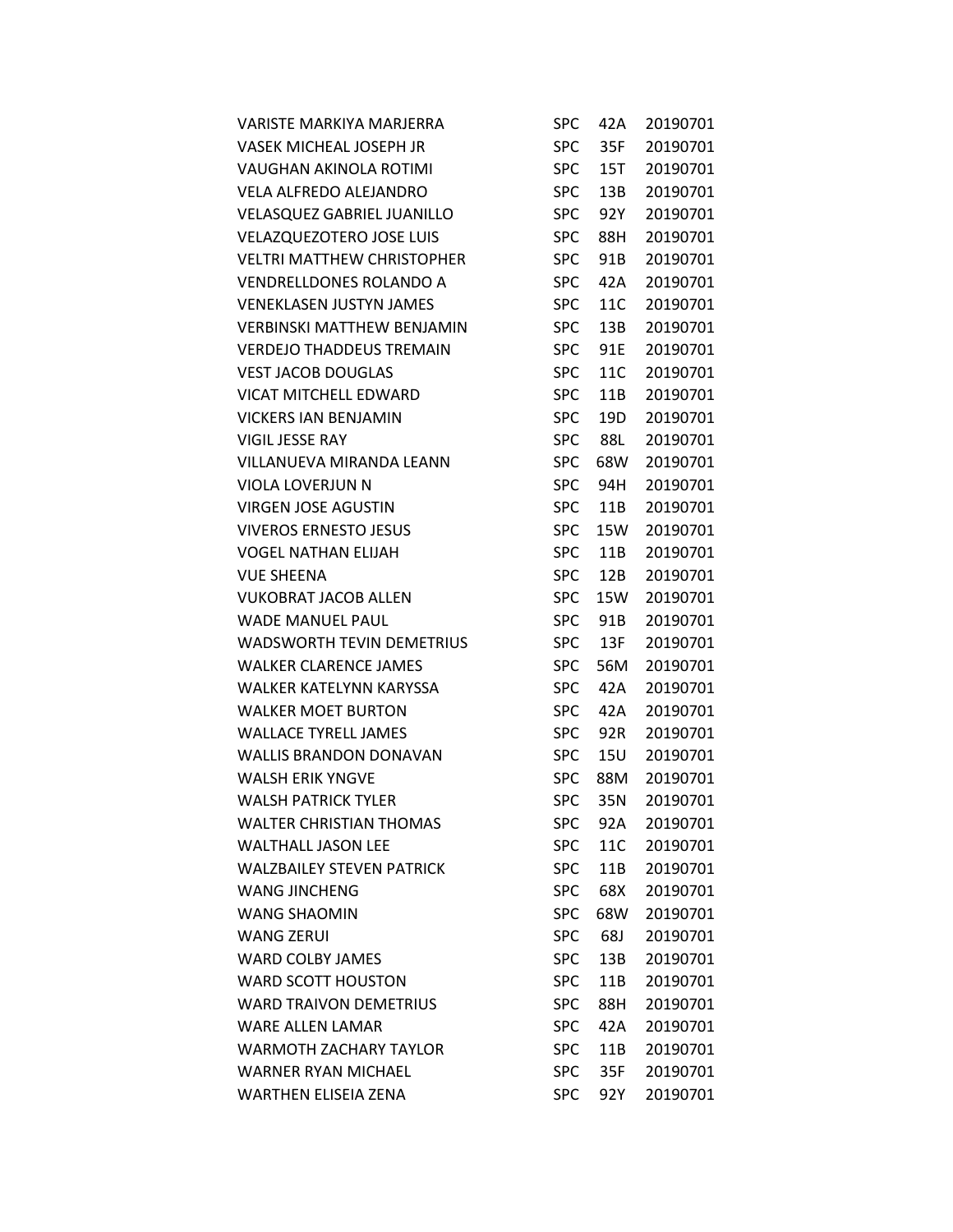| <b>WASHINGTON MARLIN DOUGLAS</b>   | <b>SPC</b> | 17C             | 20190701 |
|------------------------------------|------------|-----------------|----------|
| <b>WASHINGTON NICHOLAS ALAN</b>    | <b>SPC</b> | 19K             | 20190701 |
| <b>WASHINGTON NIGEL WANYA</b>      | <b>SPC</b> | 42A             | 20190701 |
| <b>WASHINGTON QUINEISHA ARYEL</b>  | <b>SPC</b> | 42A             | 20190701 |
| <b>WATKINS MICHAEL BENTLY</b>      | <b>SPC</b> | 35M             | 20190701 |
| WATLINGTONHOLIVAY CARLISHA         | <b>SPC</b> | 68F             | 20190701 |
| <b>WATSON JOSEPH LAWRENCE</b>      | <b>SPC</b> | 11C             | 20190701 |
| <b>WATSON JOSHUA DAVID</b>         | <b>SPC</b> | 17C             | 20190701 |
| <b>WATSON KOLTON SHANE</b>         | <b>SPC</b> | 11B             | 20190701 |
| <b>WATSON WILLIAM GEORGE</b>       | <b>SPC</b> | 91B             | 20190701 |
| <b>WATTERS JACOB EARL</b>          | <b>SPC</b> | 15U             | 20190701 |
| <b>WATTS BROOKLYNN SIERRA</b>      | <b>SPC</b> | 31B             | 20190701 |
| <b>WEATHERHEAD KYLE LYMAN</b>      | <b>SPC</b> | 15D             | 20190701 |
| <b>WEATHERS FORREST L</b>          | <b>SPC</b> | 19K             | 20190701 |
| <b>WEBB GEORGE EVERTON</b>         | <b>SPC</b> | 92Y             | 20190701 |
| <b>WEBB MAKEIA PASHIEA</b>         | <b>SPC</b> | 42A             | 20190701 |
| WEBB PETER ALEXANDER JR            | <b>SPC</b> | 91B             | 20190701 |
| <b>WEIBEL JOSEPH MICHAEL</b>       | <b>SPC</b> | 11B             | 20190701 |
| <b>WEISBROT JARED B</b>            | <b>SPC</b> | 11B             | 20190701 |
| <b>WEST JOHNELL ELIJAH</b>         | <b>SPC</b> | 92R             | 20190701 |
| WESTWOOD COLE THOMAS II            | <b>SPC</b> | 35N             | 20190701 |
| WHITE ARVENNIE REGION II           | <b>SPC</b> | 74D             | 20190701 |
| <b>WHITE BRANT ALLEN</b>           | <b>SPC</b> | 11B             | 20190701 |
| WHITE CAMERON THOMAS DAVID         | <b>SPC</b> | 11B             | 20190701 |
| <b>WHITE JONATHON PAUL</b>         | <b>SPC</b> | 13F             | 20190701 |
| <b>WHITING ANTONIO MICHAEL</b>     | <b>SPC</b> | 13M             | 20190701 |
| <b>WIANDT JONAH MICHAEL</b>        | <b>SPC</b> | 15U             | 20190701 |
| <b>WIBERG SAMUEL AARON</b>         | <b>SPC</b> | 35F             | 20190701 |
| <b>WICKE DALTON RAY</b>            | <b>SPC</b> | 15Y             | 20190701 |
| <b>WICKERSHEIM ROGER DENNIS II</b> | <b>SPC</b> | 25B             | 20190701 |
| <b>WIGGINS NIA CHANELLE</b>        | <b>SPC</b> | 92Y             | 20190701 |
| <b>WILDER MICHAEL DAVID</b>        | <b>SPC</b> | 15Y             | 20190701 |
| <b>WILKERSON ASHLEY NICOLE</b>     | <b>SPC</b> | 17C             | 20190701 |
| WILLARD ZACHARY DEANEDGAR          | <b>SPC</b> | 12B             | 20190701 |
| <b>WILLIAMS ANITA DOLLICE</b>      | <b>SPC</b> | 42A             | 20190701 |
| <b>WILLIAMS COMERDORE CORDELL</b>  | <b>SPC</b> | 88N             | 20190701 |
| <b>WILLIAMS DILLON LEON</b>        | <b>SPC</b> | 11 <sub>B</sub> | 20190701 |
| <b>WILLIAMS DUSTIN TYLER</b>       | <b>SPC</b> | 19D             | 20190701 |
| <b>WILLIAMS ETHAN ONEAL</b>        | <b>SPC</b> | 11B             | 20190701 |
| <b>WILLIAMS GUY VAUGHN</b>         | <b>SPC</b> | 35N             | 20190701 |
| <b>WILLIAMS JAMES EDWARD</b>       | <b>SPC</b> | 88M             | 20190701 |
| <b>WILLIAMS JONATHAN DAVID</b>     | <b>SPC</b> | 91D             | 20190701 |
| WILLIAMS JOSHUA PAUL               | <b>SPC</b> | 94D             | 20190701 |
| WILLIAMS KELVIAN LAKEIL            | <b>SPC</b> | 91B             | 20190701 |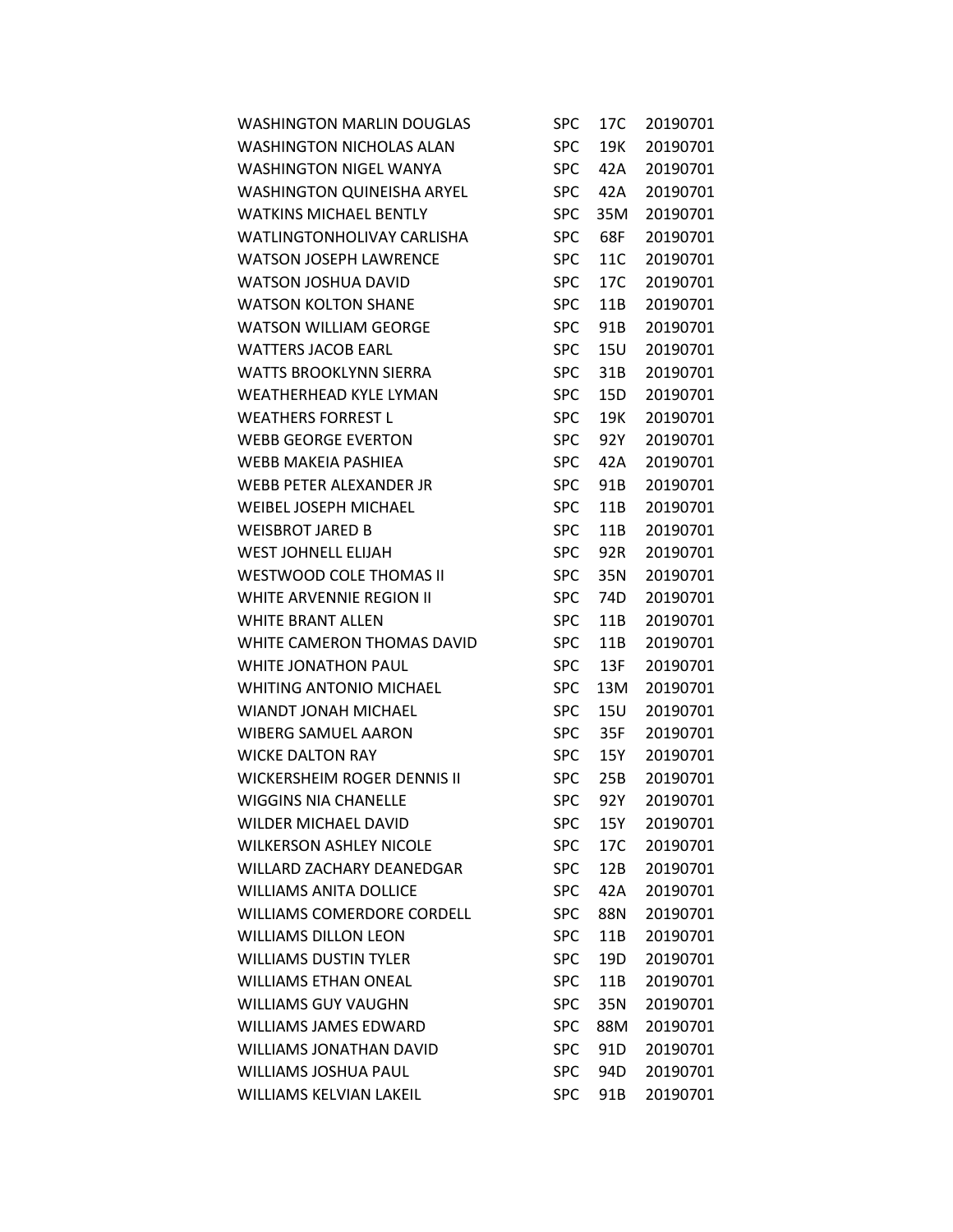| <b>WILLIAMS LAVELLE TREYVON</b>   | <b>SPC</b> | 13B | 20190701 |
|-----------------------------------|------------|-----|----------|
| <b>WILLIAMS MYKERRION KJ</b>      | <b>SPC</b> | 36B | 20190701 |
| <b>WILLIAMS QUENTIN STEPHON</b>   | <b>SPC</b> | 92G | 20190701 |
| <b>WILLIAMS RODION RENATOVICH</b> | <b>SPC</b> | 15T | 20190701 |
| <b>WILLIAMS TERRANCE MAURICE</b>  | <b>SPC</b> | 11B | 20190701 |
| WILLINGHAM JAMARCUS DE ANGE       | <b>SPC</b> | 92Y | 20190701 |
| <b>WILSON DORRIAN DEMONTE</b>     | <b>SPC</b> | 92Y | 20190701 |
| <b>WILSON FRANK EDWARD</b>        | <b>SPC</b> | 11B | 20190701 |
| <b>WILSON HOLDEN DEMETRIELEE</b>  | <b>SPC</b> | 11B | 20190701 |
| <b>WILSON TANNER CLAY</b>         | <b>SPC</b> | 13B | 20190701 |
| WILSON TEVIN QUANTELMALCOLM       | <b>SPC</b> | 25B | 20190701 |
| WINCHELL JOHN MICHAEL             | <b>SPC</b> | 11B | 20190701 |
| <b>WINFORD PERRY EMANUEL JR</b>   | <b>SPC</b> | 12B | 20190701 |
| <b>WINGFIELD THOMAS HUDSON</b>    | <b>SPC</b> | 11B | 20190701 |
| WINKLER CONNOR MATTHEW            | <b>SPC</b> | 11C | 20190701 |
| WINSTON ROMEL TRASHAWN            | <b>SPC</b> | 92G | 20190701 |
| WIRTH JONATHAN TRISTAN            | <b>SPC</b> | 11B | 20190701 |
| <b>WOLF ZACHARY DAVID</b>         | <b>SPC</b> | 19D | 20190701 |
| <b>WOLLRATH RYAN LORAN</b>        | <b>SPC</b> | 11B | 20190701 |
| <b>WOOD MATTHEW TATEN</b>         | <b>SPC</b> | 74D | 20190701 |
| <b>WOOD NATHAN GREGORY</b>        | <b>SPC</b> | 11B | 20190701 |
| WOOD OLIVIA SARAH                 | <b>SPC</b> | 88N | 20190701 |
| <b>WOODARD JAMES STONE II</b>     | <b>SPC</b> | 35F | 20190701 |
| WOODEN GABRIELLE DOMINIQUE        | <b>SPC</b> | 35F | 20190701 |
| WOODS JONATHAN ANTHANY            | <b>SPC</b> | 17C | 20190701 |
| <b>WOOLDRIDGE IAN LEDRU</b>       | <b>SPC</b> | 35S | 20190701 |
| <b>WORK JONMARCUS HUGHES</b>      | <b>SPC</b> | 92Y | 20190701 |
| <b>WORLOMA FORKPAH E</b>          | <b>SPC</b> | 31B | 20190701 |
| <b>WRIGHT CHRISTOPHER ADAM</b>    | <b>SPC</b> | 31B | 20190701 |
| YAHL JACOB ROBERT                 | <b>SPC</b> | 11C | 20190701 |
| YAMAGUCHI RUMI                    | <b>SPC</b> | 91B | 20190701 |
| YAMAMOTO KOMEI                    | <b>SPC</b> | 11C | 20190701 |
| YANG XU                           | <b>SPC</b> | 68P | 20190701 |
| YAP MIGUEL PAOLOALFARO            | <b>SPC</b> | 88N | 20190701 |
| YATES DEBBIE                      | <b>SPC</b> | 88M | 20190701 |
| YAZZIE VANCE DREW                 | <b>SPC</b> | 92R | 20190701 |
| YELLOTT BENJAMIN HENRY II         | <b>SPC</b> | 35F | 20190701 |
| YOEUN KENNETH KAKRONA             | <b>SPC</b> | 91B | 20190701 |
| YONGUE KODY GORDON                | <b>SPC</b> | 27D | 20190701 |
| YOO ALEX                          | <b>SPC</b> | 68W | 20190701 |
| YORK JESSICA ANNE                 | <b>SPC</b> | 12B | 20190701 |
| YORK NATHANIEL STEPHEN            | <b>SPC</b> | 19K | 20190701 |
| YOUNG CARL ALAN                   | <b>SPC</b> | 13F | 20190701 |
| YOUNG JOHN ALEXANDER              | <b>SPC</b> | 11B | 20190701 |